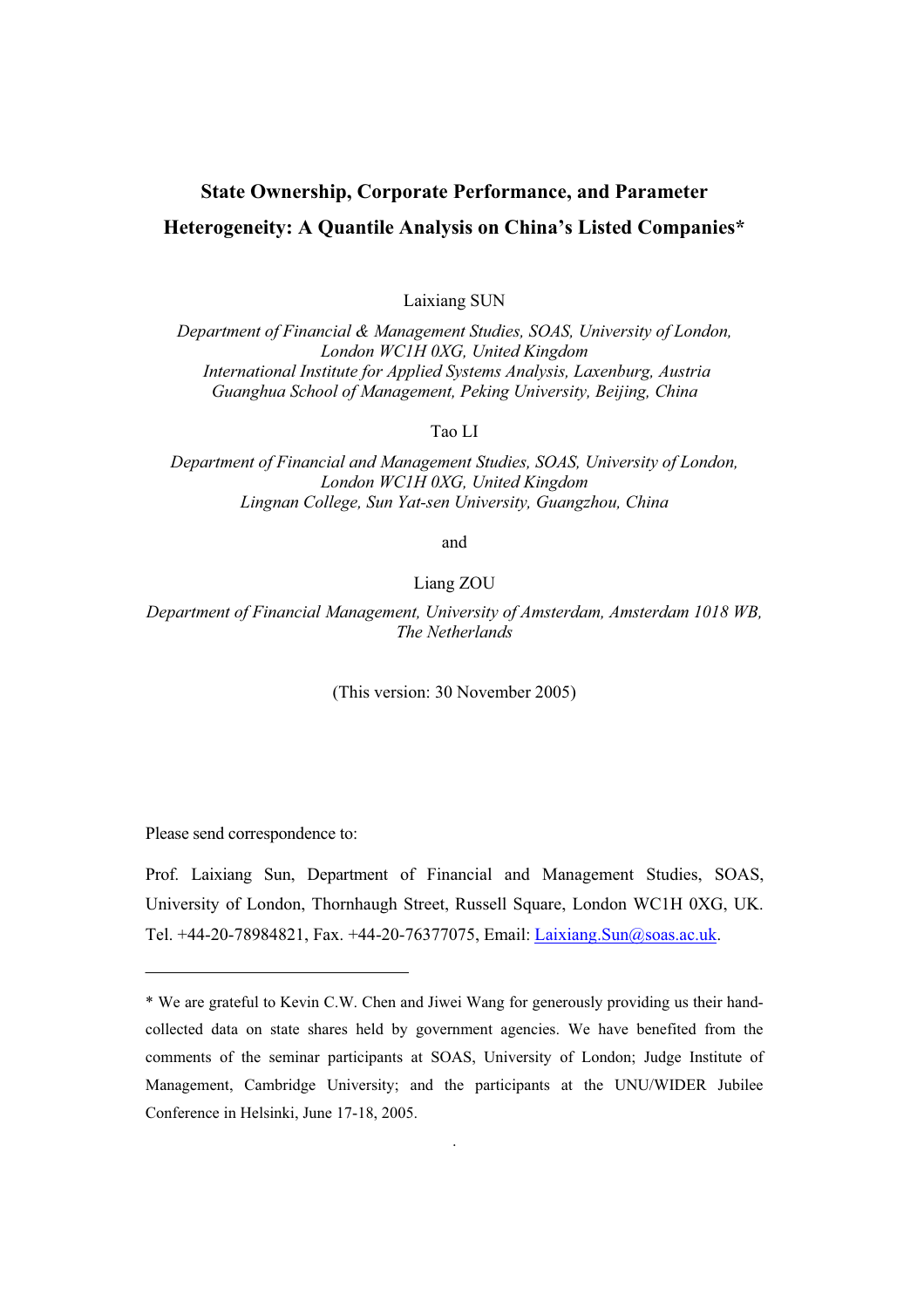# **State Ownership, Corporate Performance, and Parameter Heterogeneity: A Quantile Analysis on China's Listed Companies**

## **Abstract**

Assessing the effect of government shareholding on corporate performance in the context of China has been a hot topic. Documented results are mainly empirical, and the findings are diverse. In this paper we present a formal model that establishes a theoretical link between government shareholding and corporate performance, where firms receive private signals about their potential profitability and make private effort. Predicting a negative impact of government shareholding on corporate performance, our model further shows that this impact is more significant when the firms' perceived profitability is high. Using a panel dataset of China's listed companies during 1994- 2000, we find that the estimations of conditional quantile regression models are indeed consistent with these predictions.

*Journal of Economic Literature* Classification Numbers: D82, G32, G34, P31.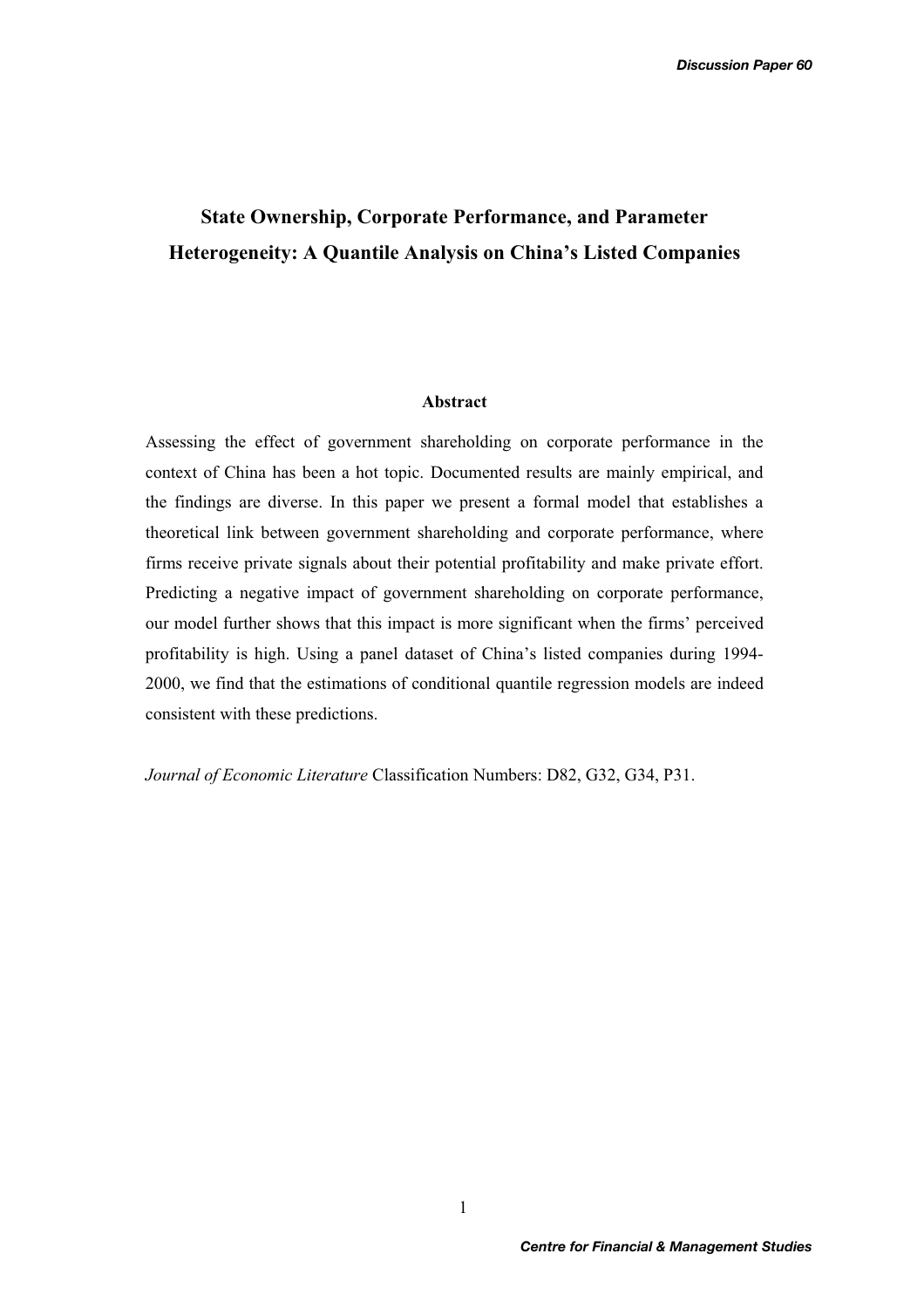#### **1. Introduction**

Ever since Berle and Means (1932), assessing the impact of ownership and control structures on corporate performance has been a leading topic in the economics literature. This topic is more current as well as relevant for the transition economies, where economic growth and structural changes call for a better understanding of the related issues. In these economies, large corporations are typically characterized by a mixed ownership structure with a significant proportion of equity shares held by the government – either directly or indirectly (Megginson and Netter, 2001). Consequently, understanding the impact of government shareholding<sup>1</sup> on firms' performance is of both theoretical and policy importance.

 In China, mixed ownership structures are quite ubiquitous in large corporations as a result of the ownership reform started in the early 1990s. While small and mediumsized state-owned enterprises (SOEs) have been privatized by one way or another, the larger ones are typically "equitized" or "corporatized" through the establishment of a shareholding structure aiming to a public listing and many have succeeded to list on stock exchanges (see, e.g., Tenev *et al*., 2002; Sun and Tong, 2003). Among listed firms in China, typically the government withholds more than one-third of the total outstanding shares; with another third identified as the legal-person shares and the rest consists of tradable A shares held by Chinese citizens and domestic institutions, tradable B shares held by and traded amongst foreigners and overseas Chinese, $^2$  and employee shares. Since the establishment of Shanghai Stock Exchange (SHSE) in December 1990 and Shenzhen Stock Exchange (SZSE) in April 1991, the number of listed firms as well as their market capitalization has experienced a rapid growth. Up to the year 2000, over 1,000 companies had been listed, raising equity capital of RMB 600 billion in total. Their market capitalization reached 54% of the country's GDP.

 The growing importance of listed companies, combined with the fact that they are still under strong influences of the central and local governments, has spurred huge amount of academic and policy research. One of the focal points in the literature is empirical assessments of the relation between government shareholding and corporate performance. Analytical perspectives employed in the assessments include the estimation of possible increases in political interference costs due to state ownership, the evaluation of possible reductions in agency costs due to the concentrated monitoring role of the government, and the comparison between the interference costs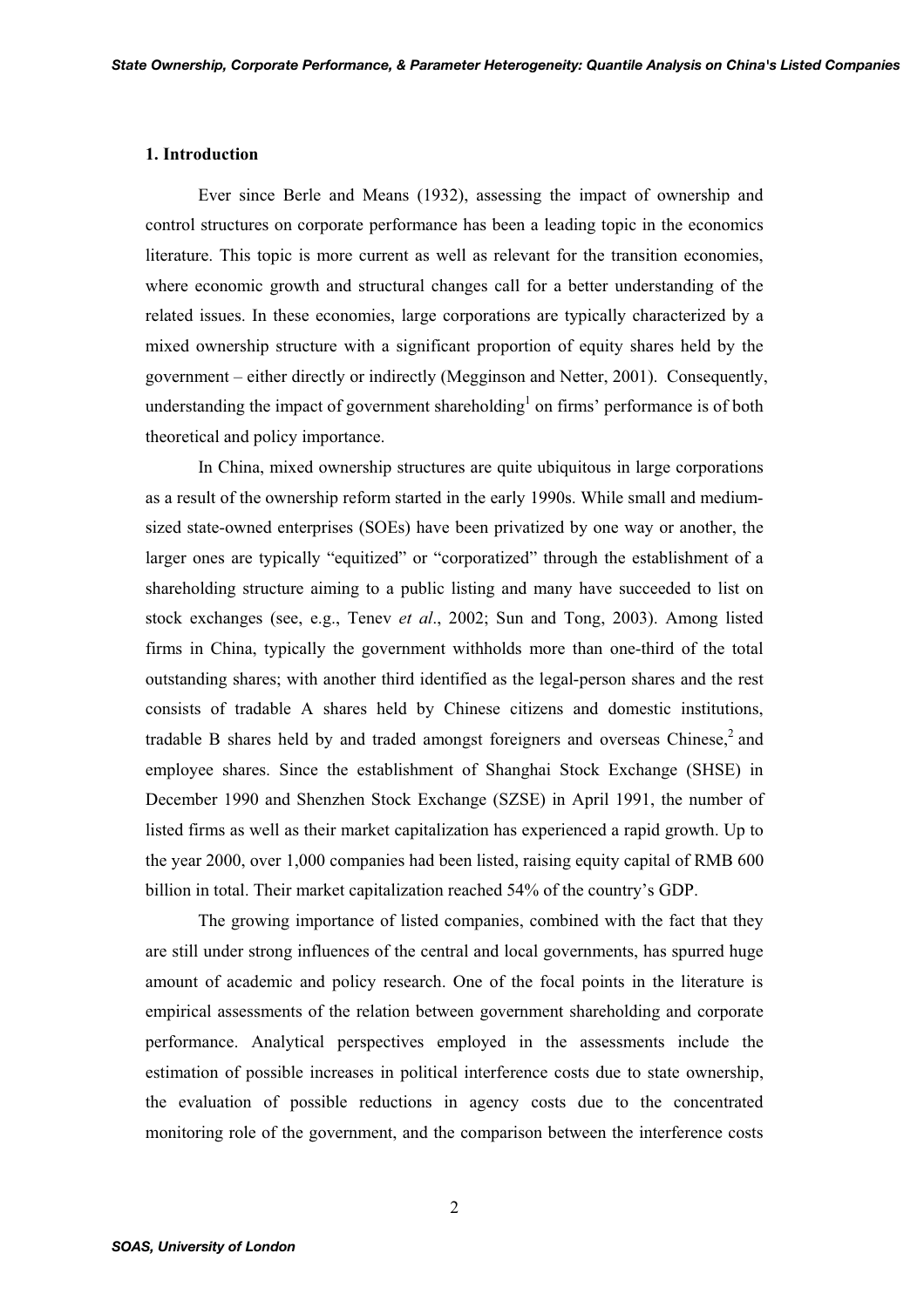and monitoring benefits (e.g., Bai *et al*., 2000; Li, 2000; Qian, 2001; Stiglitz, 1997). The assessment techniques have been dominated by the estimations of the conditional mean function of alternative performance variables. The empirical findings are diverse and virtually point to all possible directions. For instance, Xu and Wang (1999), Qi *et al*. (2000), Sun and Tong (2003), and Bai *et al*. (2004b) find negative correlations between government shareholding stakes and corporate performance. But Chen (1998) finds a positive correlation. Tian and Estrin (2005) argue that there might be a Ushaped relation between government ownership stakes and a firm's performance. Sun *et al*. (2002), however, report an inversed U-shaped relation, exactly opposite to Tian and Estrin's (2005) finding.

 The contribution of the present paper is to first develop a theoretical model, incorporating the intuitive idea that decision makers of a firm make private effort decisions upon their private knowledge about the firm's future profit potentials. Consequently, the firm's sub-optimal effort choice resulted from information asymmetry is not a static moral hazard problem; rather, it varies with the firm's profit potential as well as the government's equity stake. We show that although effort rises in general with perceived profitability, it rises slower when the government equity ownership is high. This suggests that the negative impact of government shareholding will be more significant among firms that are more profitable.

In order to investigate the above hypothesis empirically, which constitutes the second contribution of this paper, we deviate from the conditional mean focused approaches and employ the conditional quantile regression estimator (Koenker and Basset, 1978; Buchinsky, 1995, 1998). Quantile regressions allow us to portrait the relation between government shareholding stakes and corporate performance separately for more successful and less successful firms. The results we find seem to be consistent with our theory.

The major intuition underlying our theoretical model can be presented as follows. For a listed company with significant government shareholding stake, the government will cover part of the losses if the company is in financial trouble.<sup>3</sup> Such potential aid from the government could be perceived as a sort of "solvency insurance", whereby the government insures the company against insolvency. In fact, such insurance often extends to cover the wages and salaries of the company's employees (Green, 2003). The practice of solvency insurance makes China's listed SOEs different from those limited liability companies in a market economy and seems to entitle the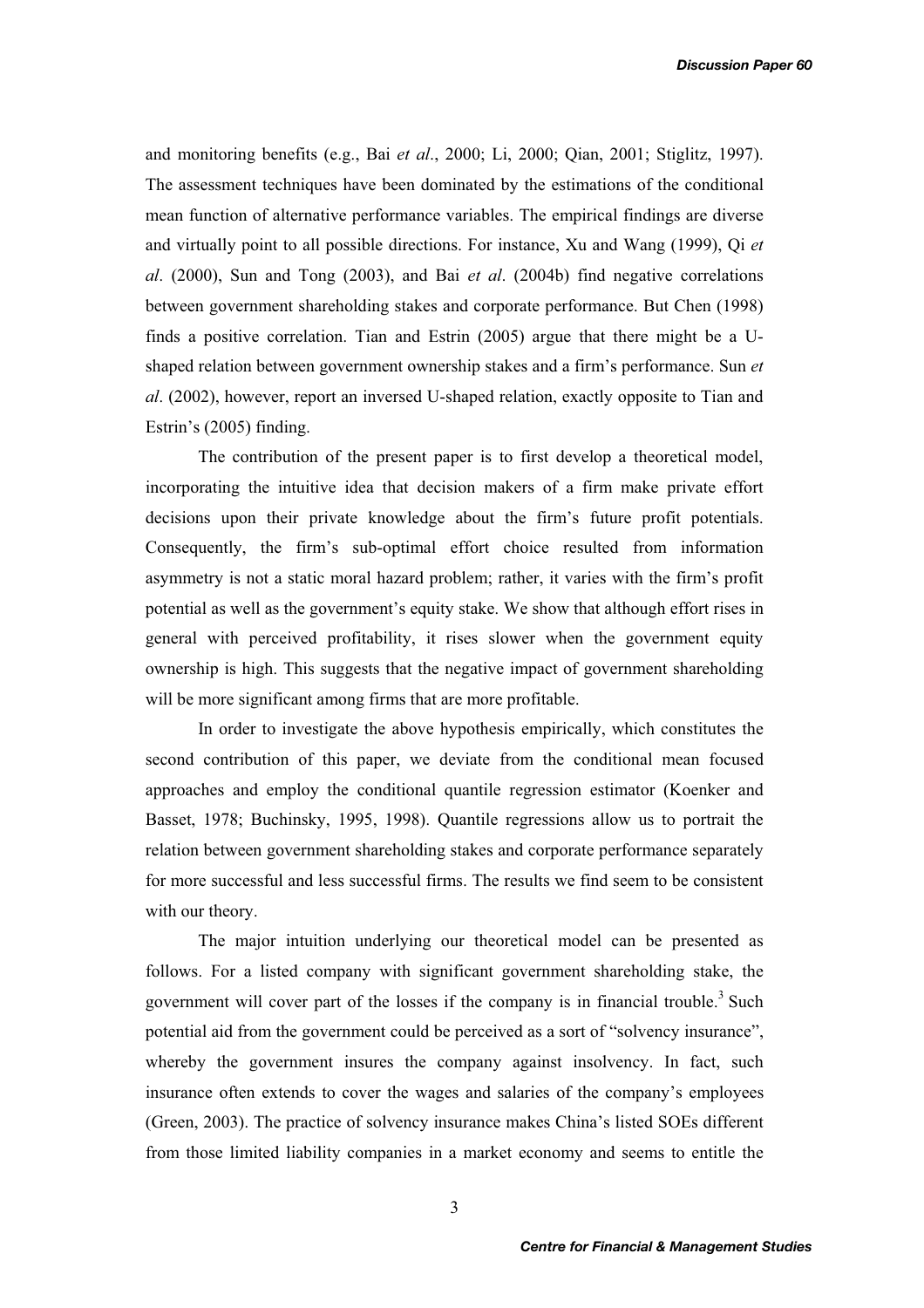government to some profit sharing in good times. In a transitional economy where contractual laws are imperfect, however, all these could be done but tacitly and without a formal contract. Therefore, the government owner could actively engage in revenue management, resource tunneling and so on, in order to serve other political and social purposes (Shleifer and Vishny, 1994; Bai *et al*., 2000; Green, 2003). Managers and employees of the company also would participate in profit sharing in order to get sufficient incentives to exert effort. If the government owner holds a high proportion of total shares, the expected payoff to the managers and employees becomes smaller. This will in turn lower management incentives and lead to lower effort, which in turn will lead to lower level of performance.

This perspective indicates that while in general higher proportion of government shareholding will correspond to lower effort, the sensitivity of the company's effort choice to the level of government shareholding may differ depending on the perceived level of profitability. Given the information advantage of the managers and employees, once they perceive a low level of profitability their choice of effort will become less sensitive to the shareholding position of the government. This is because profit sharing by the government becomes less likely in bad times whereas basic salaries and wages are guaranteed by solvency insurance. In sharp contrast, in good times where perceived profitability is high, a firm's performance could be more sensitive to the shareholding position of the government – the more is the government's stake, the more likely a larger profit would be tunneled away.

To test the above difference-in-sensitivity hypothesis, the best available technique might be the conditional quantile regression estimator. Generally speaking, quantile regression enables us to examine the whole distribution of the performance variables rather than a single measure of the central tendency of their distribution. Consequently, we are able to evaluate the relative importance of explanatory variables at different points of the distribution of corporate performance. Specific to the concern of this paper, quantile regression method allows us to make more conceivable distinction between the perceived level and realized value of performance variables. Taking profitability as an example, while it is generally troublesome to assume that the managers can have a precise *ex ante* estimation of expected profitability figure for year *t+*1, the typical proxy of which in the literature is the average of realized profits over years *t* - 2, *t* -1, and *t*, it is more plausible to assume that managers are only able to locate the expected profitability figure of their firm into a certain range or interval,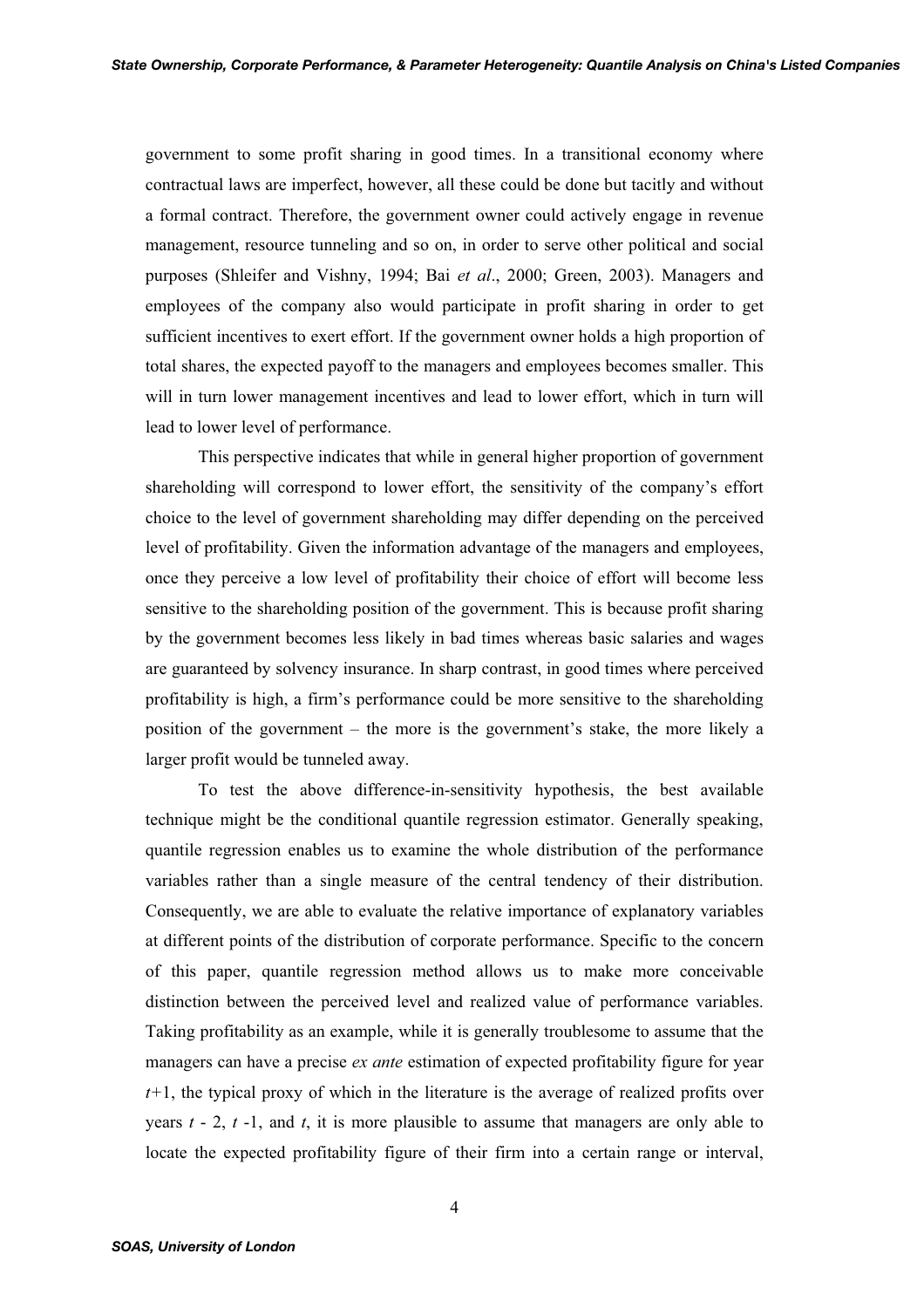using the terminology of quantile regression method, a quantile of all possible profitability distribution.

Our theoretical perspective can be re-interpreted in the quantile regression framework as follows. Once the quantile location of expected performance level is set, the sensitivity of the firm's effort choice to the proportion of the government's shareholding becomes defined. In the lower  $20^{th}$ ,  $30^{th}$  or  $40^{th}$  quantile, the impact of government shareholding stake on the firm's effort choice is insignificant and consequently there is no significant correlation between government shareholding stakes in year *t* - 1 and the realized performance in year *t*, which is regarded as the outcome of the firm's effort choice in year  $t - 1$ . In the 60<sup>th</sup>, 70<sup>th</sup> or 80<sup>th</sup> quantiles, however, the impact of government shareholding on the firm's effort choice becomes significantly negative and consequently there appears a significant negative correlation between government ownership stake in year *t* - 1 and the realized performance in year *t*. Our empirical findings based on conditional quantile regression are fully consistent with the above theoretical prediction and are robust with respect to a number of accounting performance and market valuation measurements. Furthermore, the estimated coefficients before the government shareholding variable are significantly different across major lower and upper quantiles, most importantly in terms of the  $20<sup>th</sup>$ and 30<sup>th</sup> versus the 60<sup>th</sup>, 70<sup>th</sup> and 80<sup>th</sup>, and the 20<sup>th</sup>, 30<sup>th</sup> and 40<sup>th</sup> versus the 70<sup>th</sup> and 80<sup>th</sup>.

The key contribution of this paper to the literature is methodological, while it brings in new empirical findings and insights as well. The theoretical perspective we suggest and its organic connection with the conditional quantile regression method make it possible to empirically test heterogeneous sensitivities of firms' effort choice to their ownership and control structures, depending on the perceived level of profitability. Our approach is not only applicable to the cases of listed SOEs, it could be also applied to the examination of the relationship between the controlling shareholders and management in large limited liability companies.

A constraint to our empirical application is the limitation of the dataset, in which the shareholding classification is based on Chinese official definition. The official definition has been criticized for its underreporting of the real magnitude of state shareholding and control and for its ambiguity in the definition of legal person shares (Liu and Sun, 2005). To overcome this limitation, our empirical investigation also pays attention to state shares held by the largest shareholders who are governmentagencies, thus excluding those state shares held by SOEs and other legal persons (Chen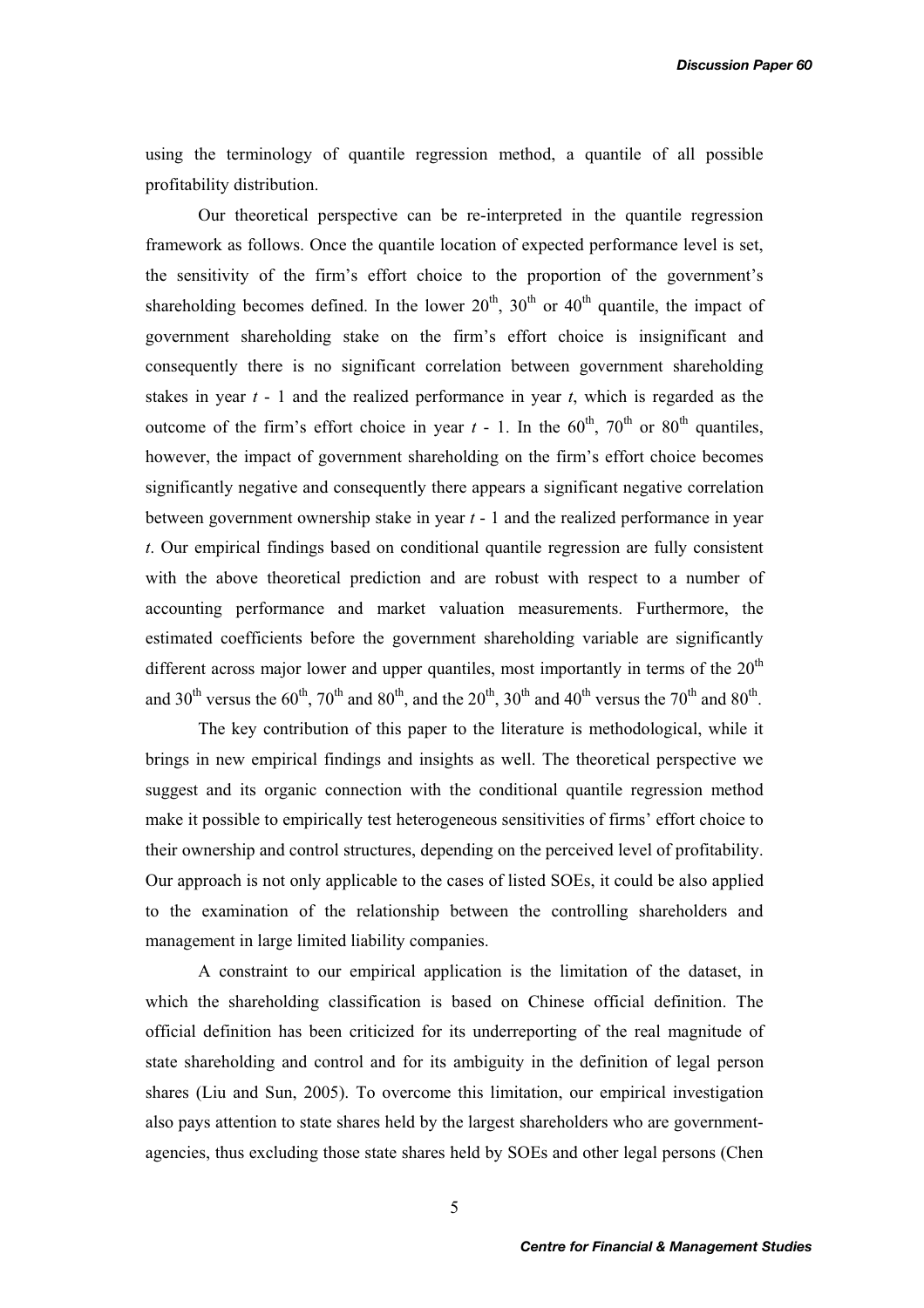and Wang, 2004), and controls for multiple large shareholders, which may prevent the expropriation behavior of the largest shareholders to some extent.

The rest of the paper is organized as follows. Section 2 discusses the major features of Chinese equity market and listed companies. Section 3 presents our theoretical perspectives and agency model with private effort choice. Section 4 describes variables and data and presents quantile distribution graphs and summary statistics. The conditional quantile regression method is presented in Section 5. Section 6 discusses the empirical results and Section 7 summarizes the findings and concludes.

#### **2. Background**

Chinese equity market was regarded by the government as a vehicle for the listed SOEs to mainly raise capital (Green, 2004, p.35). A listed company in China may issue five different types of shares: state shares, legal person shares, foreign shares, tradable A shares and employee shares. Although it is a debatable issue on the exact definitions of state shares and legal person shares (Liu and Sun, 2005), we first adopted the official and also the traditional ones in the literature (Sun and Tong, 2003) and later on consider a plausible correction. State shares are owned by the central government, local government, or solely government-owned enterprises, while legal person shares designate holdings by domestic institutions, most of which are partially owned by the central or local government. Among all outstanding shares of listed companies in China, state shares, in general, account for the most important share type, its fraction still amounting to 38.87% in 2000 despite of a declining trend since 1992.

## [Table 1 is about here]

#### *2.1. Solvency insurance by State Shareholders*

Why have the government shareholders had willingness to provide solvency insurance to listed SOEs? Several reasons have been reported in both media and academic publications. The most cited reasons include the "too-important-to-fail" view, which argues that the instability caused by the fall of local government's flagship SOEs is unaffordable for the local government; and the "huge sunk cost" view, which indicates that a huge amount of cost has sunk into the long and costly process of IPO application and preparation, local governments or ministerial agents will not allow this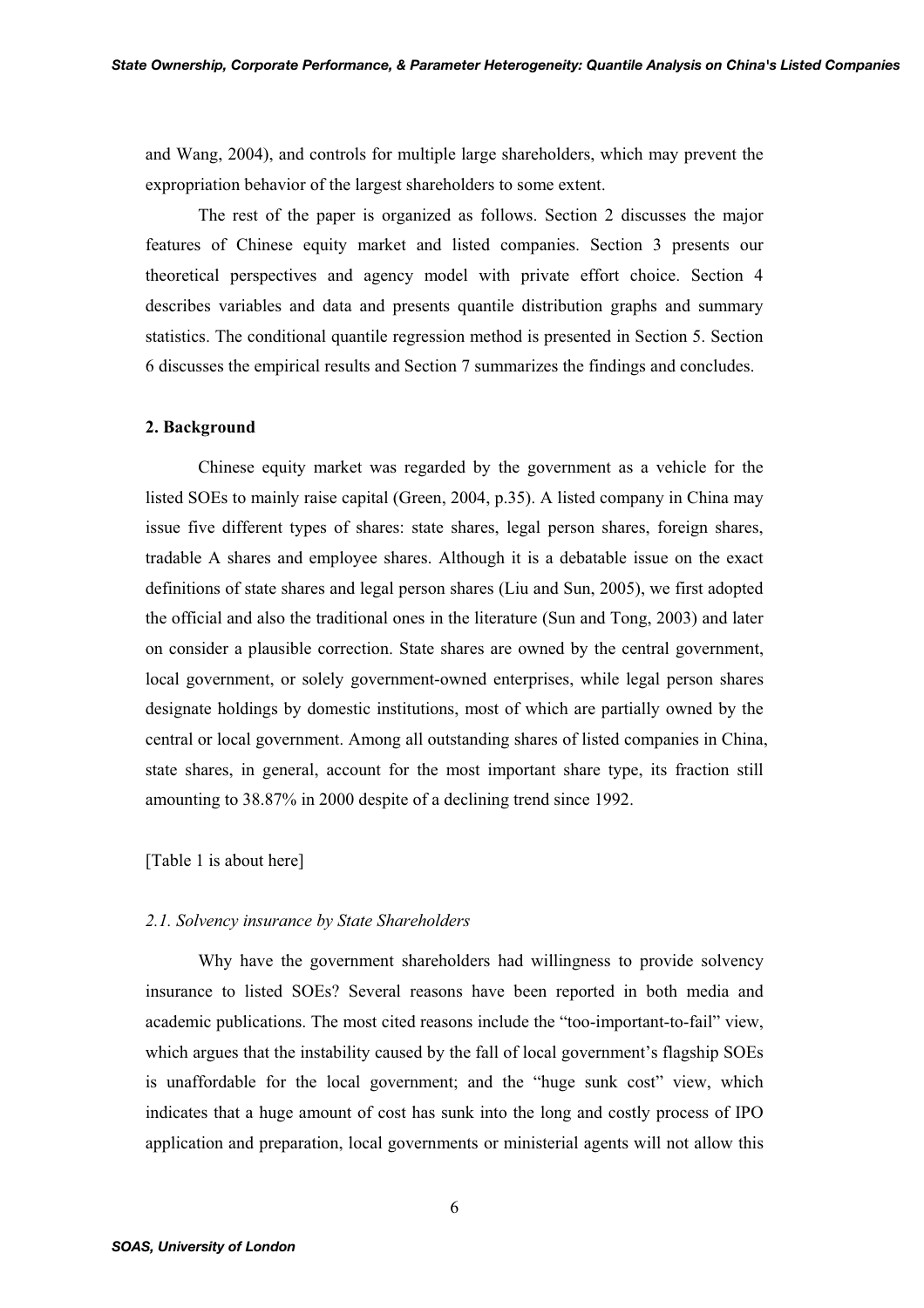cost being simply washed away by the fall of their listed companies. More recently, another important reason has been added into the list, that is, to avoid being de-listed.

A special delisting mechanism was introduced by China Securities Regulatory Commission (CSRC) in 1998. Under this mechanism, a firm could be designated first as a special treatment (ST) firm if its financial status or other aspects display certain abnormalities. Among the detailed criteria for ST arrangement, incurring negative net profits for two consecutive years is a major one. Upon being designated as a ST firm, it will further be designated as a particular transfer (PT) firm, meaning that the stock can only be traded in the stock exchange on Fridays, if this ST firm continues to make loss for one more year. Finally, this PT firm will be de-listed from any stock exchange in China if its net profits cannot become positive within one year.

Being de-listed will lead to the loss of the valuable "shell" resources of listed companies (Bai, *et al*., 2004a). In addition, the de-listing of a single firm could result in lower quotas allocated to that region in future periods (Pistor and Xu, 2005). To avoid being de-listed, regional governments or entities under their control can bail out those firms, or "re-tunnel" assets back into them (Bai, *et al*., 2004a).

 A case in point is Sichuan Changjiang Packaging Company (listing code 600137). According to its 2003 annual report, the company received a lump-sum financial subsidy of RMB 59 million from local finance bureau in Yibing city in Sichuan in 2003, in addition to the salary coverage of RMB 2.56 million funded by the government. These financial injections helped the company get rid of real business losses. In this case, the government shareholder holds an absolute control position of 57.11 per cent of the total outstanding shares.

### *2.2. Revenue Management and Profit Sharing by State Shareholders*

There are three ways for government shareholders to participate in the revenue management in listed companies, which include dividends distribution, profit sharing, and resource tunneling. It would be obvious that a higher proportion of shareholding by the government owner will grant a stronger position to the government owner in terms of dividends distributed to, profit shares obtained by, and resources tunneled by the government owner.

First, China's listed companies are able to pay dividends in the forms of either stock (stock dividends) or cash (cash dividends) or a combination of the both if they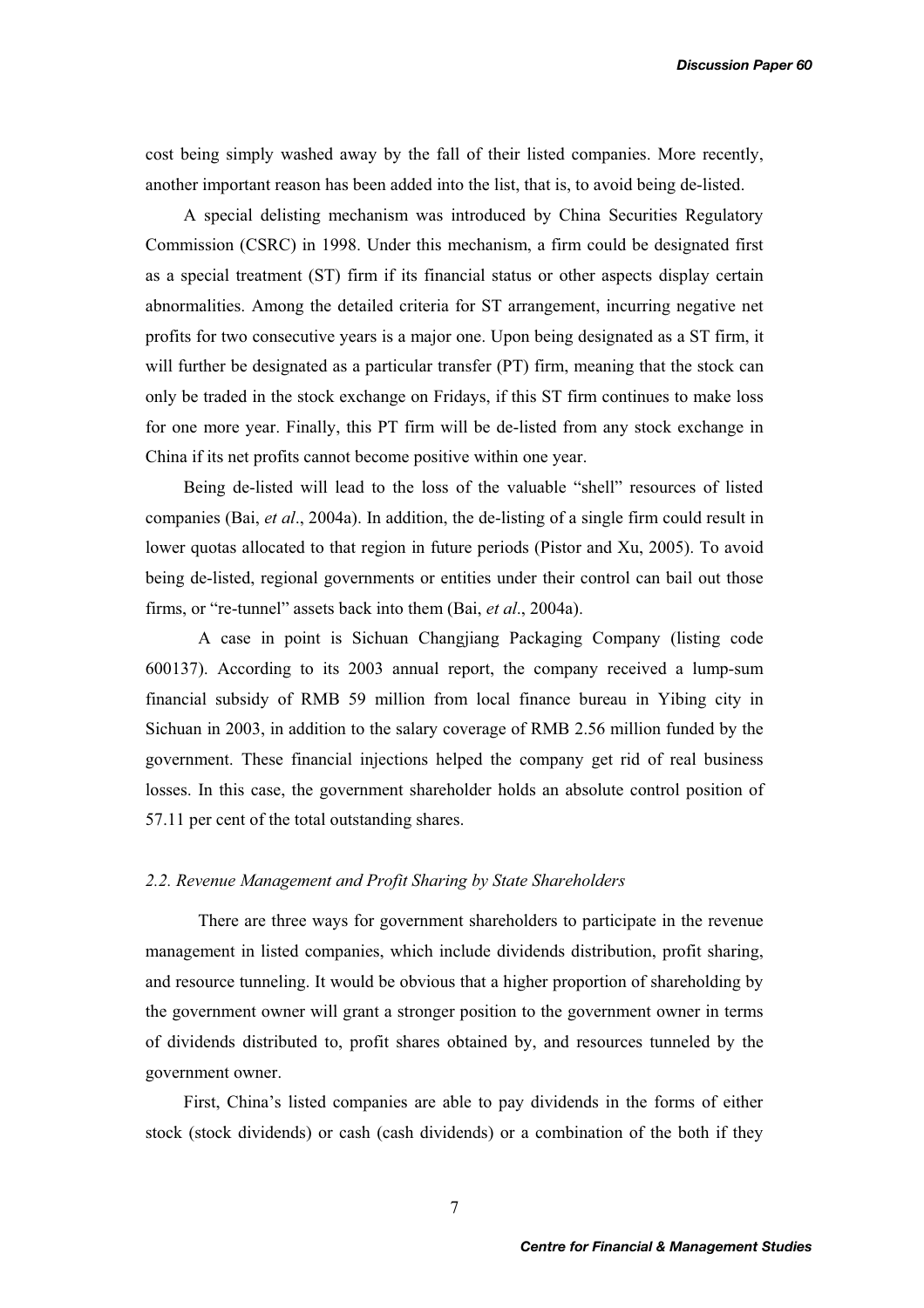decide to pay dividends (Wei *et al*., 2003). It is unattractive for government shareholders to get stock dividends because state shares are not tradable in the market. In contrast, cash dividends are much more preferred by government shareholders, because it could directly increase total cash revenue of government owners. According to Wei *et al*. (2003), cash dividends payout ratio is positively correlated with the government shareholding stakes. It suggests that a higher shareholding stake by the government owner leads to a higher frequency of paying cash dividends and also a higher proportion paid to the state owner in the total paid cash dividends. Lee and Xiao (2002) provide evidence that cash dividends payout ratio is positively correlated with accounting performance. The combination of the above two findings suggest that both the frequency of paying cash dividends and the proportion paid to the government owner in the total paid cash dividends are positively correlated with government ownership stakes and corporate performance.

Second, profit sharing by dominant shareholders (often the parent companies controlled by the government) takes the form of loan. A listed SOE may be forced by the dominant shareholder to lend its own funds to the parent or affiliates of the group and the lending usually carries a zero interest rate. The listed SOE must not only cover the real interest rate but also set large provisions for possible loan losses. According to a survey conducted by CSRC in 2002, the sum of interest coverage and bad-loan provisions accounted for almost one-third of the net profit on average among the surveyed companies during the period of 1998-2002 (*Shanghai Securities Daily*, April 2, 2004).

Third, in addition to the direct lending to its parent, a listed SOE may have to guarantee a bank loan to the parent. When the parent defaults, the listed SOE has to assume liability for the repayment (Green, 2003, pp. 133-135).

The dominant shareholder tends to extract more funds from its listed SOE when the listed company performs well. Lianhua Gourmet Powder Company (listing code 600186) provides an instructive example. The parent of this company is a fully stateowned firm. By August 2003, the parent had held 65.73 per cent of total outstanding shares of the company and extracted RMB 858 million. Most of these fund extractions occurred during 1998-2000, a period when the company performed very well, and was in the forms of both direct lending to the parent and the liability caused by guaranteeing bank loan to the parent. The default of these loans by the parent put the company into cash-flow crisis and the attention of CSRC and other monitoring agents was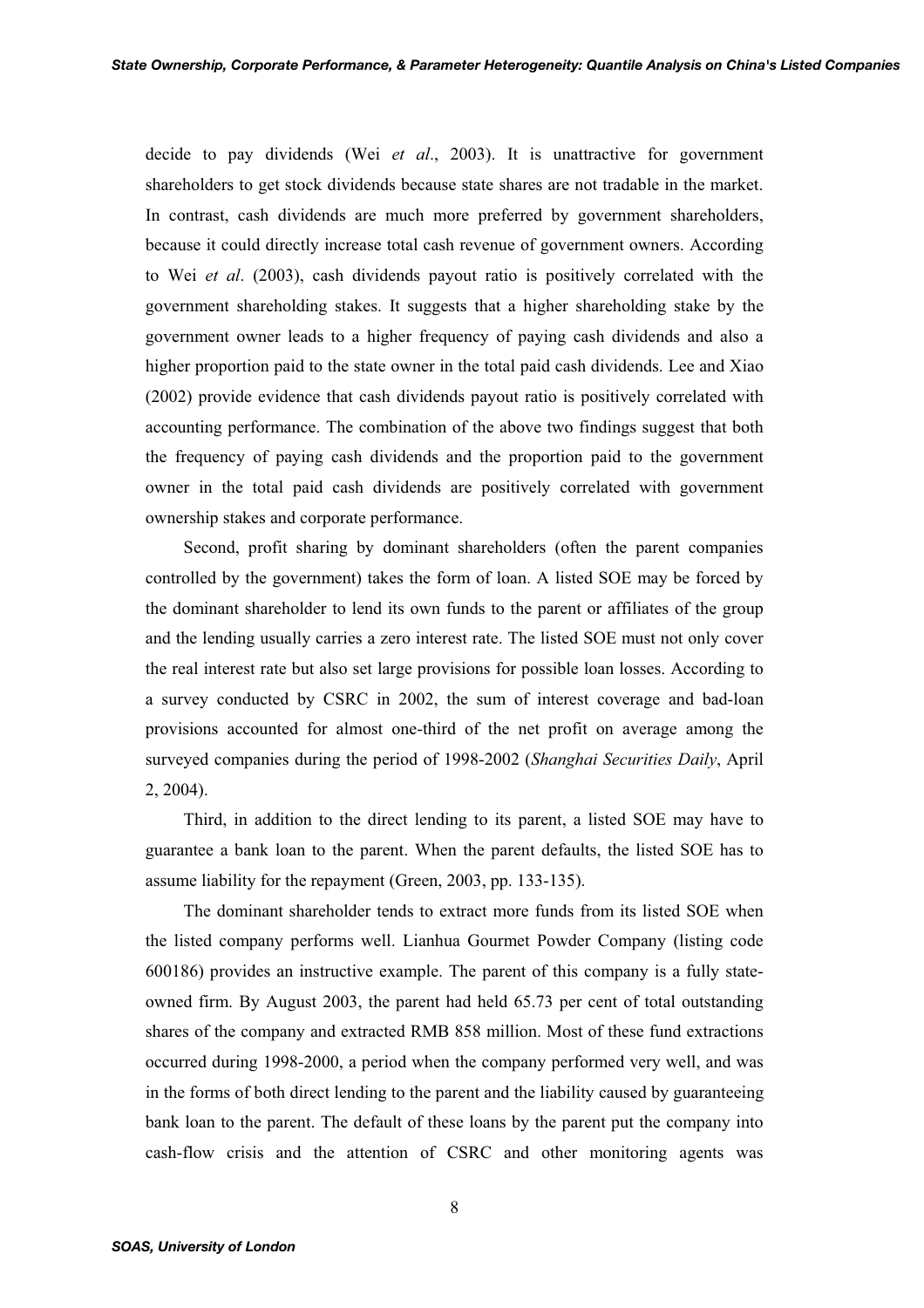consequently drawn in. Once the source of its financial trouble was revealed, a rescuing and restructuring plan was set and put into implementation by the provincial government (*Shanghai Securities Daily*, July 29, 2004).

## **3. The Model**

## *3.1. Technology and Production*

We consider a three-date model. At date 0, the firm makes a capital investment *I* > 0 which is partially financed by debt with a face value of *D* (principle plus interests), and partially financed by equity. The state is assumed to own 100% of the firm's debt (e.g., through the state bank) as well as a percentage  $\alpha$  of the firm's equity. The rest 1 - $\alpha$  of the firm's equity is held by private investors whose shares are publicly traded at a stock exchange.

At date 1, the firm observes a signal  $\theta$  about the potential profitability of its investment. Immediately thereafter, the firm makes an effort choice  $e \ge 0$  at a private cost  $C(e)$ , which yields a random monetary outcome  $x \in (a, b) \subseteq \Re$  at date 2. The outcome *x* is interpreted as the total sales minus operational costs before repayment of debt, the operational costs including costs of labor that are paid before date 2. Both  $\theta$ and *e* are the firm's private information, and they are not observable by outsiders.

The expected revenue at date 1, conditional on  $\theta$ , is assumed to be equal to  $E_1(x|\theta) = \theta + e \equiv v$ . The expected revenue at date 0 is thus given by  $E_0(x) = E_0(\theta + e)$ . We assume  $E_0(\theta + e) > I + E_0(C(e))$ , so that the firm is potentially profitable at date 0.

About the cost function we make the following assumption.

*Assumption 1. (i)* For all  $e > 0$ ,  $C'(e) > 0$  and  $C''(e) > 0$ , with  $C'(0) = 0$  and  $C'(b) > 1$ . (*ii*)  $C''(e)/C'(e)$  *is non-increasing in e.* 

In Assumption 1, (*i*) is made to ensure the existence of an interior solution of optimal effort choice. The ratio in (*ii*) is akin to the Arrow-Pratt measure of absolute risk aversion. But since *C* is a cost measure and the firm knows *e*, there is no need to relate this assumption to the risk attitude of the firm. Examples satisfying this assumption are easy to construct. For instance,  $C(e) = \lambda e^2/2$  has  $C''/C' = 1/e$ , decreasing in *e*, and  $C(e)$  $= exp(\lambda e)$  has a constant ratio  $C''/C' = \lambda$ .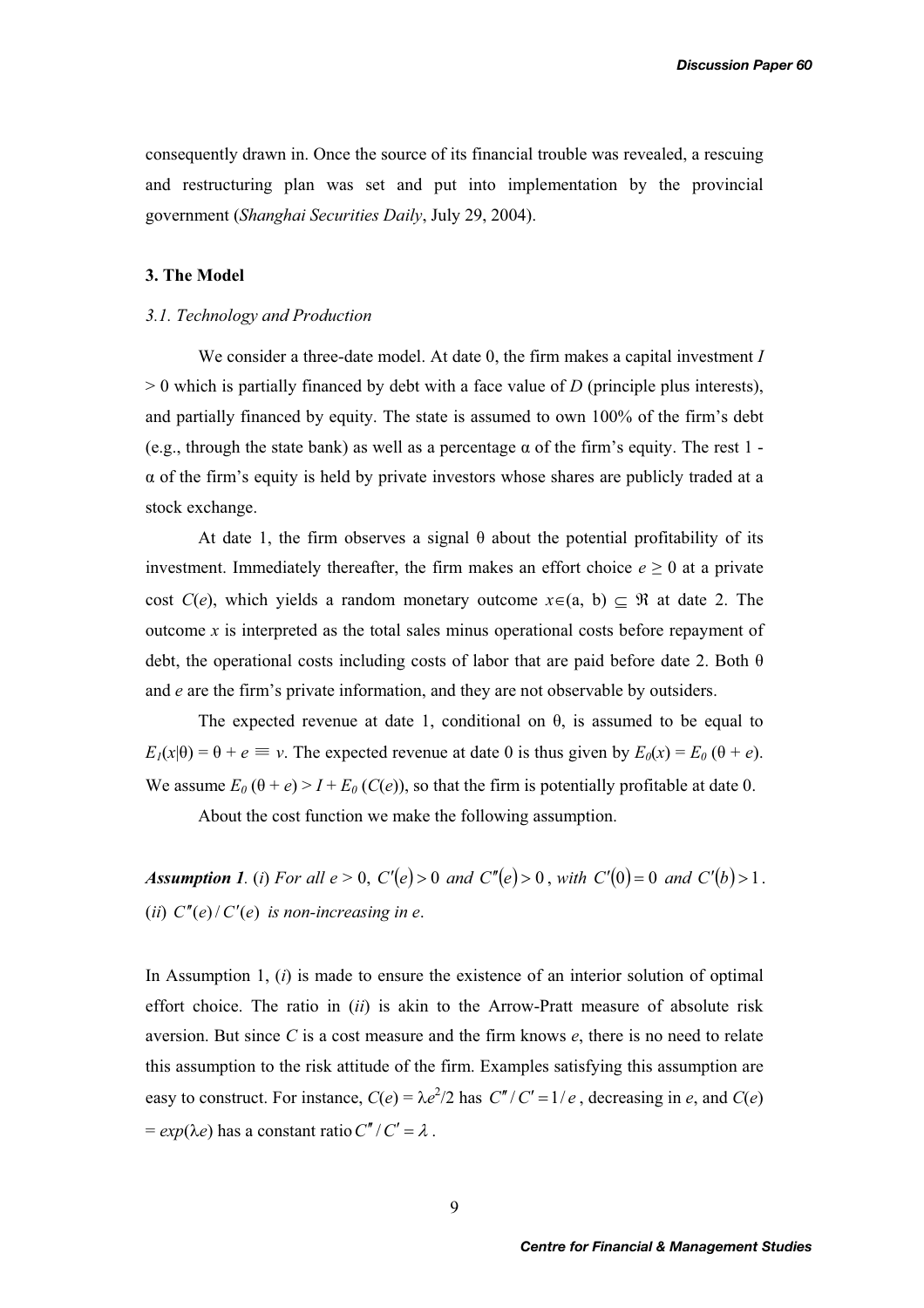Now suppose the initial investment *I* has been made. Let  $F(x|v)$  denote the date-1 cumulative distribution function of *x* conditional on its mean *v*. We restrict our analysis to the class of distribution functions that are twice continuously differentiable in *x* and *v* and satisfy the following assumption.

*Assumption 2. (i) For all x,*  $v \in (a, b)$ *,* 

$$
F_{\nu}(x \mid \nu) < 0. \tag{1}
$$

 $(iii)$  *For all v* $\in$  (a, b)*, there exists some*  $\mu \in$  (*a, b*) *such that* 

$$
F_{vv}(x \mid v) \begin{cases} > 0 \quad \text{for} \quad x < \mu \\ < 0 \quad \text{for} \quad x > \mu \end{cases} \tag{2}
$$

(iii) Let any  $v_1 > v_2$  be given. Then for all  $A \in (a, b)$ 

$$
\frac{\int_{A}^{b} F_{vv}(x \mid v_1) dx}{\int_{A}^{b} F_{v}(x \mid v_1) dx} < \frac{\int_{A}^{b} F_{vv}(x \mid v_2) dx}{\int_{A}^{b} F_{v}(x \mid v_2) dx}.
$$
\n(3)

In Assumption 2, condition (*i*) says that  $\nu$  shifts the distribution of  $x$  to the right in the sense of first-order stochastic dominance. Condition (*ii*) is a "single-crossing" property that is satisfied by most of the popular distribution functions (Diamond and Stiglits, 1974). Condition (iii) is closely related to the monotone likelihood ratio property (MLRP) of the distribution functions (see, e.g., Milgrom, 1981, p.383). Consider the normal distributions as an example.

*Example*: Assume that *x* is normally distributed with density function  $f(x|v)$  and standard deviation  $\sigma$ , we have

$$
F_{\nu}=-f(x|\nu)<0 \text{ and } F_{\nu\nu}=-f(x|\nu)\frac{x-\nu}{\sigma^2}\begin{cases} >0 \quad \text{for } x<\nu\\ < 0 \quad \text{for } x>\nu. \end{cases}
$$

Integrating over  $(A, \infty)$  yields

$$
\int_{A}^{\infty} F_{\nu} dx = -\int_{A}^{\infty} f(x | \nu) dx = F(A | \nu) - 1,
$$
  

$$
\int_{A}^{\infty} F_{\nu \nu} dx = -\int_{A}^{\infty} f(x | \nu) \frac{x - \nu}{\sigma^{2}} dx = \int_{A}^{\infty} \frac{1}{\sqrt{2\pi} \sigma} \exp\left(-\frac{(x - \nu)^{2}}{2\sigma^{2}}\right) d\frac{(x - \nu)^{2}}{2\sigma^{2}} = -f(A | \nu).
$$

Thus for the normal distribution we have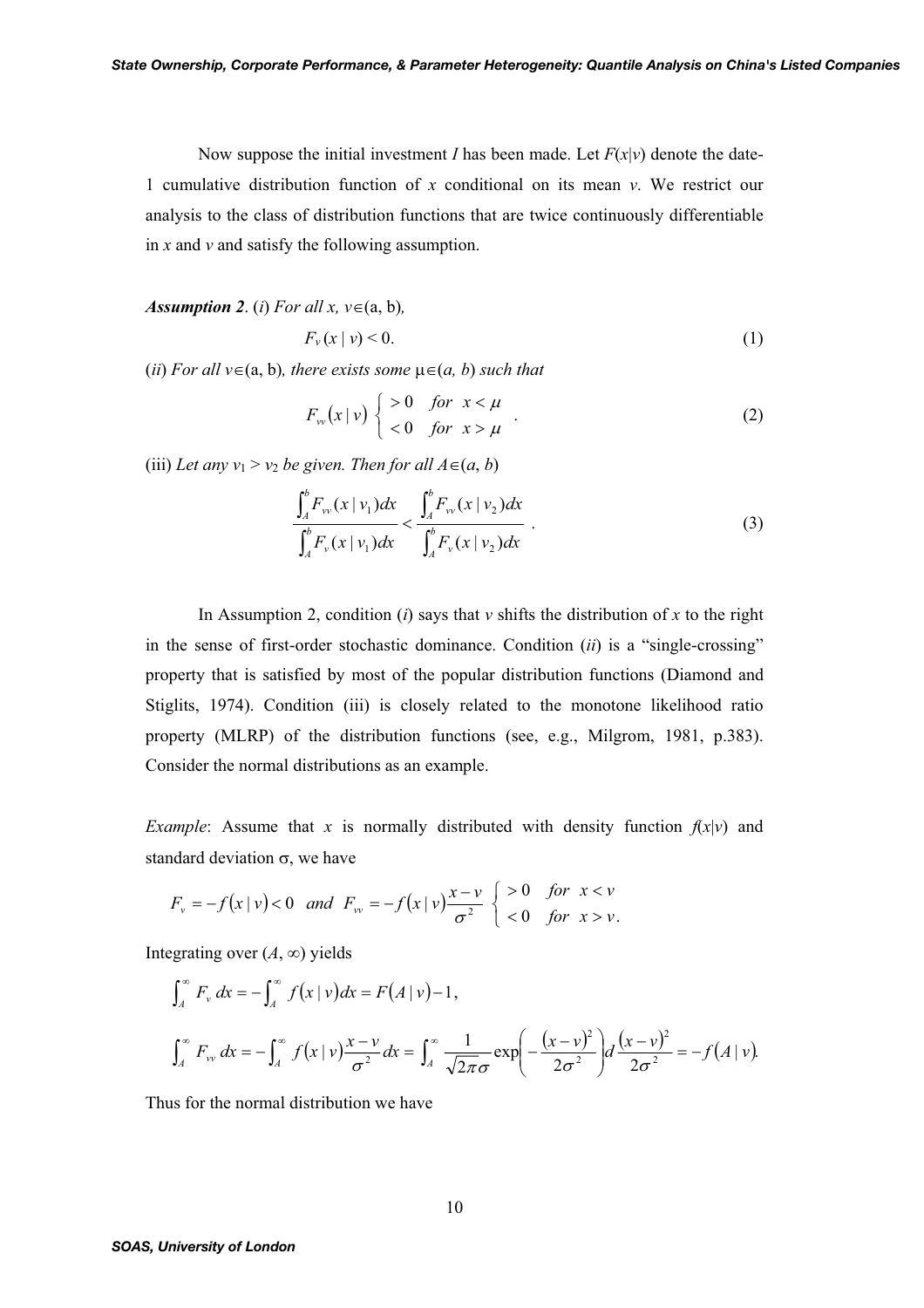$$
\frac{\int_A^\infty F_\nu dx}{\int_A^\infty F_\nu dx} = \frac{f(A \mid v)}{1 - F(A \mid v)}.
$$

It is well-known that normal distributions satisfy the MLRP, i.e., that  $f(x|v_1)/f(x|v_2)$ increases in *x* for all  $v_1 > v_2$ . This implies that for all  $x > y$ ,

*f*(*x*|*v*<sub>1</sub>) *f*(y|*v*<sub>2</sub>) > *f*(y|*v*<sub>1</sub>) *f*(*x*|*v*<sub>2</sub>).

Choosing  $y = A$  and integrating over  $x \in (A, b)$  yields

 $(1 - F(A | v_1) f(A | v_2) > f(A | v_1)(1 - F(A | v_2)).$ 

In other words, the normal distributions satisfy all the three conditions of Assumption 2.

#### *3.2. Profit Sharing between State and the Firm*

In order to focus on the financial incentives of the firm, we assume that the firm's objective is to maximize its expected net payoff, defined as the distributable profits, minus the private cost of effort.

In the absence of agency costs, for given  $\theta$  the first-best effort level,  $e^*$ , can be found by maximizing  $\theta + e - C(e)$ , yielding

$$
C'(e^*) = 1,\tag{5}
$$

which is independent of  $\theta$ .

Let  $S(x, \alpha)$  denote the profit payoff to the firm, given by

$$
S(x, \alpha) = \begin{cases} 0 & \text{if } x \le D \\ (1 - k(\alpha))(x - D) & \text{if } x > D \end{cases}
$$
(6)

where  $k(\alpha) \in [0, 1]$  with  $k'(\alpha) > 0$  that reflects the tendency of the state to share more profits of the firm when the state's shareholding is high. Thus  $(x - D) - S(x, \alpha)$  is the profit to the state. The magnitude of *k* may also include the tax rate on corporate profits. Denoting the firm's objective function by  $\pi$ , we have

$$
\pi = \int_{D}^{b} (1 - k(\alpha))(x - D) dF(x | v) - C(e)
$$
  
=  $(1 - k(\alpha)) \left[ \int_{D}^{b} (1 - F(x | v)) dx \right] - C(e)$  (7)

where in the last equation we use integration by parts.

## *3.3. The Firm's Choice of Effort*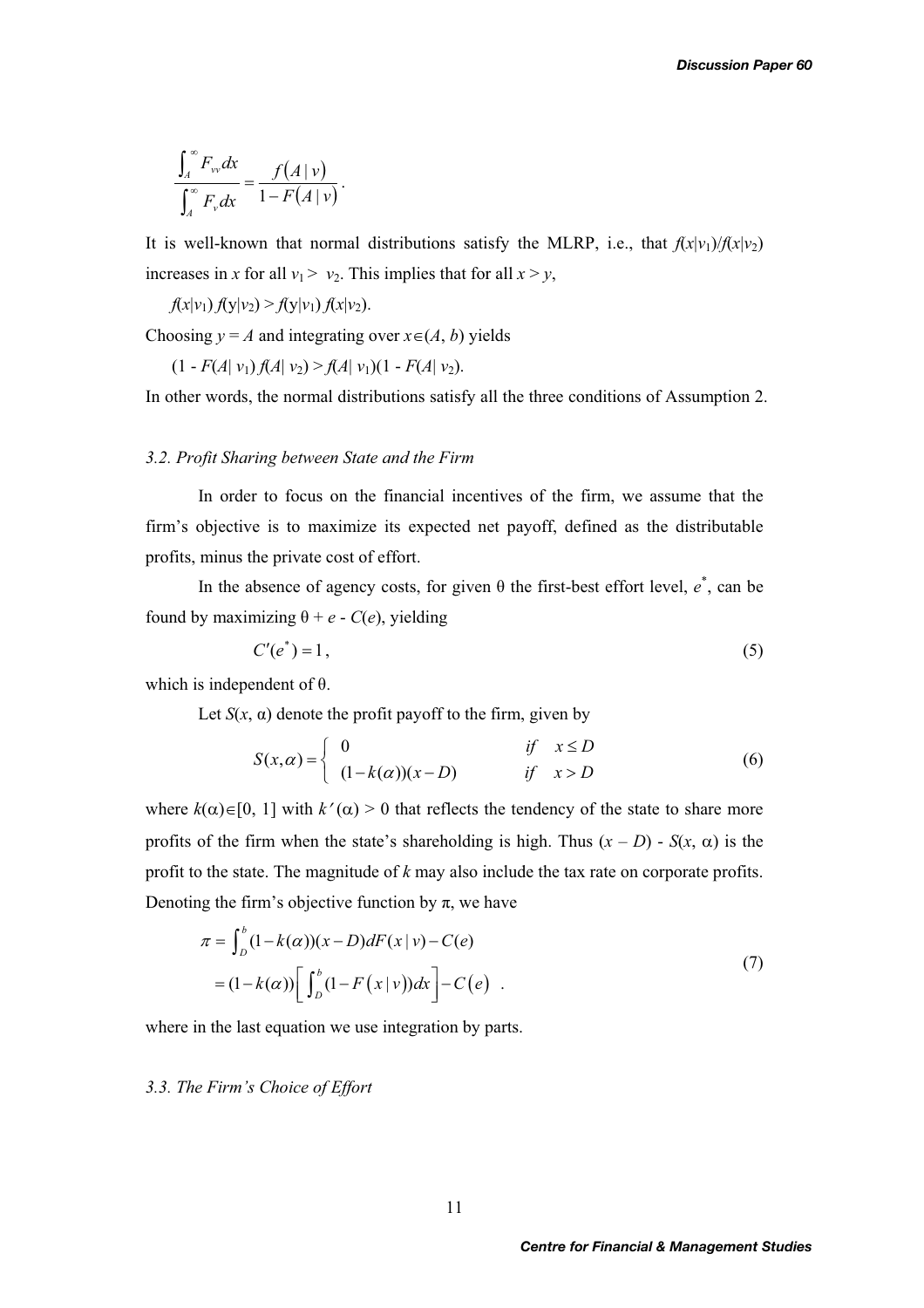Assumption 1 ensures that an interior solution for optimal effort exists. In other words,  $\pi$  is quasi-concave in *e*. Recalling that  $v = \theta + e$ , the optimal effort that maximizes  $\pi$  is characterized by the first-order condition

$$
\pi_e = -(1 - k(\alpha)) \int_D^b F_v dx - C'(e) = 0 \text{ and } \pi_{ee} < 0, \forall \alpha, \forall \theta.
$$
 (8)

PROPOSITION 1. Let  $e(\alpha, \theta)$  denote the firm's effort choice satisfying Eq. (8). Then (*i*)  $e(\alpha, \theta) \leq e^*$  and (*ii*)  $e(\alpha, \theta)$  is a declining function of  $\alpha$  and increasing function of  $\theta$ .

Proof: Because  $-(1 - k(\alpha)) \int_{D}^{b} F_{v} dx < - \int_{D}^{b} F_{v} dx = 1$  $D^{\mathcal{I} \, v}$  $b(x)$   $\int_{D}^{b} F_{v} dx < -\int_{D}^{b} F_{v} dx = 1$  in Eq. (8), it is clear that

 $C'(e(\alpha,\theta)) \leq C'(e^*)$ . Thus (i) must hold.

Partially differentiating Eq. (8) with respect to  $\alpha$  and  $\theta$  yields

$$
\pi_{ee}e_{\alpha} + \pi_{e\alpha} = \pi_{ee}e_{\alpha} + k'(\alpha)\int_{D}^{b}F_{\nu}dx = 0,
$$
\n(9)

$$
\pi_{ee}e_{\theta} + \pi_{e\theta} = \pi_{ee}e_{\theta} - (1 - k(\alpha)\int_{D}^{b} F_{vv}dx = 0.
$$
\n(10)

Noting that  $F_v < 0$  we have  $\int_D^b F_v dx < 0$ . It follows from  $k'(\alpha) > 0$  and  $\pi_{ee} < 0$  that

$$
e_{\alpha}=-\frac{k'(\alpha)\int_{D}^{b}F_{\nu}dx}{\pi_{ee}}<0,
$$

Since  $\int_{a}^{b} x dF(x | v) = b - \int_{a}^{b} F(x | v) dx = v$ ,

$$
\int_a^b x dF(x | v) = b - \int_a^b F(x | v) dx = v, \quad \text{we} \quad \text{have} \quad - \int_a^b F_v(x | v) dx = 1 \quad \text{and}
$$

 $\int_a^b F_w(x | v) dx = 0$ . From Eq. (2) it follows that  $\int_b^b F_w(x | v) dx < 0$  and that

$$
e_{\theta} = \frac{(1 - k'(\alpha))\int_{D}^{b} F_{vv} dx}{\pi_{ee}} \ge 0
$$

with strict inequality for  $k(\alpha) \le 1$ . Q.E.D.

The results derived so far are fairly standard. Since effort is unobservable, there are moral hazard problems resulting from the fact that the slope of the firm's expected profit  $(E_1(S(x, \alpha))$ ) at time-1 is less than one. Incentives are directly related to 1 -  $k(\alpha)$ , hence the firm's effort declines in  $k(\alpha)$ . The result that effort increases in signal  $\theta$ comes from the convexity of the firm's expected profit payoff, where higher  $\theta$  implies a higher slope of  $E_1(S(x, \alpha))$ . The next proposition is somewhat new.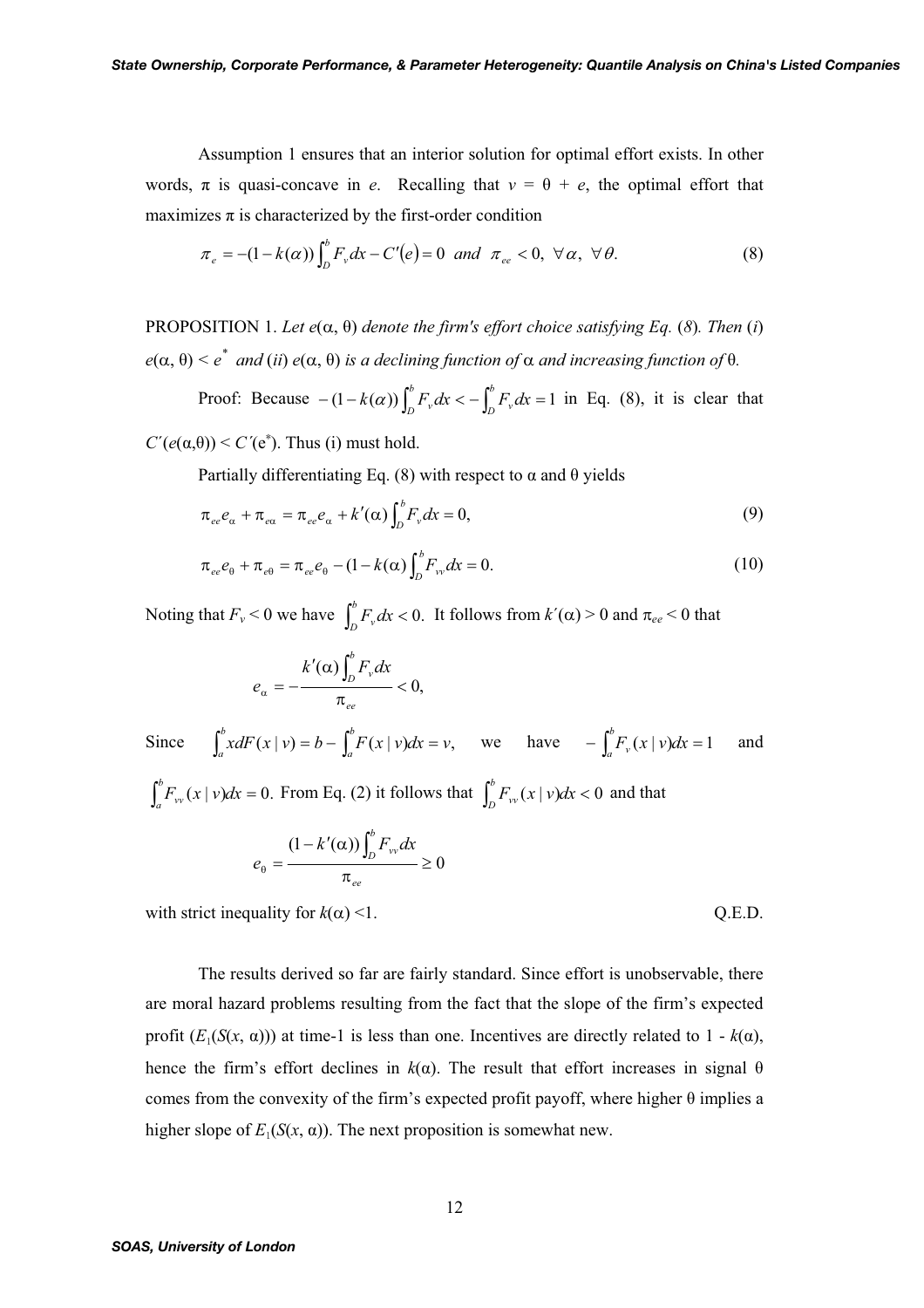PROPOSITION 2. Let  $e(\alpha, \theta)$  denote the firm's effort choice satisfying Eq. (8). Then *for all*  $\alpha_1 < \alpha_2$ ,  $\Delta e = e(\alpha_1, \theta) - e(\alpha_2, \theta)$  *is a strictly positive and increasing function of*  $\theta$ .

Proof: Given  $\alpha_1 < \alpha_2$ , let  $e_i = e(\alpha_i, \theta)$  and  $v_i = \theta + e_i$  for  $i = 1, 2$ . Since  $e_\alpha < 0$ ,  $\Delta e$  $= e_1 - e_2 > 0$ . Consequently, from *C''* > 0 we have *C'*(*e*<sub>1</sub>) > *C'*(*e*<sub>2</sub>). We also know from  $\int_{D}^{b} F_{vv} dx < 0$  and  $e_{\theta} > 0$  that

$$
\int_D^b F_{\nu}(x \mid v_1) dx - \int_D^b F_{\nu}(x \mid v_2) dx = (e_1 - e_2) \int_D^b F_{\nu \nu}(x \mid \xi) dx < 0.
$$

We want to show that  $e_{\theta}(\alpha_1, \theta) > e_{\theta}(\alpha_2, \theta)$ . By Eq. (8) we have

$$
(k(\alpha_i)-1)\int_D^b F_\nu(x\,|\,(\theta+e(\alpha_i,\theta)))dx=C'(e(\alpha_i,\theta)),\quad i=1,2.
$$

Dividing yields

$$
\frac{(k(\alpha_1)-1)\int_D^b F_v(x \mid (\theta + e(\alpha_1, \theta)))dx}{(k(\alpha_2)-1)\int_D^b F_v(x \mid (\theta + e(\alpha_2, \theta)))dx} = \frac{C'(e(\alpha_1, \theta))}{C'(e(\alpha_2, \theta))} = h(\theta),
$$
\n(11)

for some function  $h(\theta)$ . Differentiating  $C'(e(\alpha_1, \theta)) = h(\theta)C'(e(\alpha_2, \theta))$  leads to

$$
C''(e_1)e_0(\alpha_1,\theta) = h(\theta) C''(e_2)e_0(\alpha_2,\theta) + h'(\theta) C'(e_2)
$$

or equivalently,

$$
\frac{C''(e_1)}{C'(e_1)}e_{\theta}(\alpha_1,\theta) C'(e_1) = h(\theta) C'(e_2) \frac{C''(e_2)}{C'(e_2)} e_{\theta}(\alpha_2,\theta) + \frac{h'(\theta)}{h(\theta)} h(\theta) C'(e_2).
$$

Using  $C'(e_1) = h(\theta)C'(e_2)$  and the Assumption 1 (ii) we derive

$$
\frac{C''(e_1)}{C'(e_1)}e_{\theta}(\alpha_1,\theta) = \frac{C''(e_2)}{C'(e_2)}e_{\theta}(\alpha_2,\theta) + \frac{h'(\theta)}{h(\theta)} \ge \frac{C''(e_1)}{C'(e_1)}e_{\theta}(\alpha_1,\theta) + \frac{h'(\theta)}{h(\theta)}.
$$

It indicates that

$$
h'(\theta) > 0 \implies e_{\theta}(\alpha_1, \theta) > e_{\theta}(\alpha_2, \theta) \tag{12}
$$

Now suppose on the contrary to what we want to prove,  $e_{\theta}(\alpha_1, \theta) \leq e_{\theta}(\alpha_2, \theta)$ , or equivalently,  $v_1 \le v_2$ . Let

$$
A(\theta) \equiv \frac{\int_D^b F_\nu(x \mid (\theta + e(\alpha_1, \theta))) dx}{\int_D^b F_\nu(x \mid (\theta + e(\alpha_2, \theta))) dx} = \frac{\int_D^b F_\nu(x \mid v_1) dx}{\int_D^b F_\nu(x \mid v_2) dx}.
$$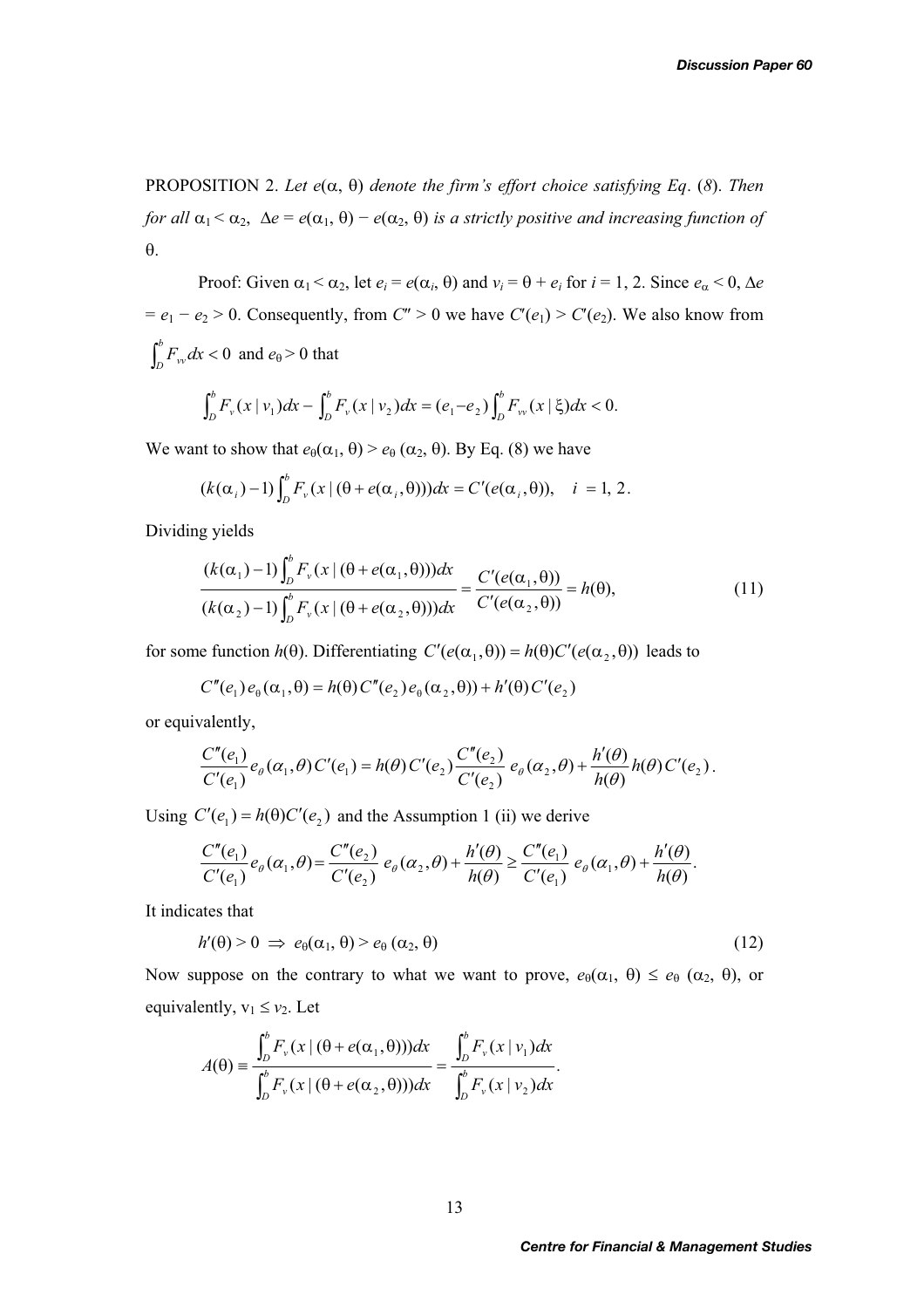$$
A'(\theta) = \frac{(1 + e_{\theta}(\alpha_1, \theta)) \int_{D}^{b} F_{\nu}(x | \nu_1) dx \int_{D}^{b} F_{\nu}(x | \nu_2) dx - (1 + e_{\theta}(\alpha_2, \theta)) \int_{D}^{b} F_{\nu}(x | \nu_2) dx \int_{D}^{b} F_{\nu}(x | \nu_1) dx}{\left[ \int_{D}^{b} F_{\nu}(x | \nu_2) dx \right]^{2}}
$$
  
 
$$
\geq (1 + e_{\theta}(\alpha_1, \theta)) \frac{\int_{D}^{b} F_{\nu}(x | \nu_1) dx \int_{D}^{b} F_{\nu}(x | \nu_2) dx - \int_{D}^{b} F_{\nu}(x | \nu_2) dx \int_{D}^{b} F_{\nu}(x | \nu_1) dx}{\left[ \int_{D}^{b} F_{\nu}(x | \nu_2) dx \right]^{2}} > 0.
$$

The last strict inequality follows from the Assumption 2 (iii). Since  $A'(\theta)$  and  $h'(\theta)$  have the same sign (cf Eq.  $(11)$ ), this result indicates a contradiction to Eq.  $(12)$ . Therefore we must have  $e_{\theta}(\alpha_1, \theta) > e_{\theta}(\alpha_2, \theta)$ . Q.E.D.

While Proposition 1 indicates that in general higher proportion of state shareholding will correspond to lower effort, Proposition 2 highlights that the sensitivity of the firm's effort choice,  $e$ , to the level of the state's shareholding stake,  $\alpha$ , varies with the perceived level of profitability,  $\theta$ . As we have presented in Introduction, given the information advantage of the firm's insiders, once they perceive a low level of  $\theta$ , their choice of effort *e* will become less sensitive to  $\alpha$  thanks to the decreasing possibility of profit sharing and resource taking by the state owner and increasing chance of financial help from the government. In contrast, if they perceive a high level of  $\theta$ , their effort choice *e* will become highly sensitive to  $\alpha$  due to the increasing probability of profit sharing and resource taking by the state owner and the diminishing chance of receiving solvency insurance.

#### **4. Variables, Data, and Statistical Summary**

#### *4.1. Variables*

Two broad types of performance measurements, accounting performance and market valuations, are investigated to warrant the comprehensiveness and robustness of our analysis. For the accounting performance variables, following the reasoning in Sun and Tong (2003) and Chang and Wong (2004), we consider return on sales (*ROS*) and return on assets (*ROA*) respectively. We also consider earnings before interest and tax over sales (*EBITS*) but do not report the corresponding results, because the results on *EBITS* and *ROS* are similar, partly owing to the high correlation between them  $(0.9848)$ .<sup>4</sup> For the market valuation variables, following the arguments in Bai *et al.*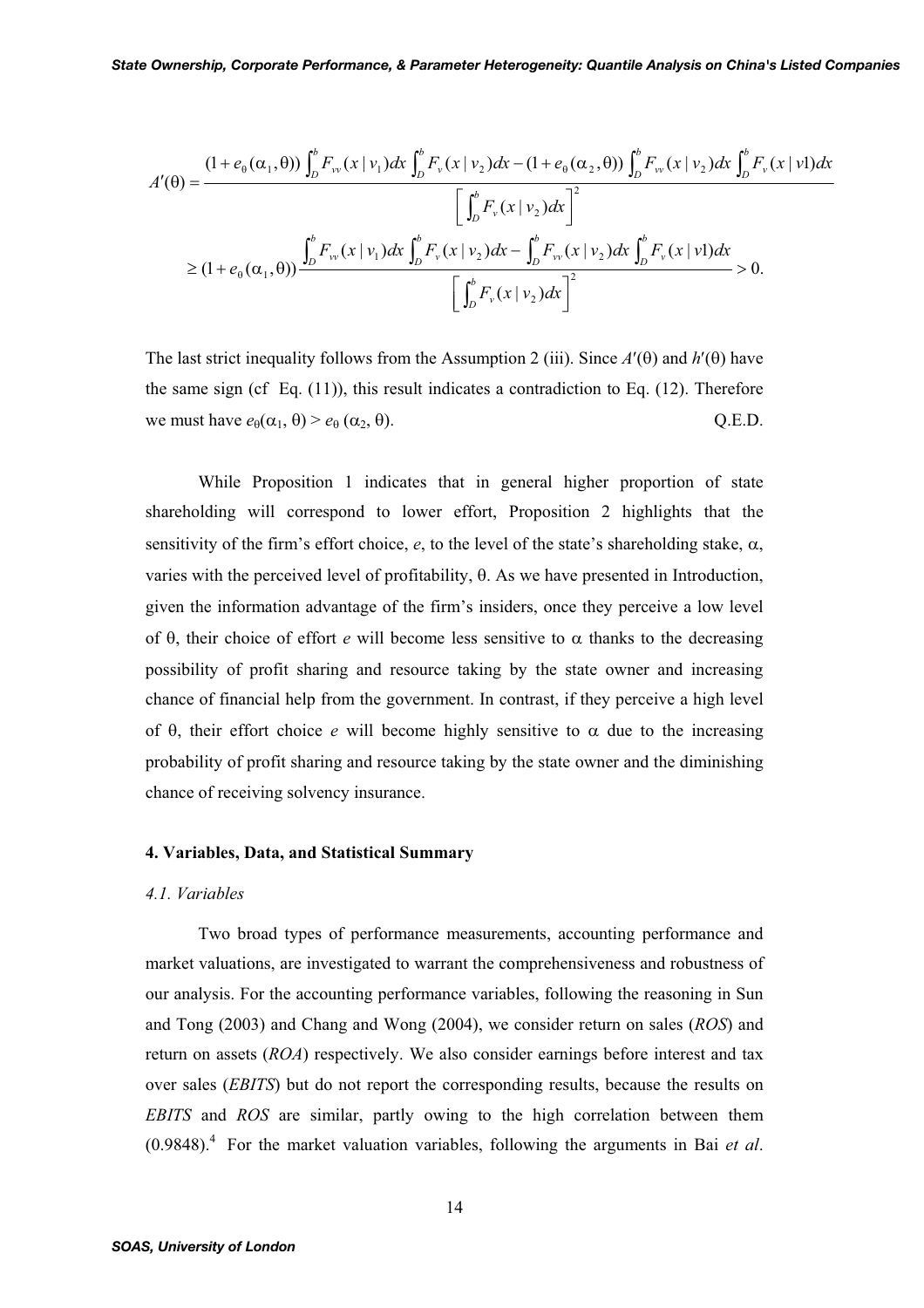(2004b), we mainly consider Tobin's *q*, denoted as *Tq*. The common critics on market valuation variables is that both state and legal person shares can not be traded freely in China and therefore lack market prices. To address this illiquidity concern, Bai *et al*. (2004b) use both 70% and 80% illiquidity price discount to generate two possibly more meaningful variables. In line with their suggestions, we also create these two variables, named *Tq 70* and *Tq 80*, by applying price discount rates of 70% and 80% respectively to non-tradable shares. We will pay more attention to *Tq\_70* and *Tq\_80* because they highlight the non-liquidity nature of state and legal person shares in China. Similar to Bai et al. (2004b), we also employ market to book ratios (with the same price discounts of 70% or 80% respectively) as additional market valuation measures, and similar results are obtained though not reported here.

Two alternative main explanatory variables are employed. The first one is the state ownership fraction, calculated as the ratio of state shares over total outstanding shares and denoted as *state ratio*. The other one is the state ownership fraction held by state agencies as the largest shareholder, which is the ratio of state shares held by government agencies as the largest shareholder over total outstanding shares and denoted as ga*statetop1\_ratio*. Going a step further from the official definition of state shares, i.e., shares to designate holdings in listed companies by central government, local government, or solely government-owned enterprises (Sun and Tong, 2003), Chen and Wang (2004) classify the state's shareholding into two different forms according to the shareholders' identity: state shares held by government agencies and by state-owned enterprises. Government agencies include central government ministries and commissions, national industrial companies, local government bureaus, local branches of the State Assets Management Bureau, and local state assets operating companies. They find that SOEs as shareholders are better able than government agencies to monitor top executives. Borrowing their insight on this distinction, we further examine the effect of government agency's shareholding on corporate performance. In addition, foreign ownership fraction is also considered since foreign shareholders might improve market valuations for listed companies (Sun and Tong, 2003), which is the ratio of foreign shares over total outstanding shares and denoted as *foreign\_ratio.*

While the firm's effort input is undoubtedly the most important determinants of its performance, a number of other factors also play important roles in determining the levels of performance. To take into account the effects of those factors beyond effort, we introduce a large set of control variables based on a thorough literature survey and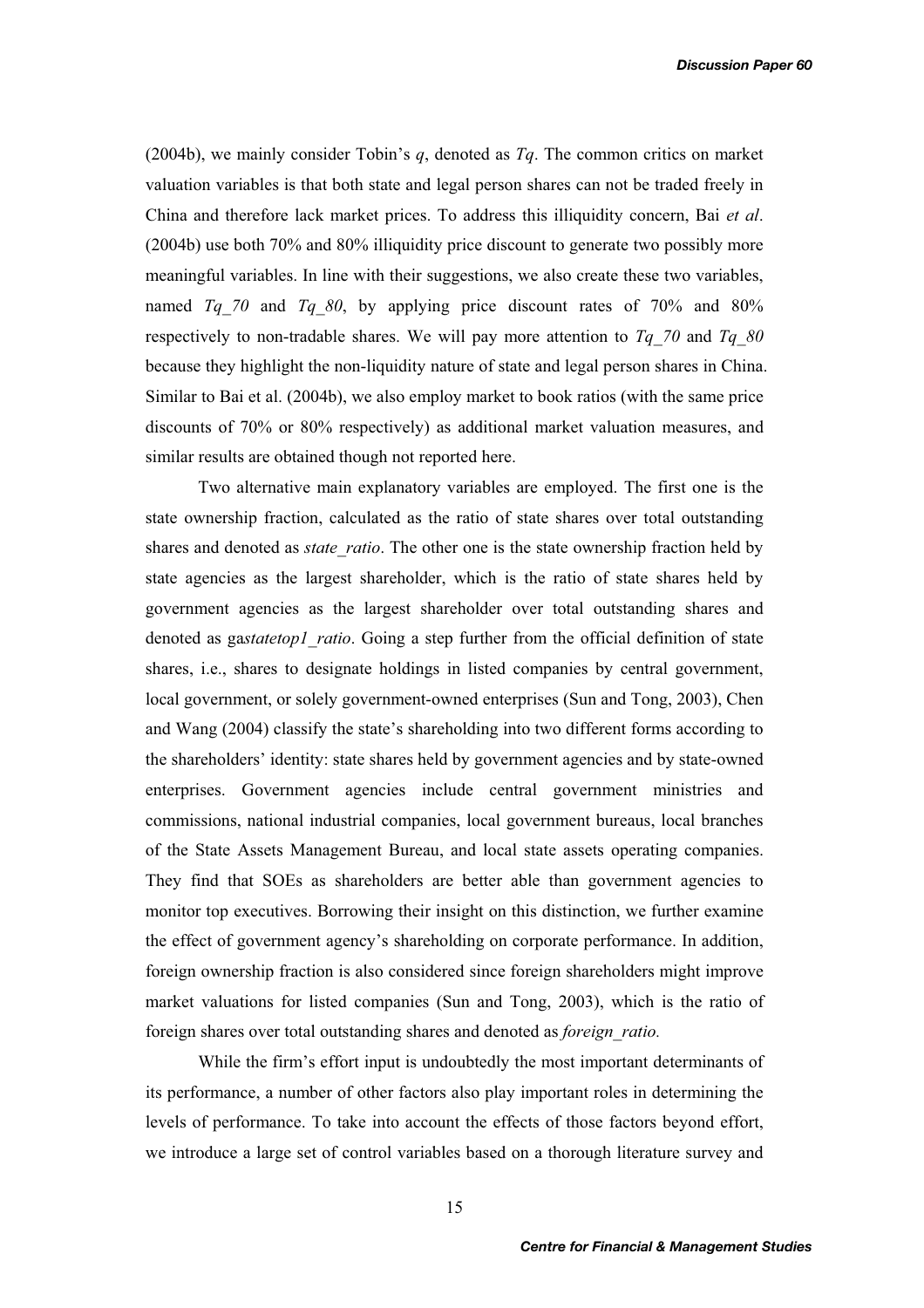statistical justifications.<sup>5</sup> First, in line with the selections in Bai et al. (2004b), we employ ownership concentration ratio, size, the leverage ratio, the capital-sales ratio, the operation profit to total sales ratio, and industry dummies. In addition, we also consider listing place dummies (Sun and Tong, 2003), listing age (Wang *et al*., 2004), time dummies (Joh, 2003), industry dummies, and annual sale growth rate (Caves, 1992). Thanks to this set of control variables, which is the most comprehensive one so far in comparison with the literature, a testable link between the state ownership variable and firm performance is established. Our theory on the firm's choice of effort input provides a behavior-based bridge for this testable link.

Ownership concentration ratio is defined as the ratio of those shares held by the second to the tenth largest shareholders over the total shares not held by the largest shareholder, and denoted by *cstr2\_10*. The effect of this variable on firm performance is complex. More stakes held by large shareholders other than the largest one could restrict the expropriation behavior of the controlling shareholder (Johnson *et al*., 2000) and avoid excessive monitoring by the largest shareholder (Burkart *et al*., 1997). This would lead to better performance. On the other hand, some negative effect might coexist due to less monitoring by the largest shareholder and the free-rider problem in governance (Shleifer and Vishny, 1986).

We employ the natural logarithm of total assets (i.e., sales revenue) to measure firm size and denote it as *size*. Large firms could enjoy economies of scale and market power, but suffer from loss of managerial control over strategic and operational activities (Williamson, 1967), hence no clear prediction is derived. We also introduce the ratio of long term debt to total equity, *LLE* (and the ratio of total debt to total asset, *LA*), as a proxy for the leverage ratio. A high leverage ratio could alleviate free cash flow agency cost (Grossman and Hart, 1980), but also induce managers to forego positive net value projects (Myers, 1977), indicating that the theoretical prediction is ambiguous. The capital-sales ratio, *K\_S*, calculated as the ratio of total tangible assets to total sales, is employed to control for variations in firm's input structure. The operating profit to total sales ratio, *Y\_S*, is used to control for earning management practices such as gaining rights-issue approval through excess non-operating income (Chen and Yuan, 2004). More details on definitions of variables are presented in Table 2.

In the literature dealing with the effect of ownership structure on corporate performance, a common concern is the endogeneity problem of ownership structure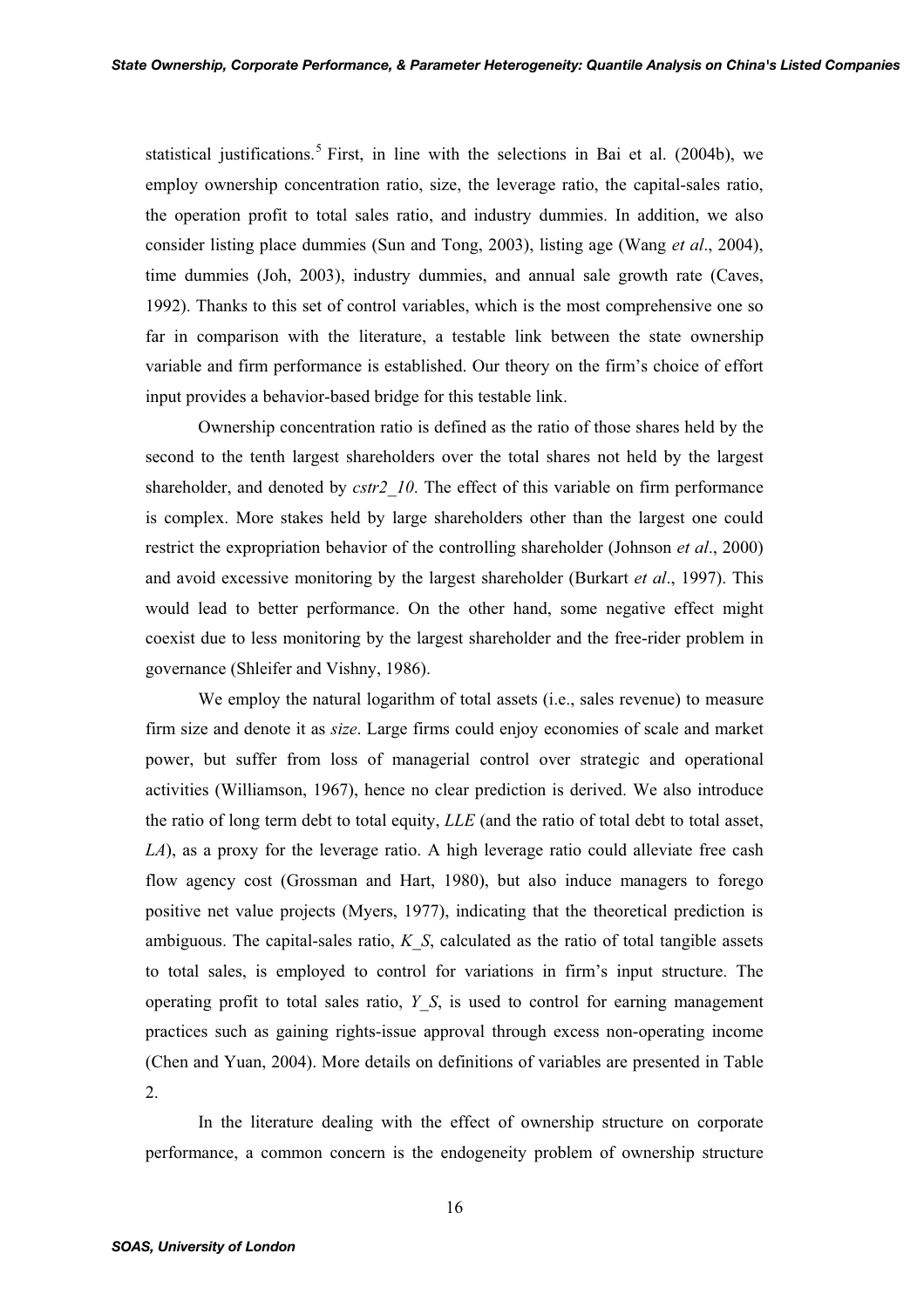(Sun and Tong, 2003). To partly overcome this problem, a common strategy is to utilize one-year-lagged independent variables rather than current ones except for dummies. In comparison, our setup establishes a natural action sequence to provide a further justification for such a one-year-lag. *Ex ante* (or say at the time *t* - 1), based on the existing state ownership fraction, effort decision is made by managers according to the expected ex post (say at time *t*) performance distribution range and hence expected payoffs. Effort input in turn places its significant impacts on the *ex post* performance.

[Tables 2-4 are about here]

## *4.2. Data*

The dataset is a panel of all listed companies on the SHSE or SZSE. There are three sources for this dataset. The first one is China Stock Market  $\&$  Accounting Research Database (CSMAR), from which we compose all variables except the state shares held by government agencies and ownership concentration ratio. CSMAR is compiled by The University of Hong Kong and GTA Information Technology Company Limited in Shenzhen according to the format of CRSP and Compustat. For the state shares held by government agencies, Chen and Wang (2004) generously provided their hand-collected data to us. The data on top ten shareholdings are from CCER Corporate Governance Database, which is compiled by China Center for Economic Research (CCER) of Peking University and SinoFin Company in Beijing according to the format of CRSP and Compustat.

The major accounting reform in 1993 makes it difficult to compare the accounting data before and after the reform, therefore we set the initial year for our sample as 1994. Up to 2000, a quota system was adopted for IPOs. With this system IPO candidates must seek a listing quota from the local government or/and its affiliated central government ministries, which received an IPO quota assigned by the CSRC. In early 2001, the listing quota is abolished in favor of an expert-review system (Bai *et al*., 2004a). Keeping the consistence of the listing system, our investigation focuses on the period of 1994-2000.

During 1994-2000, there were a total of 1005 listed firms in China. We drop financial companies due to their incomparable financial data to other firms (Sun and Tong, 2003). We further exclude those firms lacking most of the data we need. As a consequence, we finally have a sample of 643 firms. Considering that we employ one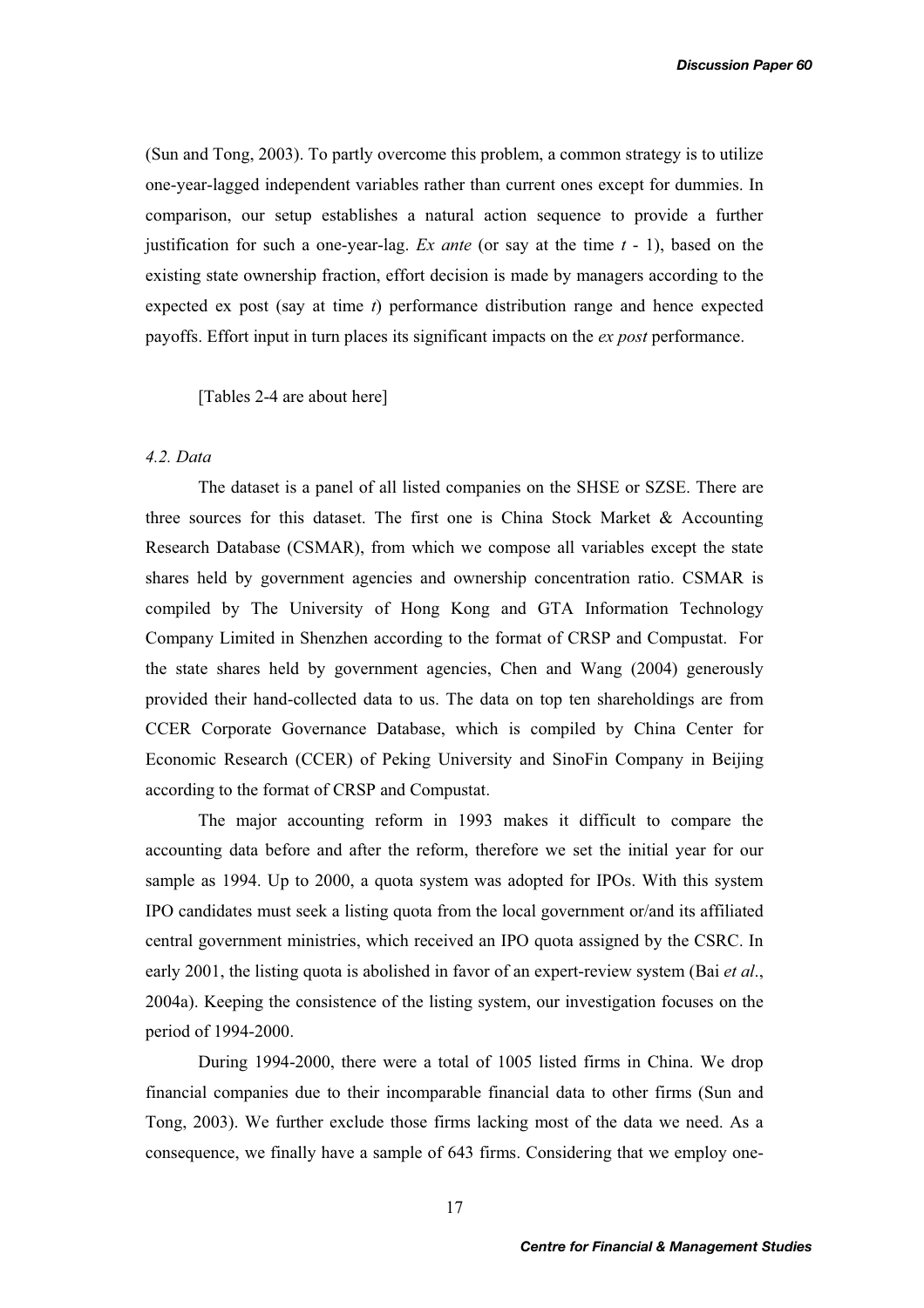year lagged independent variables including sales growth rate, the effect time span for our dependent variables becomes 1996-2000.

## *4.3. Summary Statistics*

The performance of China's listed companies has varied significantly across firms and over time (Sun and Tong, 2003). As such, it might not be accurate to draw conclusions based on mean regressions. Table 3 presents a brief summary of the distributional properties of various performance measures and major explanatory variables. As can be seen from the table, three accounting performance measures are all highly significantly skewed to the left, meaning that they have long left tails. In contrast, all three market valuation measures are significantly skewed to the right. Departure from normality is also highly apparent in the kurtosis, which indicates a high degree of leptokurticity for all performance variables. Among major explanatory variables, while *state\_ratio\_lag*, *cstr2\_10\_lag* and *size\_lag* show moderate left-skewness, all others are highly skewed. Leptokurticity is observable for all but *cstr2* 10 lag, which exhibits a moderate degree of platykurticity. As we know, distributional properties of the data tend to bear certain impact on the results of OLS estimation. While OLS is moderately robust to departures from normality in the presence of kurtosis, it often does not perform well in the presence of skewness. This indicates that using OLS on highly skewed variables may lead to potential problems.

Pearson correlation results are presented in Table 4. Panel A of Table 4 provides the correlation results among different performance measures. Accounting performance variables are significantly and negatively correlated with market valuations, although the absolute values of the correlation coefficients are small. *Tq*, *Tq\_70* and *Tq\_80* are highly and positively correlated ( $\geq 0.9186$ ), we still consider all of them to address the illiquidity concern in Chinese stock market (Bai *et al*., 2004b). Panel B presents the correlation results among main regressors. Taking 0.4 as the correlation threshold, we find no abnormally high correlation which supports the choice of independent variables used in our regression framework.

### **5. The Econometric Model**

The quantile regression method is first proposed by Koenker and Basset (1978). It is an extension of the classical least squares estimation of the conditional mean (OLS)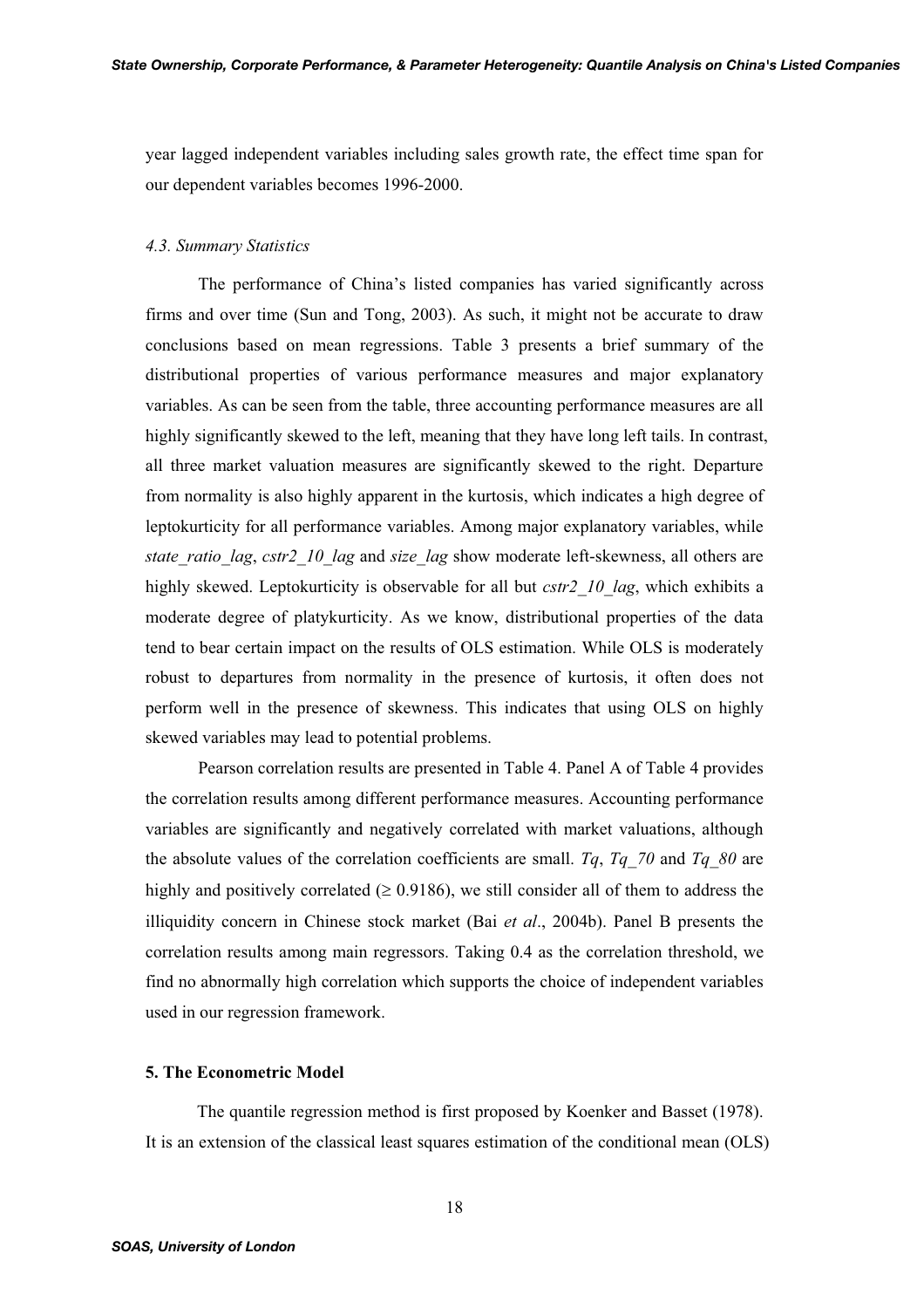to a collection of models for different quantile functions, which permits the effect of a regressor to differ at different points of the conditional dependent variable distribution. This method provides a suitable tool to test the validity of our theoretical model because it is capable of detecting the variation in the sensitivity of the firm's effort choice and consequently performance to the proportion of state ownership across the major quantiles of the performance distribution. Furthermore, two additional features of quantile regression fit our data better than traditional OLS or fixed-effect estimations. First, the classical properties of efficiency and minimum variance of the OLS estimator are obtained under the restrictive assumption of independently, identically and normally distributed error terms. When the distribution of errors deviates from the normality, the quantile regression estimator may be more efficient than the OLS (Buchinsky, 1998). Second, because the quantile regression estimator is derived from the minimization of a weighted sum of absolute deviations, the parameter estimates are less sensitive to outliers and long tails in the distribution of the data. This makes the quantile regression estimator relatively robust to heteroskedasticity of the residuals. The quantile regression method has been widely used in the past decade in many areas of applied econometrics (Koenker and Hallock, 2001). However, to our best knowledge, there has been no application of quantile regression method to the assessment of the impact of state ownership to firm performance before this research.

According to Buchinsky (1998), the general quantile regression model is:

$$
y_i = x_i' \beta_\theta + u_{\theta i}, \text{ quant}_{\theta} (y_i | x_i) = x_i' \beta_\theta \text{ and quant}_{\theta} (u_{\theta i} | x_i) = 0 \tag{13}
$$

where  $(y_i, x_i)$ ,  $i = 1, \ldots, n$ , is a sample from some population,  $y_i$  is the dependent variable of interest,  $x_i$  is a  $(m \times 1)$  vector of independent variables,  $\beta_\theta$  is an unknown  $(m \times 1)$  vector of regression parameters to be estimated and is associated with the  $\theta_{th}$ percentile, and  $u_{\theta i}$  is an unknown error term. The  $\theta_{i}$  conditional quantile of  $y_i$  given  $x_i$  is denoted by quant<sub> $\theta$ </sub>  $(y_i | x_i)$ , which is equal to  $x_i \beta_{\theta}$ . By continuously increasing the value of  $\theta$  from 0 to 1, we trace out the entire conditional distribution of *y* given *x*. For an individual coefficient  $\beta_{\theta i}$  associated with the  $j_{th}$  independent variable in the vector  $x_i$ , called  $x_{ii}$ , it could be interpreted as the marginal impact on the  $\theta_{th}$  conditional quantile of  $y_i$  due to a marginal change in the  $j_{th}$  independent variable. Thus, the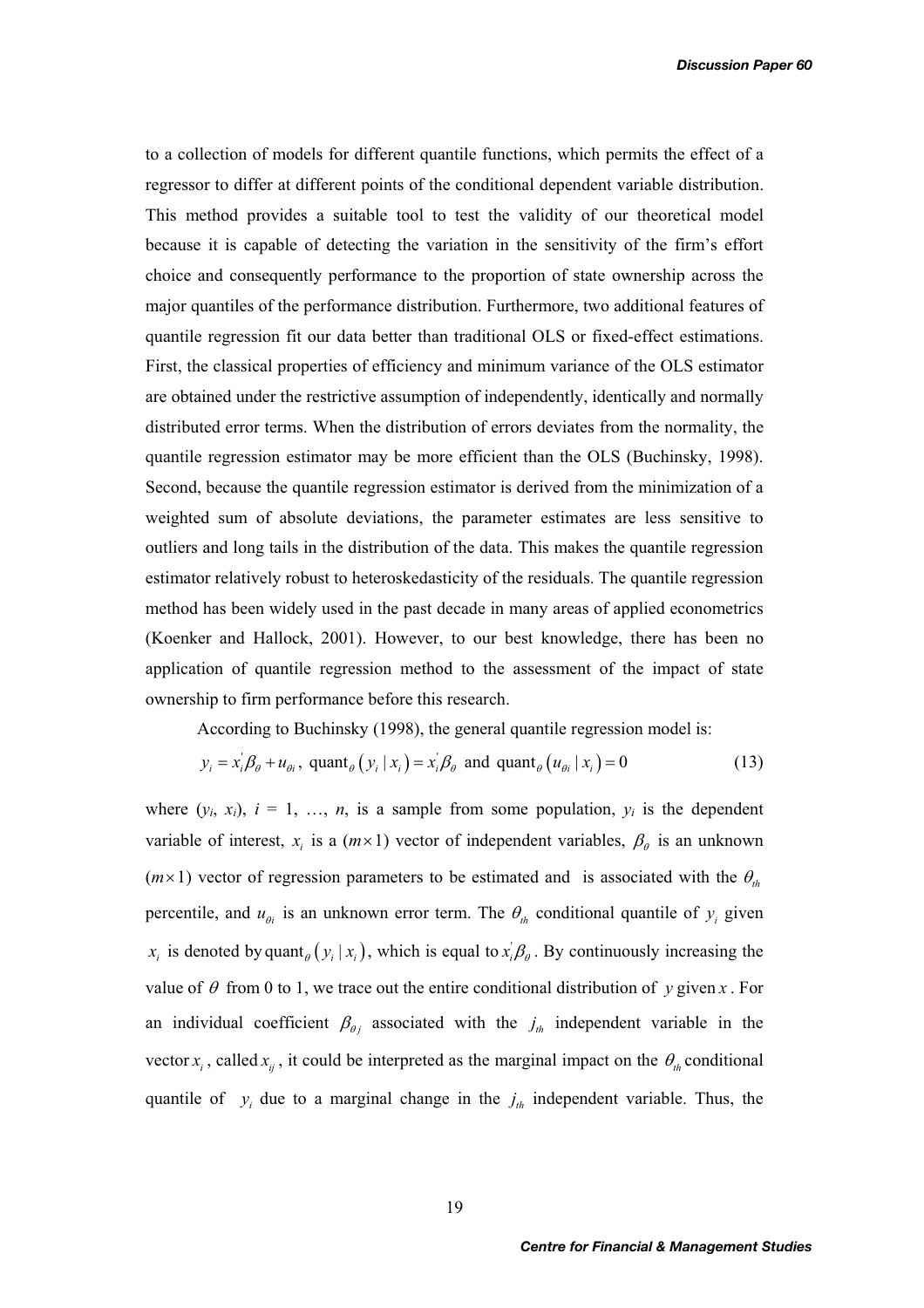quantile regression technique allows us to identify the effects of the covariates at different locations in the conditional distribution of the dependent variable.

The estimator of true parameter vector  $\beta_{\theta}$  is defined as a solution to the problem:

$$
\min_{\beta} \frac{1}{n} \Biggl( \sum_{i: y_i \ge x_i/\beta} \theta \Big| y_i - x_i/\beta \Big| + \sum_{i: y_i < x_i/\beta} (1-\theta) \Big| y_i - x_i/\beta \Big| \Biggr),\tag{14}
$$

which is a weighted sum of absolute deviations, and can be interpreted as an asymmetric linear penalty function. And it is usually written as:

$$
\min_{\beta} \frac{1}{n} \sum_{i=1}^{n} \rho_{\theta}(u_{\theta i}),\tag{15}
$$

where  $\rho_{\theta}(u_{\theta i})$  is the check function, defined as  $\rho_{\theta}(u_{\theta i}) = \theta u_{\theta i}$  if  $u_{\theta i} \ge 0$  or  $\rho_a(u_{\alpha}) = (\theta - 1)u_{\alpha}$  if  $u_{\alpha} < 0$ .

The problem does not have an explicit form, but can be solved by linear programming methods (Koenker and Basset, 1978). As pointed out by Koenker and Hallock (2001), both asymptotic standard error and bootstrap methods could be used to estimate the covariance matrix of the regression parameter matrix, and hence to derive standard errors. Comparing both methods, they note that the difference between the two sets of estimated results is quite small in practice and both estimators are more robust than other forms of inference in econometrics. We use the bootstrap method to calculate the standard errors for the regression coefficients, which is recommended by Buchinsky (1995) due to its better performance in small samples. 1000 bootstrap replications are set to guarantee a small sample variability of the covariance matrix. Moreover, simultaneous estimations of multiple quantile regressions using the bootstrap technique facilitate the statistical comparison (F-test) of regression coefficients on state ownership across different performance quantiles (Koenker and Hallock, 2001).

In summary, our regression model is: <sup>6</sup>

$$
\text{quant}_{\theta} \left( y_{ii} \mid x_{ii} \right) = \beta_0 + x_{ii}^{\prime} \beta_{\theta} + z_i^{\prime} \gamma \tag{16}
$$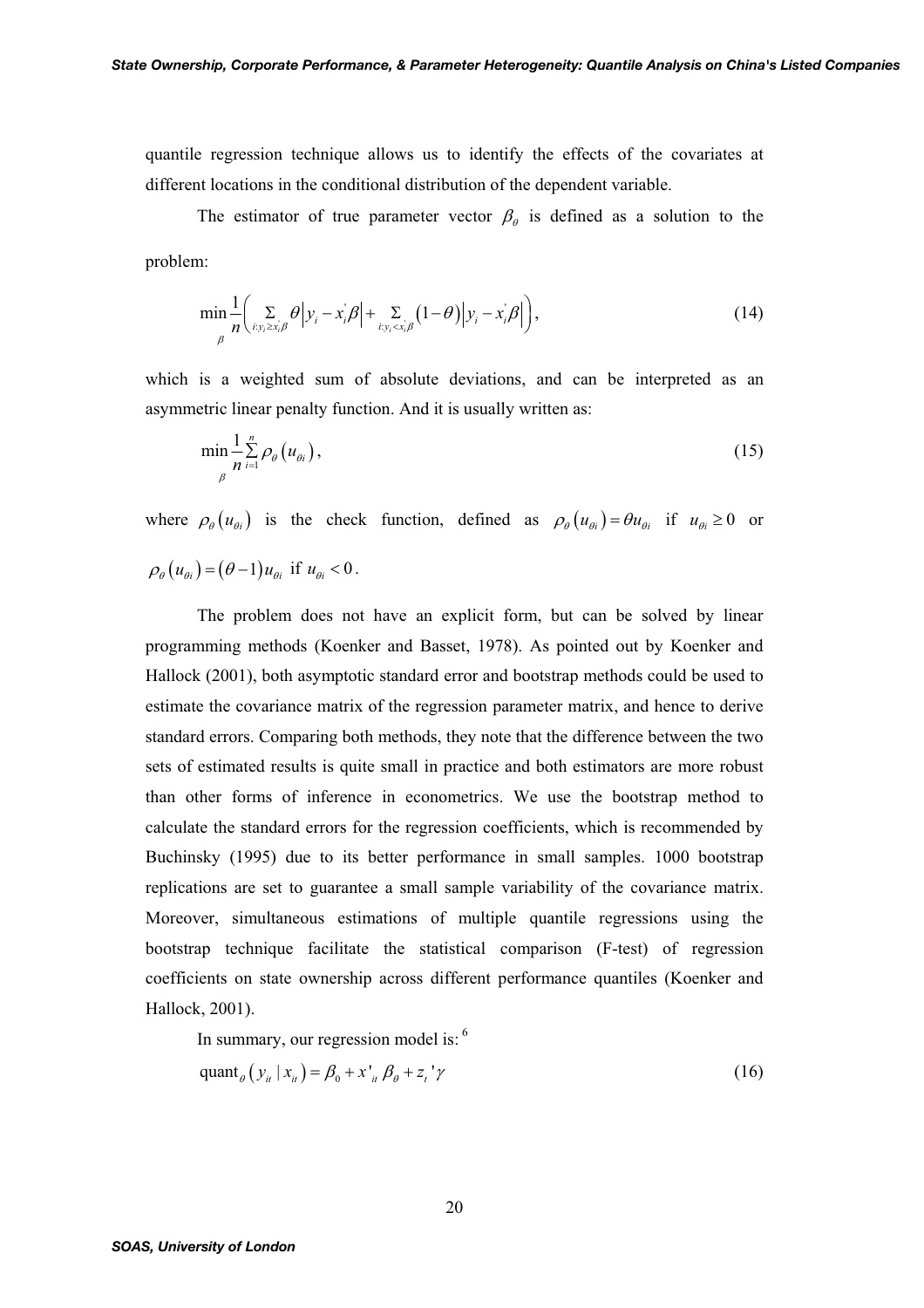in which  $y_{ii}$  is the dependent variable measuring performance, running through *ROS*, *EBITS*, *ROA*, *Tq\_70*, *Tq\_80* and *Tq* one by one.  $z<sub>t</sub>$  denotes those firm-invariant variables, such as *year97*, *year98*, *year99*, and *year00*.  $x_{it}$  includes other independent variables, such as *state ratio lag* (or alternatively, *gastatetop1 ratio lag*), *cstr2\_10\_lag*, *foreign\_ratio\_lag*, *sizea\_lag*, *LLE\_lag* (or *LA\_lag*), *K\_S\_lag*, *Y\_S\_lag*, *list\_age\_lag*, *SHSE*, *Estate*, *Conglomerate*, *Industrial*, and *Commercial*.

### **6. Empirical Results**

Empirical investigation is conducted by estimating Eq. (16) for different values of  $\theta$  (the 20<sup>th</sup>, 30<sup>th</sup>, 40<sup>th</sup>, 60<sup>th</sup>, 70<sup>th</sup> and 80<sup>th</sup> quantiles).<sup>7</sup> This allows us to examine the impact of explanatory variables at different points of the distribution of corporate performance. As explained before, we use one-year-lagged independent variables with the exception of dummies to accommodate the action sequence suggested by our theory and to partly overcome the endogeneity problem of ownership structure. Tables 5-10 report the results where *ROS*, *ROA*, *Tq\_70* and *Tq\_80* are used as dependent variable, respectively. For comparison purposes, we also provide OLS, fixed-effect estimates. Ftest is employed to check significance of the differences with regard to the coefficients before the state ownership variable across different performance quantiles. Shapiro-Wilk and Shapiro-Francia tests are employed to check the normality of residuals and White and Breusch-Pagan tests are adopted to investigate the heteroskedasticity of residuals in OLS regressions.

[Tables 5-10 are about here]

As Table 5 indicates, while the coefficients before the state ownership stakes are not significantly different from zero in the three low quantiles of the  $20^{th}$ ,  $30^{th}$  and  $40^{th}$ , they are negative and significantly different from zero in the three upper quantiles of the  $60^{th}$ ,  $70^{th}$  and  $80^{th}$ , regardless of which leverage ratio is used. The *F*-tests reported in the second panel further confirm the above findings. The second panel shows that the coefficient differences in terms of the lower  $20^{th}$ ,  $30^{th}$  and  $40^{th}$  versus the upper  $60^{th}$ ,  $70<sup>th</sup>$  and  $80<sup>th</sup>$  quantiles, respectively, are statistically significant. These findings are consistent with our theoretical prediction, which suggests that the sensitivity of the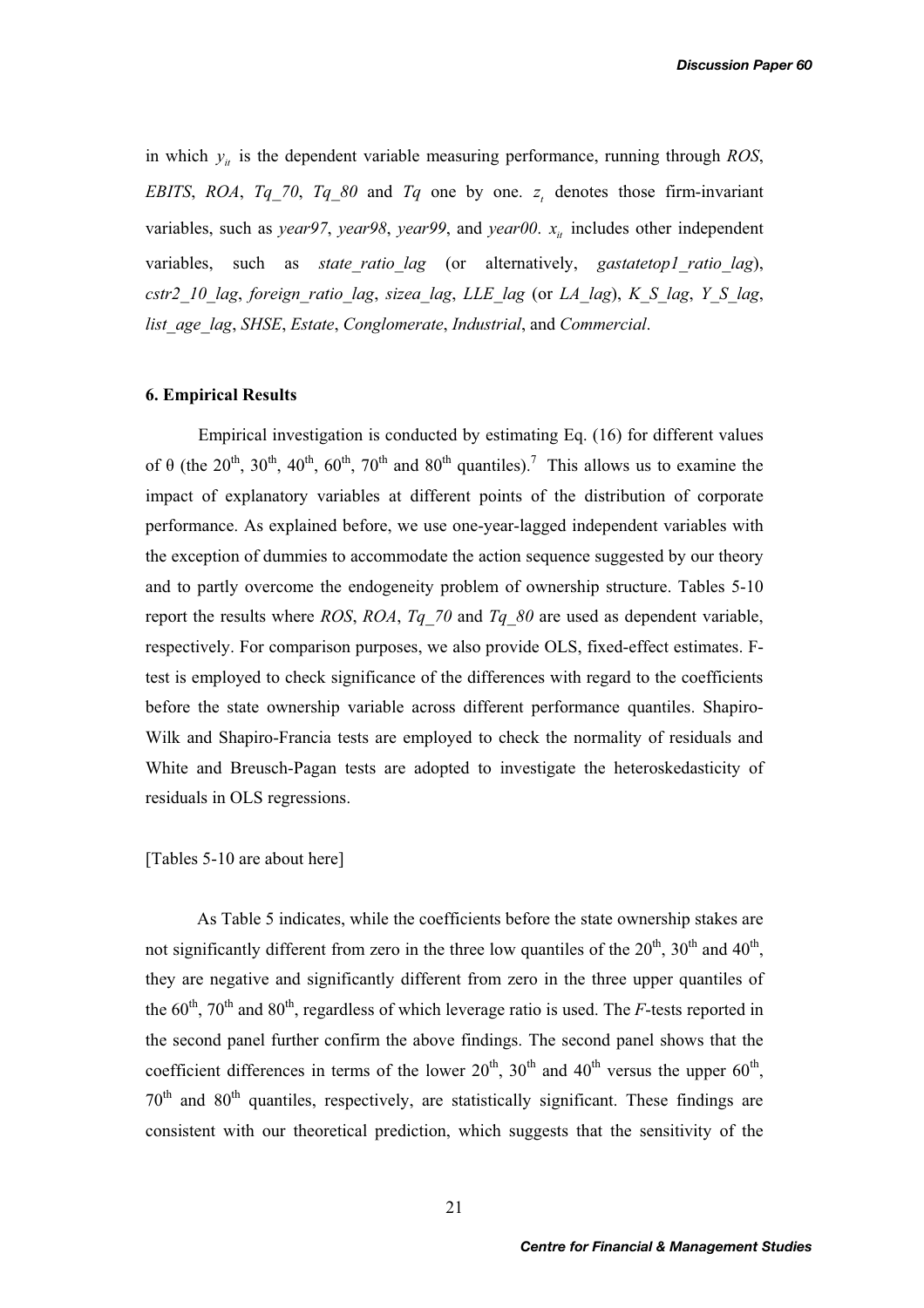company's effort choice to the level of state shareholding differ, depending on the perceived quantile location of the firm's performance level.

The coefficients before foreign ownership ratio show a similar pattern to the state ownership ratio. This might be a simple reflection of the high passiveness and illiquidity of foreign shareholding in Chinese equity market, and is also in line with the declining of the B-share market. The contributions of firm size are not clear cut but mainly negative in the upper quantiles. This in combination with the negative effect of state ownership ratio might suggest that larger size is more likely associated with higher ratio of state ownership. The coefficients before the leverage ratio are significantly negative in the  $20^{th}$  to  $70^{th}$ , but are indifferent from zero in the  $80^{th}$  quantiles, and show a declining in absolute value. This may simply reflect the fact that poorer performers typically receive more government-instructed or guaranteed bank loans, which leads to a negative correlation between leverage ratios and corporate performance. In the  $70<sup>th</sup>$ and  $80<sup>th</sup>$  quantiles, the disappearing correlation may suggest a balance between the possible losses caused by the forgoing of positive net value project and the gain of reducing free cash flow agency cost. As expected, operational profit-sale ratio make the most important positive contribution to *ROS* in all quantiles. Moreover, the effects of multiple large shareholders are insignificant.

For comparison purposes, the last two columns of Table 5 report the estimates of OLS and fixed-effect models. These estimates indicate that there is no significant correlation between state ownership stakes and corporate performance levels in the data we use. This finding is consistent with that of Sun and Tong (2003). The regression residuals, however, significantly depart from normal distribution as Shapiro-Wilk and Shapiro-Francia test results both reject the null hypothesis of normality distribution at 1% level. In addition, both White and Breusch-Pagan test results indicate residual heteroskedasticity in the OLS regressions. These non-normality and heteroskedasticity support our application of quantile regression and cast doubt on OLS and fixed-effect estimations.

 When using *ROA* as performance measure, similar results are obtained for state ownership variables, although coefficient in the  $80<sup>th</sup>$  quantile become insignificant and the F-test suggest less significant difference across lower and upper quantiles, except for the  $90<sup>th</sup>$ . This might reflect in part the measurement errors inherent in the asset accounting in China. As suggested by Sun and Tong (2003), in recognizing the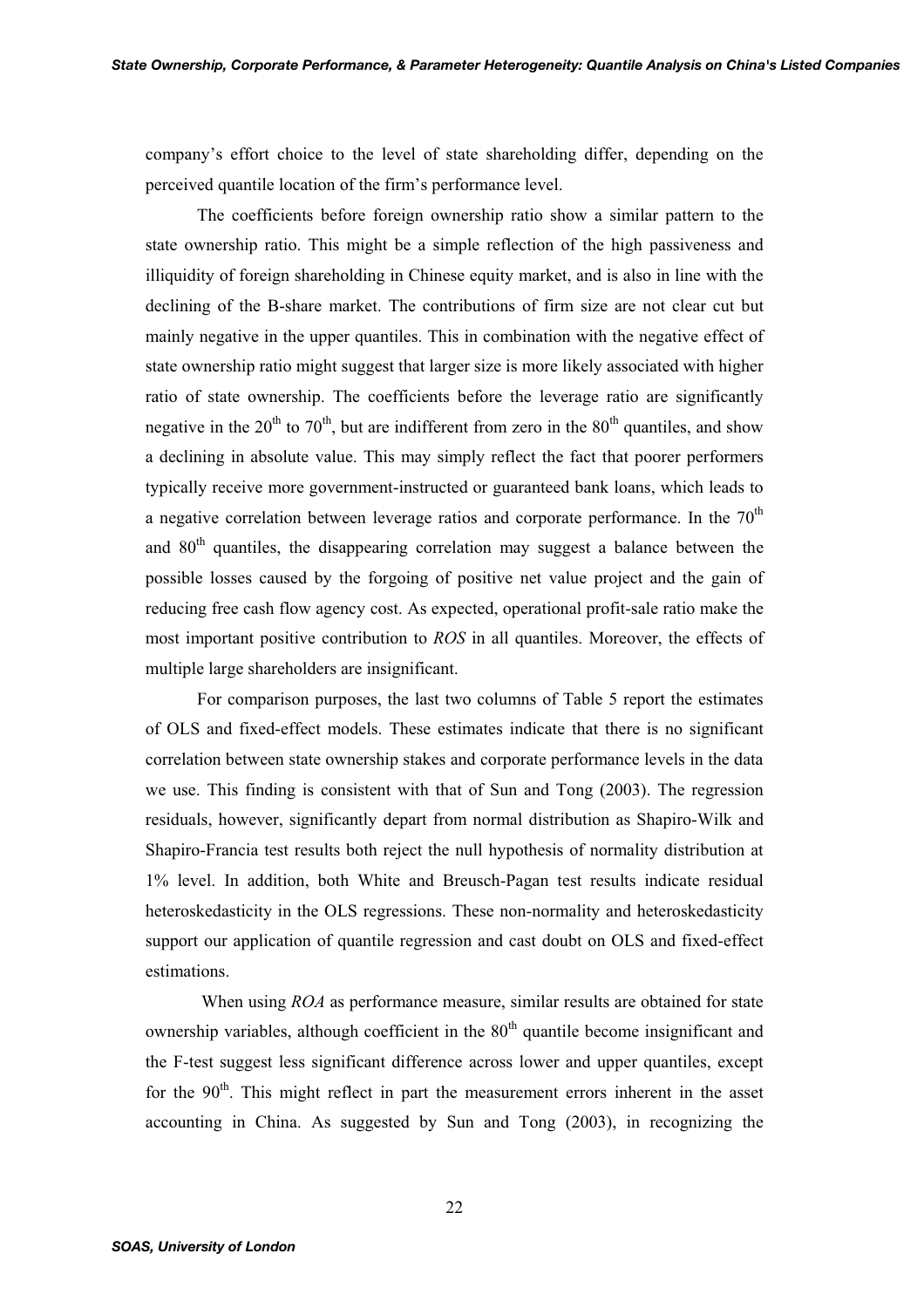weakness of *ROA*, more attention should be paid to the results associated with *ROS* and *EBITS*.

Given the significant negative correlation between accounting performance measures and market valuations as presented in Table 4, we should not expect that the results reported in Tables 5 and 6 could be statistically replicated when market valuation measures are employed. Surprisingly, when  $Tq$  70 and  $Tq$  80 are employed as the performance variables respectively, the relationship between state ownership stakes and these new performance variables continue to hold as in the cases of using *ROS* and *ROA*. In the case of *Tq\_70*, while the quantile regression suggests a significant negative correlation between the state ownership ratio and  $Tq$  70 at the 80<sup>th</sup> quantile only, the *F*-tests suggest that the significant negative correlation could hold for all upper quantiles of the  $60^{th}$  to  $80^{th}$  (Table 7). Employing *Tq 80* as performance measure, Table 8 reports the strongest support to our theoretical prediction. The statistically significant negative correlation between state ownership variable and *Tq*\_80 hold at the  $60<sup>th</sup>$ ,  $70<sup>th</sup>$ , and  $80<sup>th</sup>$  quantiles, which are confirmed by both *t*-tests and *F*-tests. An interesting contrast is that the effects of multiple large shareholders are positive and highly significant in the market-valuation-based regressions, while they are not significant in the accounting-measure-based regressions. This positive effect of multiple large shareholders on market valuation needs more focused investigation.

Similar to the findings of Table 5, all the OLS, and fixed-effect regressions in Tables 6-8 focus on central tendency of performance, and are unable to differentiate the varying effects of state ownership stakes. To further check the robustness of the above results, we also use the natural logarithm of total assets as firm size variable to run all the above regressions, and the corresponding statistical results are unchanged.

 To overcome the limitation inherent in the official definition of state shares, we use the proportion of state shares held by the largest shareholder which is a government-agency to replace the state share ratio. Tables 9 and 10 report the corresponding regression results for the accounting performance measures of *ROS* and *ROA*. It can be seen that results in Table 9 are highly consistent with those presented in Tables 5 and that Table 10 provides stronger support to our theoretical prediction than Table 6.

## **7. Concluding Remarks**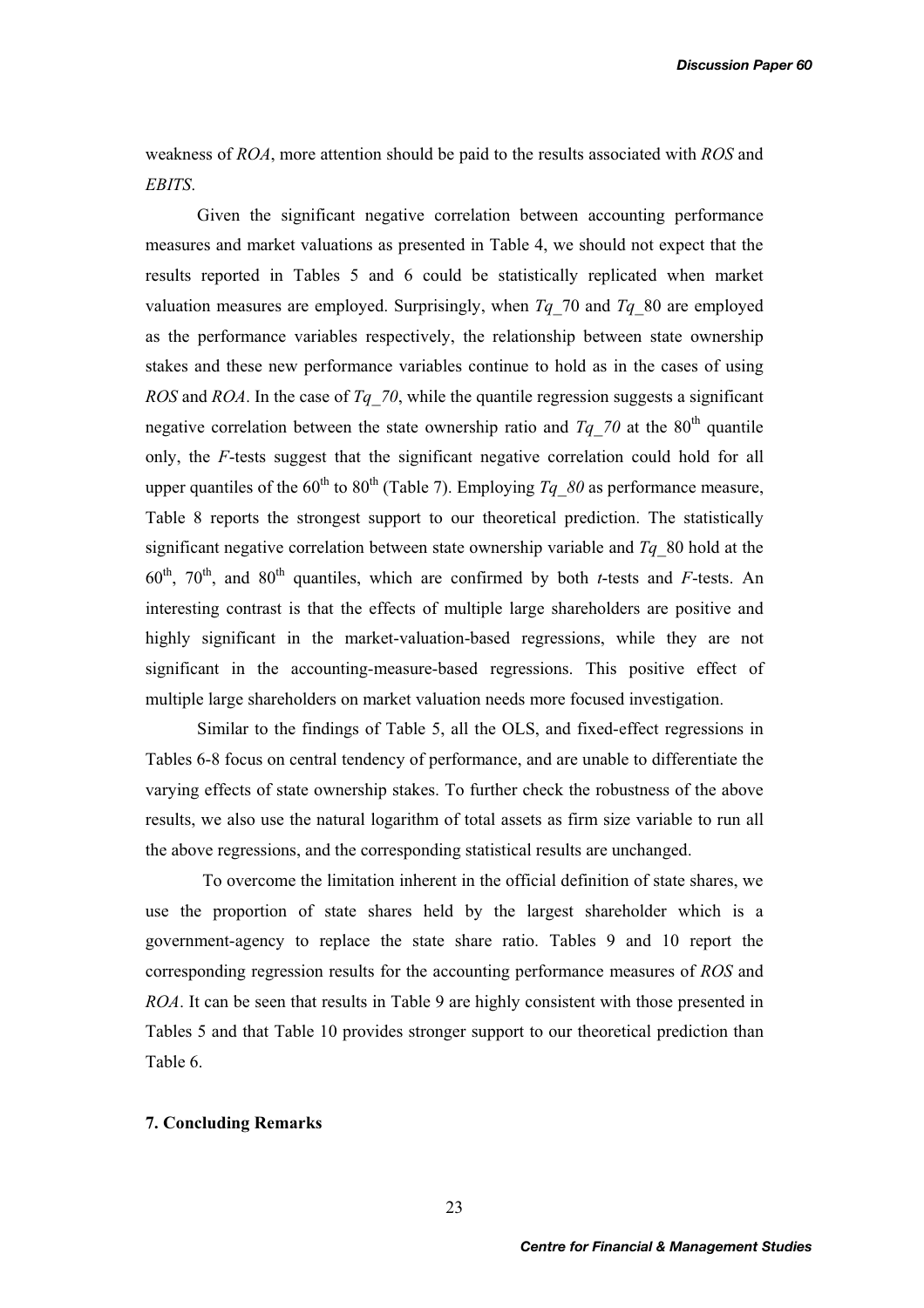In this paper, we have analyzed both theoretically and empirically the relationship between state ownership and corporate performance in the presence of moral hazard in exerting effort by listed SOEs in China. We have stressed the importance of recognizing listed SOEs as incentive systems and established a behaviorbased link between government shareholding stakes and performance of listed SOEs. For a listed SOE with significant state shareholding stakes, it has little to worry when it is in financial trouble because the state owner provides solvency insurance. On the other hand, the provision of solvency insurance in combination with other socioeconomic and political factors entitles the government shareholder participates actively in revenue management for profit sharing and even for resources tunneling when the company's profitability is high. The asymmetrical payoff structure yields a payoff pattern to a listed SOE with significant state ownership that is a decreasing function of government shareholding stake and an increasing function of realized revenue. We model explicitly the effort choice of listed SOE's. Under two plausible assumptions, we show that the sensitivity of a listed SOE's effort choice to the proportions of state shareholding is not linear across different levels of perceived profitability. The choice will become highly sensitive to the government shareholding stakes when a listed SOE perceives a high level of profitability, while becoming insensitive when the perceived level is sufficiently low.

The behavior-based link between state ownership stakes and corporate performance suggested by our theory is undoubtedly a prominent one but not the sole one. To isolate this link from other influential factors, we select a large set of control variables based on a thorough literature review and statistical justifications. This set of control variables is the most comprehensive one so far in comparison with the existing researches in the field. Utilizing a panel data set of China's listed companies during 1994 and 2000, we estimate conditional quantile regression models where corporate performance is measured by both accounting measurements and market valuations. Consistent with our theoretical predictions, it is found that there is an insignificant relationship between state ownership ratio in year *t* - 1 and realized performance of listed SOEs in year *t* due to the insensitivity of the firms' effort choices to the government shareholding stakes when the *ex ante* perceived performance level is low. A significantly negative relationship, however, exists between state ownership proportion in year *t* - 1 and realized performance in year *t* owing to the high sensitivity of the firms' effort choices to the proportion of government shareholding when the *ex*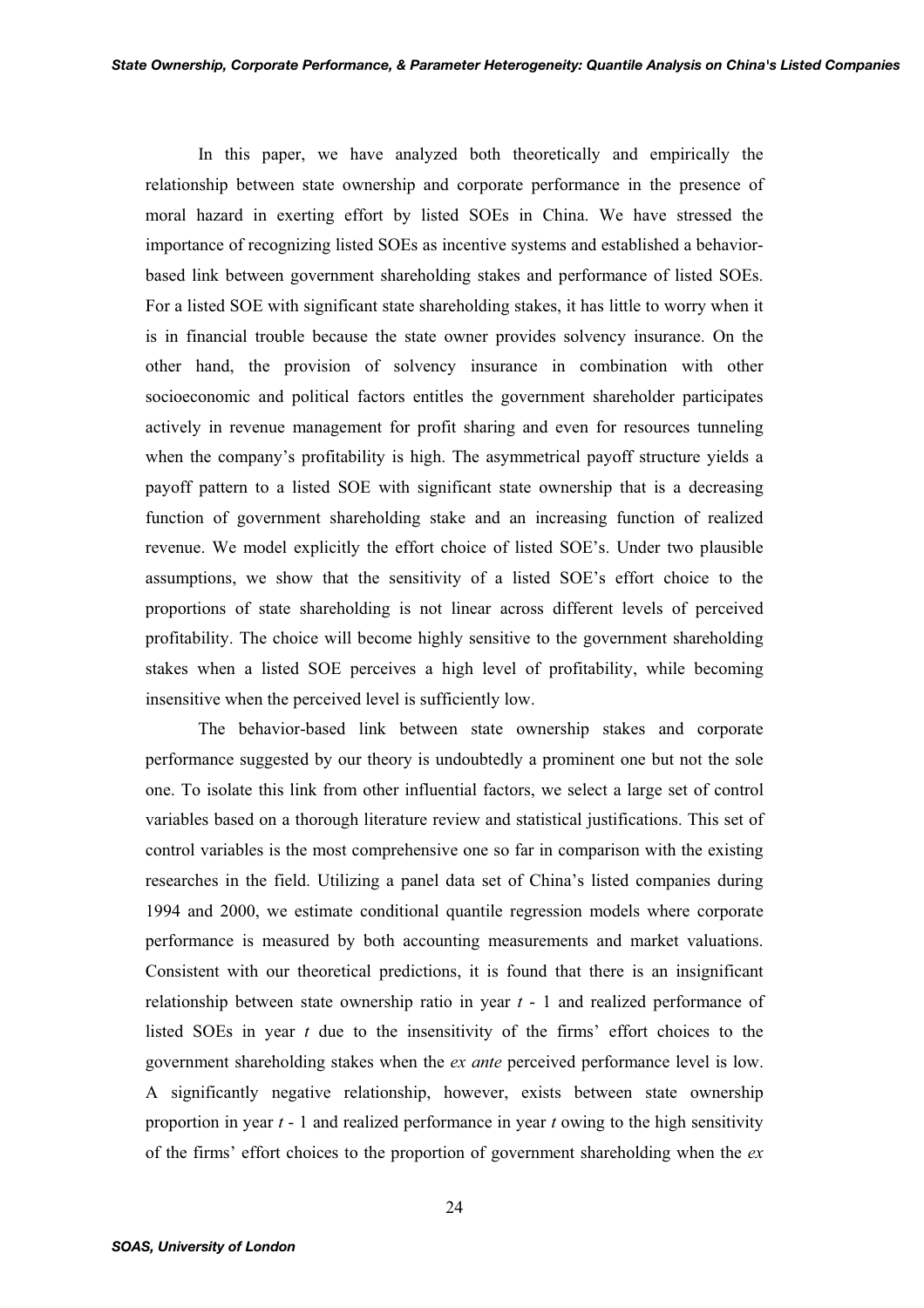*ante* perceived performance level is high. Our findings are robust to various measures of firm performance, to two alternative measures of state ownership stakes, and to different measurements of several major control variables.

Our approach could be applicable to the examination of the relationship between controlling shareholders and management in large limited liability companies as we mentioned in the introduction. In addition, our findings may also be useful for policy design with respect to marketization of state-owned shares and improving the quality of listed companies. Our analysis suggests that a gradual and orderly selling of state shares in those well-performed companies would further enhance their performance; and that more rigorous rules on delisting and parent-company-related transactions and their stricter enforcement would eliminate the worst performers and harden budget constraint faced by poor-performers. The orderly selling should start from the best performers and can be implemented by both private placements and auctions. The other key elements in the "orderly" would include a cap on proportion of state shares which will be on sale in each selling attempt (say, no more than 15 per cent of the total state holdings in the company), a lock-up period after each sale (say, six months), and a credible placement or bidding procedure. With the help of these key elements, the orderly selling would be able to avoid the phenomenon of investors fearing the worst – a sudden tidal wave of equity that would destroy the value of their holdings, as indicated by the failed experiments of selling state shares in December 1999 and July 2001 (Green, 2003, pp. 195-198).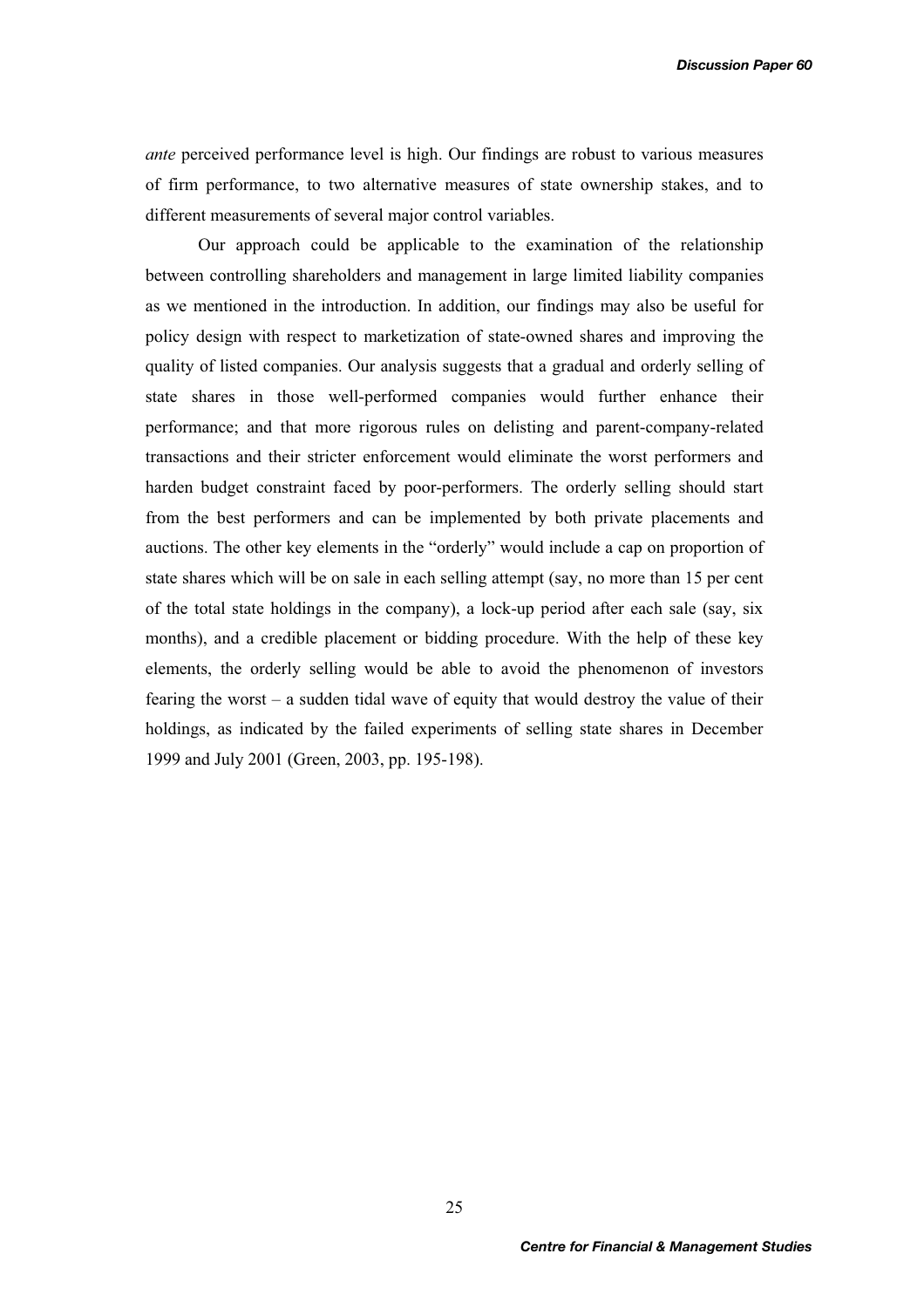### **Note**

 $\overline{a}$ 

<sup>1</sup> More precisely, by "government shareholding" we mean "the proportion of state-shares in the company held by the government".

 $2^2$  Since June 2001, the B-share market has opened up to Chinese domestic investors who have foreign currency accounts in the brokerage firms.

<sup>3</sup> To simplify the terminology, we call these listed companies "listed SOEs", hereafter, as popularly used in China.

<sup>4</sup> All unreported results can be obtained from authors upon request.

<sup>5</sup> Section 4.3 discusses the statistical justification issues in terms of variable selection.

 $6$  We applied a pooled quantile regression method in the paper. As Koenker (2004) discusses, it is much more technically complicated when fixed- or random-effect is also considered in the quantile regressions, while no guaranteed efficiency gains will be obtained in comparison with the pooled quantile regressions. In addition, consistency will be always achieved by the pooled quantile regression method.

<sup>7</sup> We also tried more detailed quantile regressions with 10 percentile increment each time and no additional insight was found. The results with more detailed quantiles are available upon request.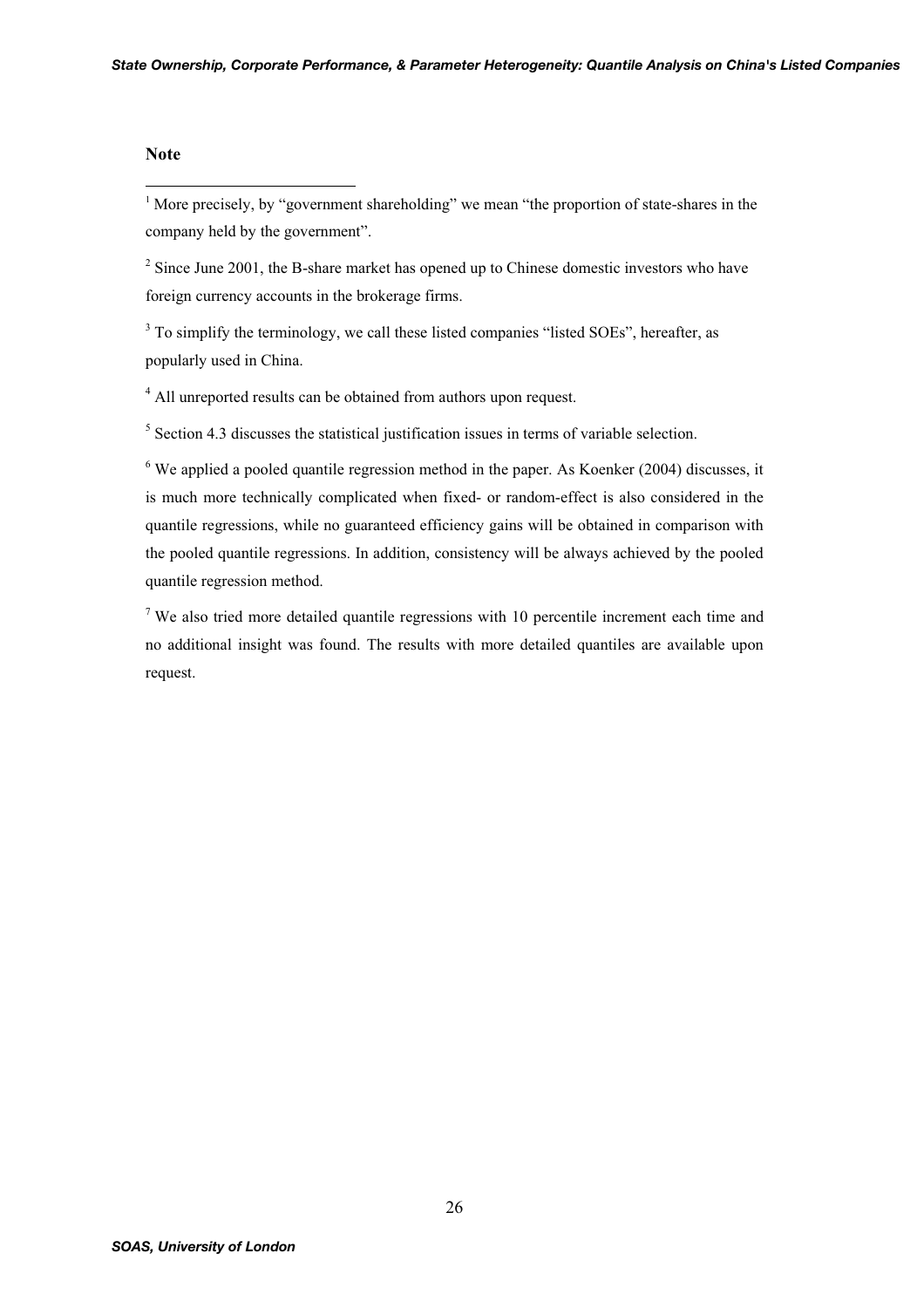#### **Reference**

- Bai, Chong-En, Li, David D., Tao, Zhigang, Wang, Yijiang, 2000, A multitask theory of state enterprises reform. Journal of Comparative Economics 28, 716-738.
- Bai, Chong-En, Liu, Qiao, Song, Frank M., 2004a, Bad news is good news: Propping and tunneling: Evidence from China. Working Paper, Faculty of Business and Economics, University of Hong Kong.
- Bai, Chong-En, Liu, Qiao, Lu, Joe, Song, Frank M., Zhang, Junxi, 2004b, Corporate governance and market valuation in China. Journal of Comparative Economics 32, 599-616.
- Berle, Adolf A., Means, Gardiner C., 1932, The Modern Corporation and Private Property. Macmillan Press, New York.
- Buchinsky, Moshe, 1995, Estimating the asymptotic covariance matrix for quantile regression models: A Monte Carlo study. Journal of Econometrics 65, 109-154.
- Buchinsky, Moshe, 1998, Recent advances in quantile regression models: A practical guideline for empirical research. Journal of Human Resources 33, 88-126.
- Caves, Richard E., 1992, Industrial Efficiency in Six Nations. MIT Press, Cambridge, MA.
- Chang, Eric C., Wong, Sonia M. L., 2004, Political control and performance in China's listed firms. Journal of Comparative Economics 32, 617-636.
- Chen, Kevin C. W., Wang, Jiwei, 2004, A comparison of shareholder identity and governance mechanisms in the monitoring of listed companies in China. Working paper, Singapore Management University.
- Chen, Kevin C. W., Yuan, Hongqi, 2004, Earnings management and capital resource allocation: Evidence from China's accounting-based regulation of rights issues. The Accounting Review 74, 645-665.
- Chen, Yea-Mow, 1998, Ownership structure and corporate performance: Some Chinese evidence. Unpublished Working Paper, San Francisco State University.
- Green, Stephen, 2003, China's Stock Market: A Guide to Its Progress, Players and Prospects. The Economist in association with Profile Books Ltd, London.
- Green, Stephen, 2004, The Development of China's Stock Market, 1984-2002: Equity Politics and Market Institutions. RoutledgeCurzon, London and New York.
- Grossman, Sanford, Hart, Oliver, 1980, Takeover bids, the free-rider problem, and the theory of the corporation. Bell Journal of Economics 11, 42-64.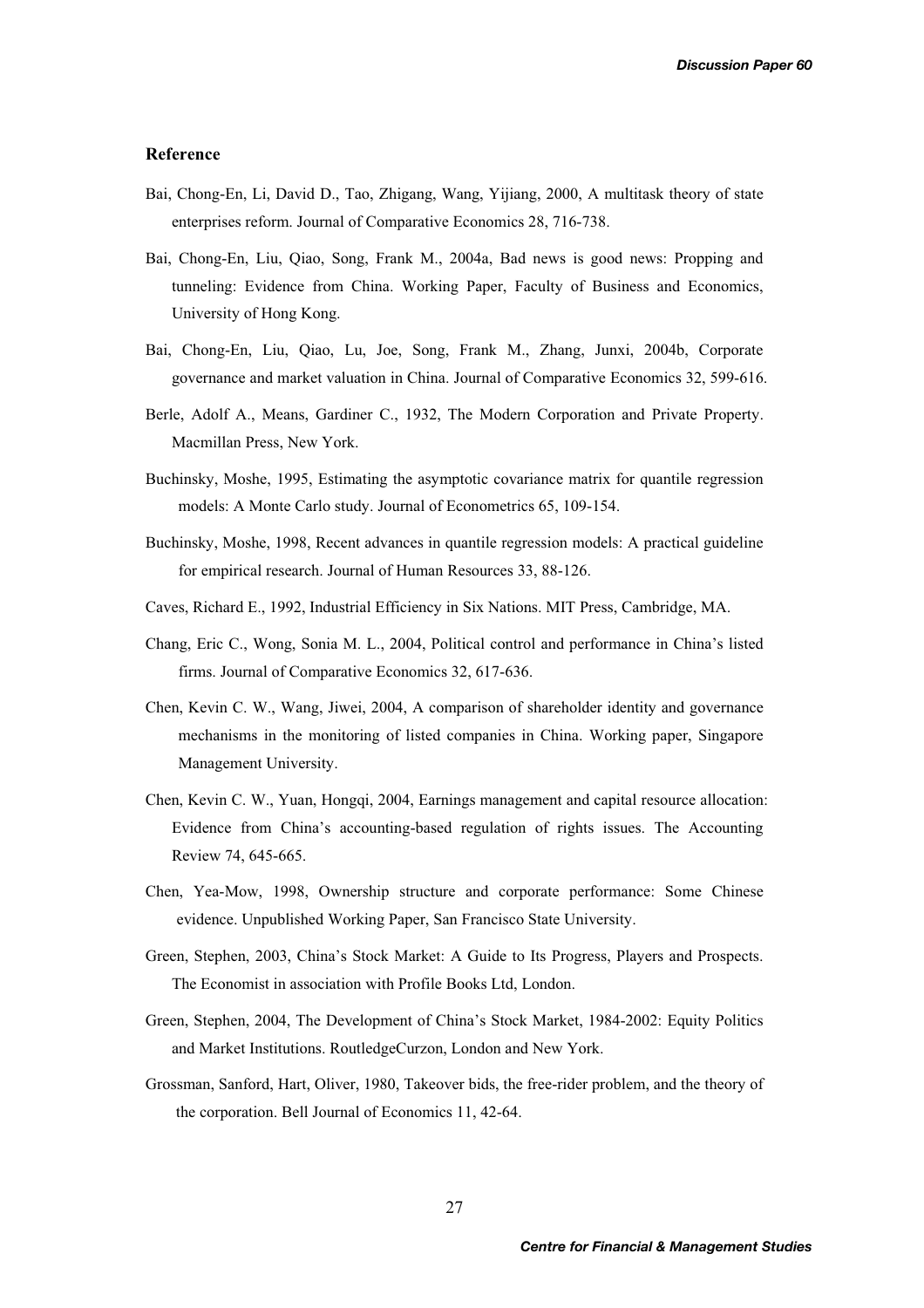- Joh, Sung Wook, 2003, Corporate governance and firm profitability: Evidence from Korea before the economic crisis. Journal of Financial Economics 68, 287-322.
- Koenker, Roger, 2004, Quantile regression for longitudinal data. Journal of Multivariate Analysis 91, 74-89.
- Koenker, Roger, Bassett, Gilbert Jr., 1978, Regression quantiles. Econometrica 46, 33-50.
- Koenker, Roger, Hallock, Kevin F., 2001, Quantile regression. Journal of Economic Perspectives 15, 143-156.
- Lee, Chi-Wen Jevons, Xiao, Xing, 2002, Cash dividends and large shareholder expropriation in China. EFMA 2003 Helinski Meetings Paper. http://ssrn.com/abstract=410181 .
- Li, David D., 2000, Insider control vs. government control: A study on China's state enterprise reform. Working Paper, Department of Economics, The Hong Kong University of Science and Technology.
- Liu, Guy S., Sun, Pei, 2005, The class of shareholdings and its impacts on corporate performance: A case of state shareholding composition in Chinese public corporations. Corporate Governance: An International Review 13, 46-59.
- Mata, Jose, Machado, Jose A.F., 1996, Firm start-up size: A conditional quantile approach. European Economic Review 40, 1305-1323.
- Megginson, William L., Netter, Jeffry M., 2001, From state to market: A survey of empirical studies on privatization. Journal of Economic Literature 39, 321-389.
- Milgrom, Paul R., 1981, Good news and bad news: Representation theorems and applications. Bell Journal of Economics 13, 380–391.
- Myers, Stuart, 1977, Determinants of corporate borrowing. Journal of Financial Economics 5, 147-175.
- Pistor, Katharina, Xu, Chenggang, 2005, Governing emerging stock markets: Legal vs administrative governance. Corporate Governance: An International Review 13, 5-10.
- Qi, Daqing, Wu, Woody, Zhang, Hua, 2000, Shareholding structure and corporate performance of partially privatized firms: Evidence from listed Chinese companies. Pacific-Basin Finance Journal 8, 587-610.
- Qian, Yingyi, 2001, Government control in corporate governance as a transitional institution: Lessons from China. In: Stiglitz, Joseph Yusuf, Shahid (Eds), Rethinking the East Asian Miracle. Oxford University Press and the World Bank, London and New York.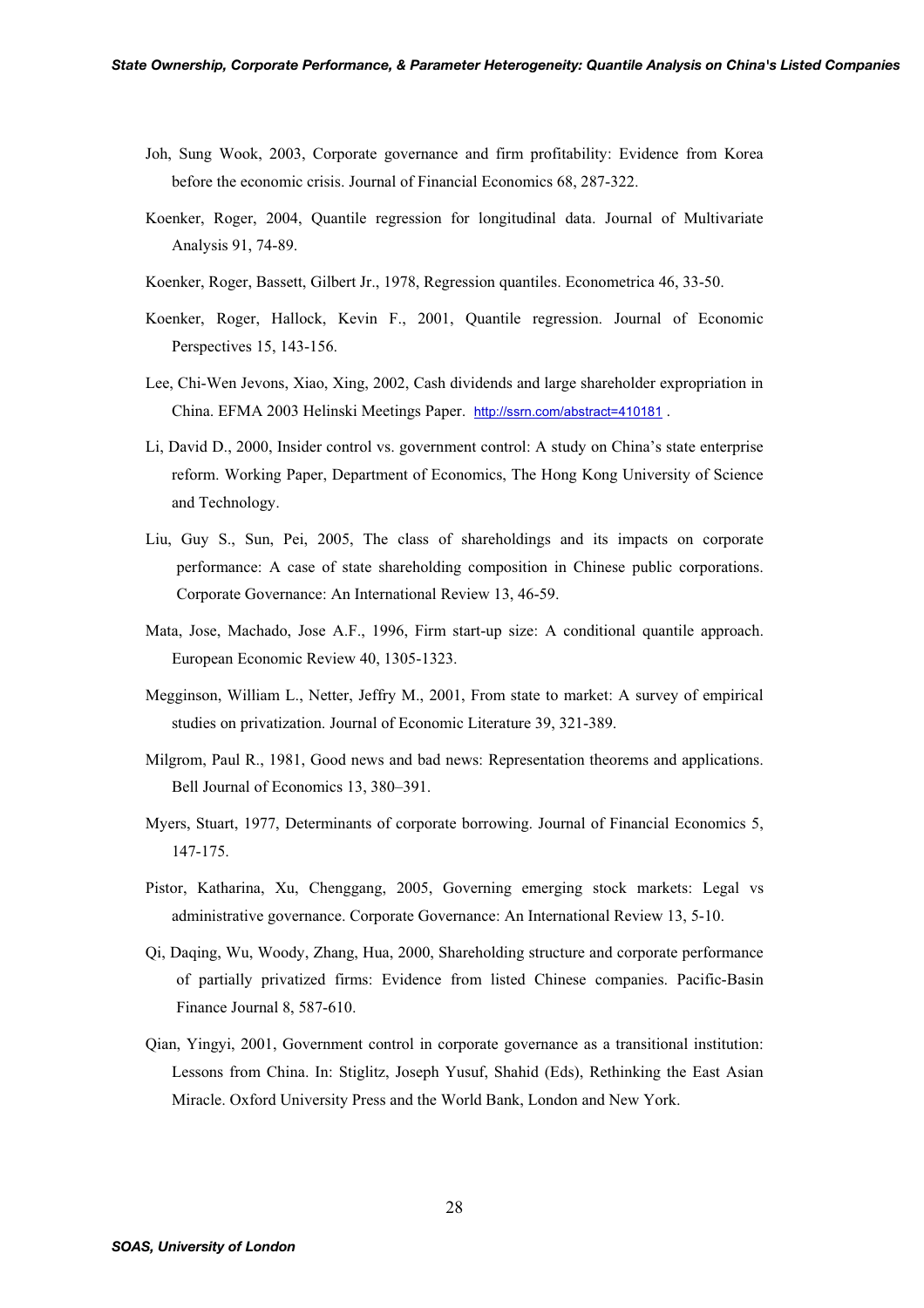- Rothschild, Michael, Stiglitz, Joseph E., 1970, Increasing risk: A definition. Journal of Economics Theory 2, 225–247.
- Shanghai Securities Daily (a daily newspaper in Chinese).
- Shleifer, Andrei, Vishny, Robert, 1994, Politicians and firms. Quarterly Journal of Economics 94, 995-1025.
- Stiglitz, Joseph, 1997, The role of government in economic development. In: Bruno, Michael, Pleskovic, Boris (Eds.), Annual World Bank Conference on Development Economics 1996. World Bank, Washington, DC.
- Sun, Qian, Tong, Wilson H.S., 2003, China share issue privatization: The extent of its success. Journal of Financial Economics 70, 182-222.
- Sun, Qian, Tong, Wilson H.S., Tong, Jing, 2002, How does government ownership affect firm performance? Evidence from China's privatization process. Journal of Business, Finance & Accounting 29, 1-27.
- Tenev, Stoyan, Zhang, Chunlin, Brefort, Loup, 2002, Corporate Governance and Enterprise Reform in China: Building the Institutions o Modern Markets. World Bank and IFC, Washington DC.
- Tian, Lihui, Estrin, Saul, 2005, Retained state shareholding in Chinese PLCs: Does government ownership reduce corporate value? William Davidson Institute Working Paper Number 750, University of Michigan Business School.
- Wang, Xiaozhu, Xu, Lixin Colin, Zhu, Tian, 2004, State-owned enterprises going public: The case of China. Economics of Transition 12, 467-488.
- Wei, Gang, Zhang, Weiguo, Xiao, Jason Zezhong, 2003, Dividend policy and ownership structure in China. EFMA 2004 Basel Meetings Paper. http://ssrn.com/abstract=463924.
- Williamson, Oliver, 1967, Hierarchical control and optimum firm size. Journal of Political Economy 75, 123-138.
- Xu, Xiaonian, Wang, Yan, 1999, Ownership structure and corporate governance in Chinese stock companies. China Economic Review 10, 75-98.
- Zou, Liang, Sun, Laixiang, 1996, Interest rate policy and incentives of state-owned enterprises in the transitional China. Journal of Comparative Economics 23, 292- 318.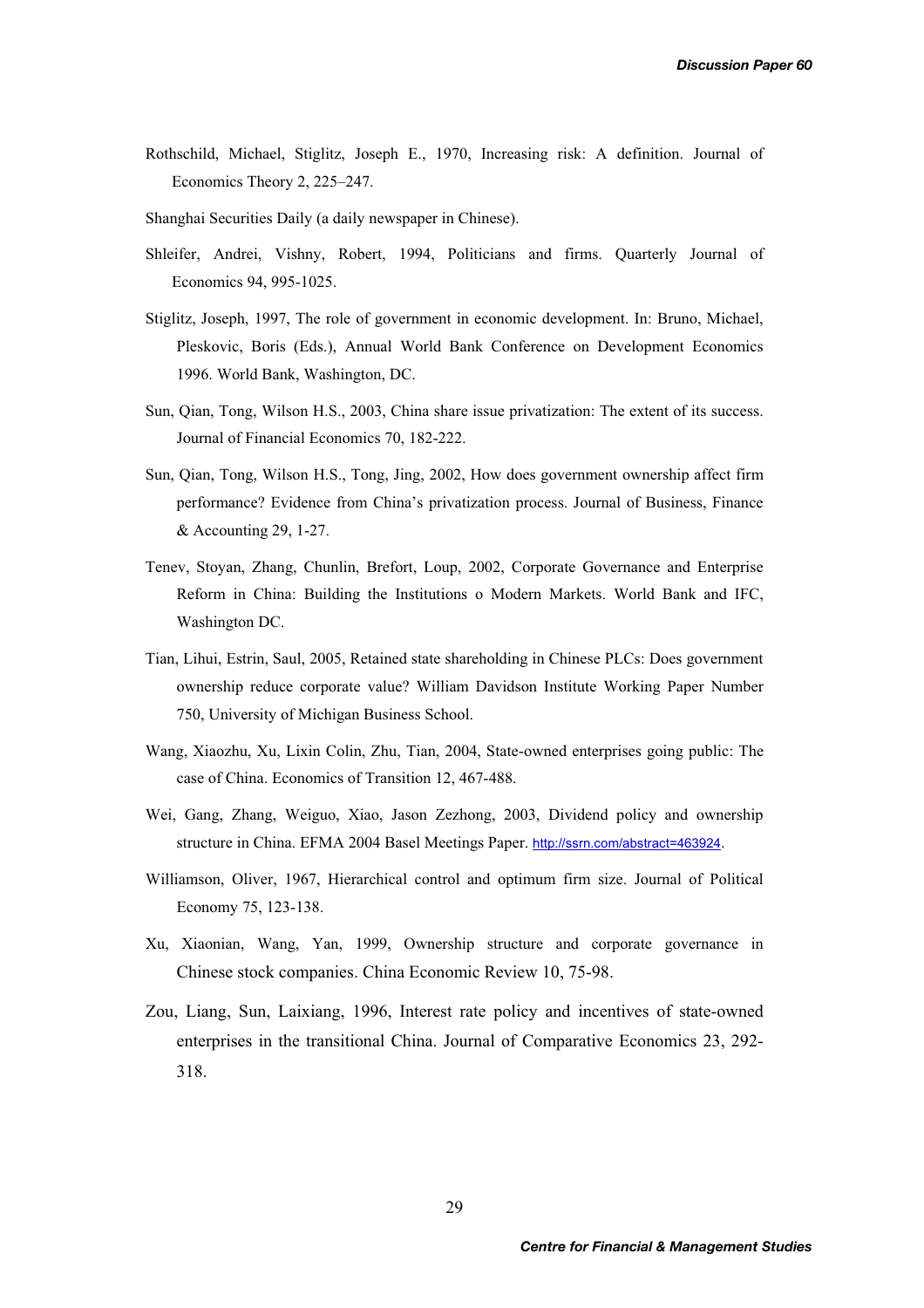| Year                                                      | 1990 | 1991  | 1992   | 1993   | 1994   | 1995   | 1996   | 1997    | 1998    | 1999    | 2000    |
|-----------------------------------------------------------|------|-------|--------|--------|--------|--------|--------|---------|---------|---------|---------|
| State share fraction<br>(as % total outstanding shares)   | N.A. | N.A.  | 41.38  | 49.06  | 43.31  | 38.74  | 35.42  | 31.52   | 34.25   | 36.11   | 38.87   |
| Number of listed companies                                | 10   | 14    | 53     | 183    | 291    | 323    | 530    | 745     | 851     | 949     | 1088    |
| Total market capitalization <sup>a</sup><br>(RMB billion) | N.A. | N.A.  | 104.81 | 353.10 | 369.06 | 347.43 | 984.24 | 1752.92 | 1950.56 | 2647.12 | 4809.09 |
| Total market capitalization/GDP                           | N.A. | N.A.  | 3.93   | 10.20  | 7.89   | 5.94   | 14.50  | 23.44   | 24.90   | 32.32   | 53.79   |
| $(\%)$                                                    |      |       |        |        |        |        |        |         |         |         |         |
| Capital raised                                            | N.A. | 0.500 | 9.409  | 37.547 | 32.678 | 15.032 | 42.508 | 129.382 | 84.152  | 94.456  | 210.308 |
| (RMB billion)                                             |      |       |        |        |        |        |        |         |         |         |         |

Table 1. Development of China's Listed Companies, 1990-2000

Source: *China Statistical Yearbook*, and *Almanac of China's Finance and Banking* for different years.

Note:  $a$  including IPO and rights issued of A and B shares.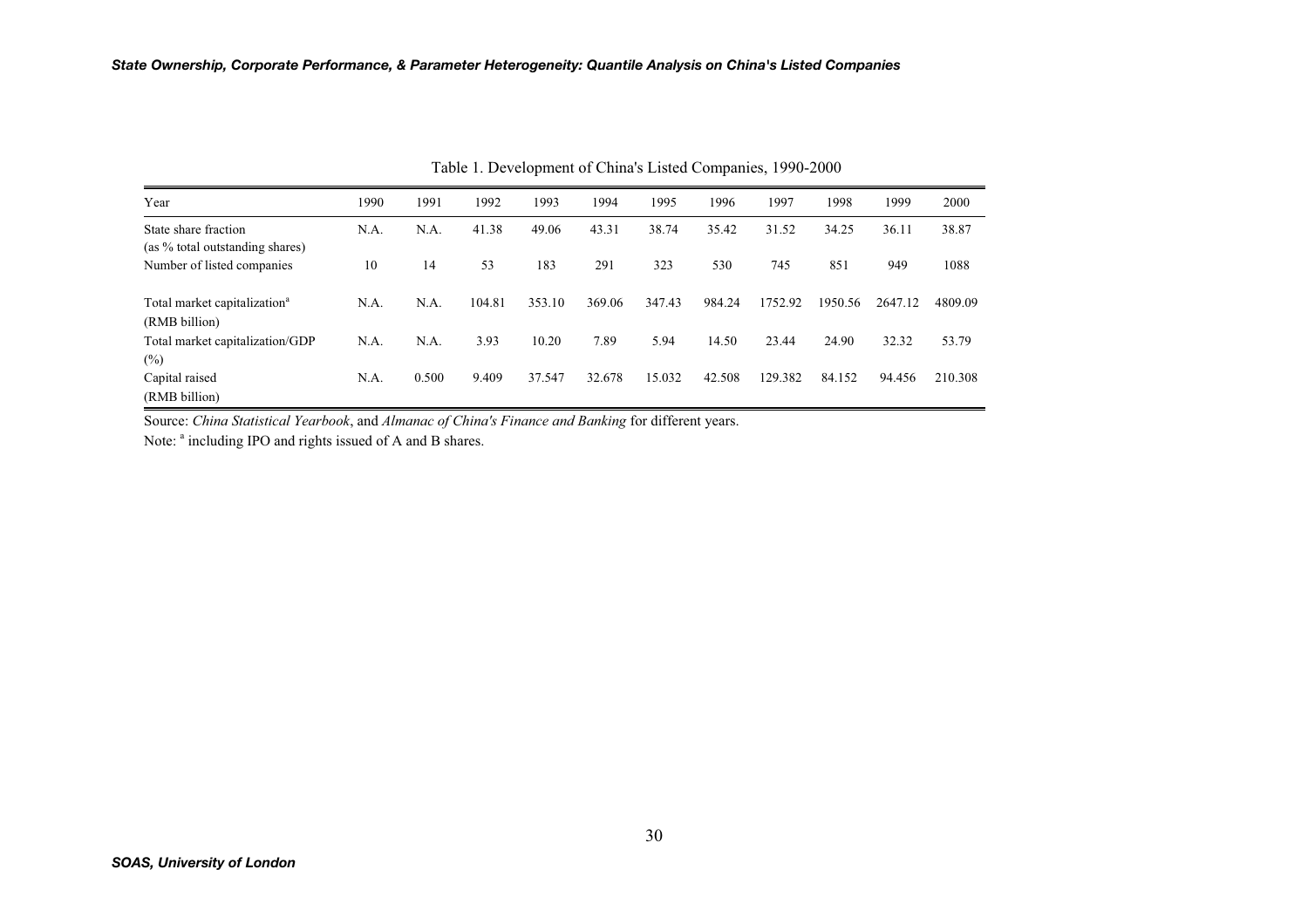| <b>Variable Name</b> | $1$ and $2$ . Definitions of variance<br><b>Definition</b>                                                                                                                                                                                                                                                                                                                                                                         |
|----------------------|------------------------------------------------------------------------------------------------------------------------------------------------------------------------------------------------------------------------------------------------------------------------------------------------------------------------------------------------------------------------------------------------------------------------------------|
| <b>ROS</b>           | Return on sales $=$ the ratio of net income to sales.                                                                                                                                                                                                                                                                                                                                                                              |
| <b>EBITS</b>         | Ratio of earning before interest and tax over sales.                                                                                                                                                                                                                                                                                                                                                                               |
| <b>ROA</b>           | Return on assets $=$ the ratio of net income to total asset.                                                                                                                                                                                                                                                                                                                                                                       |
| Tq                   | Tobin's $q = [(sum of the market value of common stock shares, the book value of the$<br>preferred stocks, the book value of the long-term debt, the book value of the<br>inventories, and the book value of the current liabilities) – (the book value of current                                                                                                                                                                 |
| $Tq$ 70              | assets)]/(the book value of total assets).<br>70%-illiquity-discounted Tobin's $q = [(sum of the market value of tradable shares, 70%]$<br>price-discounted market value of non-tradable shares, the book value of the preferred<br>stocks, the book value of the long-term debt, the book value of the inventories, and the<br>book value of the current liabilities) – (the book value of current assets) $]/(\text{the book})$  |
| $Tq\_80$             | value of total assets).<br>80%-illiquity-discounted Tobin's $q = [(sum of the market value of tradable shares, 80%]$<br>price-discounted market value of non-tradable shares, the book value of the preferred<br>stocks, the book value of the long-term debt, the book value of the inventories, and the<br>book value of the current liabilities) – (the book value of current assets) $]/$ (the book<br>value of total assets). |
| state ratio          | State share fraction $=$ the ratio of state shares over total outstanding shares.                                                                                                                                                                                                                                                                                                                                                  |
| gastatetop1 ratio    | State share fraction held by government agencies as the largest shareholder $=$ the ratio<br>of state shares held by government agencies as the largest shareholder over total<br>outstanding shares.                                                                                                                                                                                                                              |
| foreign ratio        | Foreign share fraction = the ratio of foreign shares (including B-share, H-share, and<br>N-share) over total outstanding shares.                                                                                                                                                                                                                                                                                                   |
| cstr2 10             | Ownership concentration ratio = (total shares held by the 2nd to the 10th largest<br>shareholders)/(the total shares not held by the largest shareholder)                                                                                                                                                                                                                                                                          |
| size a               | The natural logarithm of annual sales revenue.                                                                                                                                                                                                                                                                                                                                                                                     |
| size b               | The natural logarithm of total assets.                                                                                                                                                                                                                                                                                                                                                                                             |
| LLE                  | Ratio of long term debt to total equity.                                                                                                                                                                                                                                                                                                                                                                                           |
| LA                   | Ratio of total debt to total assets.                                                                                                                                                                                                                                                                                                                                                                                               |
| $K_S$                | Capital-sales ratio $=$ the ratio of the book value of total tangible assets over sales.                                                                                                                                                                                                                                                                                                                                           |
| $Y_S$                | Operating profit-sales ratio $=$ the ratio of operating profit over sales.                                                                                                                                                                                                                                                                                                                                                         |
| Estate               | Equal to 1 if in the real estate industry, and 0 otherwise.                                                                                                                                                                                                                                                                                                                                                                        |
| Conglomerate         | Equal to 1 if in the conglomerate industry, and 0 otherwise.                                                                                                                                                                                                                                                                                                                                                                       |
| <b>Industrial</b>    | Equal to 1 if in the industrial industry, and 0 otherwise.                                                                                                                                                                                                                                                                                                                                                                         |
| Commercial           | Equal to 1 if in the commercial industry, and 0 otherwise.                                                                                                                                                                                                                                                                                                                                                                         |
| <b>SHSE</b>          | Equal to 1 if listed in Shanghai Stock Exchange, and 0 otherwise.                                                                                                                                                                                                                                                                                                                                                                  |
| list_age             | The age of being listed.                                                                                                                                                                                                                                                                                                                                                                                                           |
| Sales_growth         | Annual growth rate of sales.                                                                                                                                                                                                                                                                                                                                                                                                       |
| year96               | Equal to 1 for year 1996, and 0 otherwise.                                                                                                                                                                                                                                                                                                                                                                                         |
| year97               | Equal to 1 for year 1997, and 0 otherwise.                                                                                                                                                                                                                                                                                                                                                                                         |
| year98               | Equal to 1 for year 1998, and 0 otherwise.                                                                                                                                                                                                                                                                                                                                                                                         |
| year99               | Equal to 1 for year 1999, and 0 otherwise.                                                                                                                                                                                                                                                                                                                                                                                         |
| year00               | Equal to 1 for year 2000, and 0 otherwise.                                                                                                                                                                                                                                                                                                                                                                                         |

Table 2. Definitions of Variables

Note: In the text of this paper, "variable name"\_lag denotes this variable with a one-year-lag.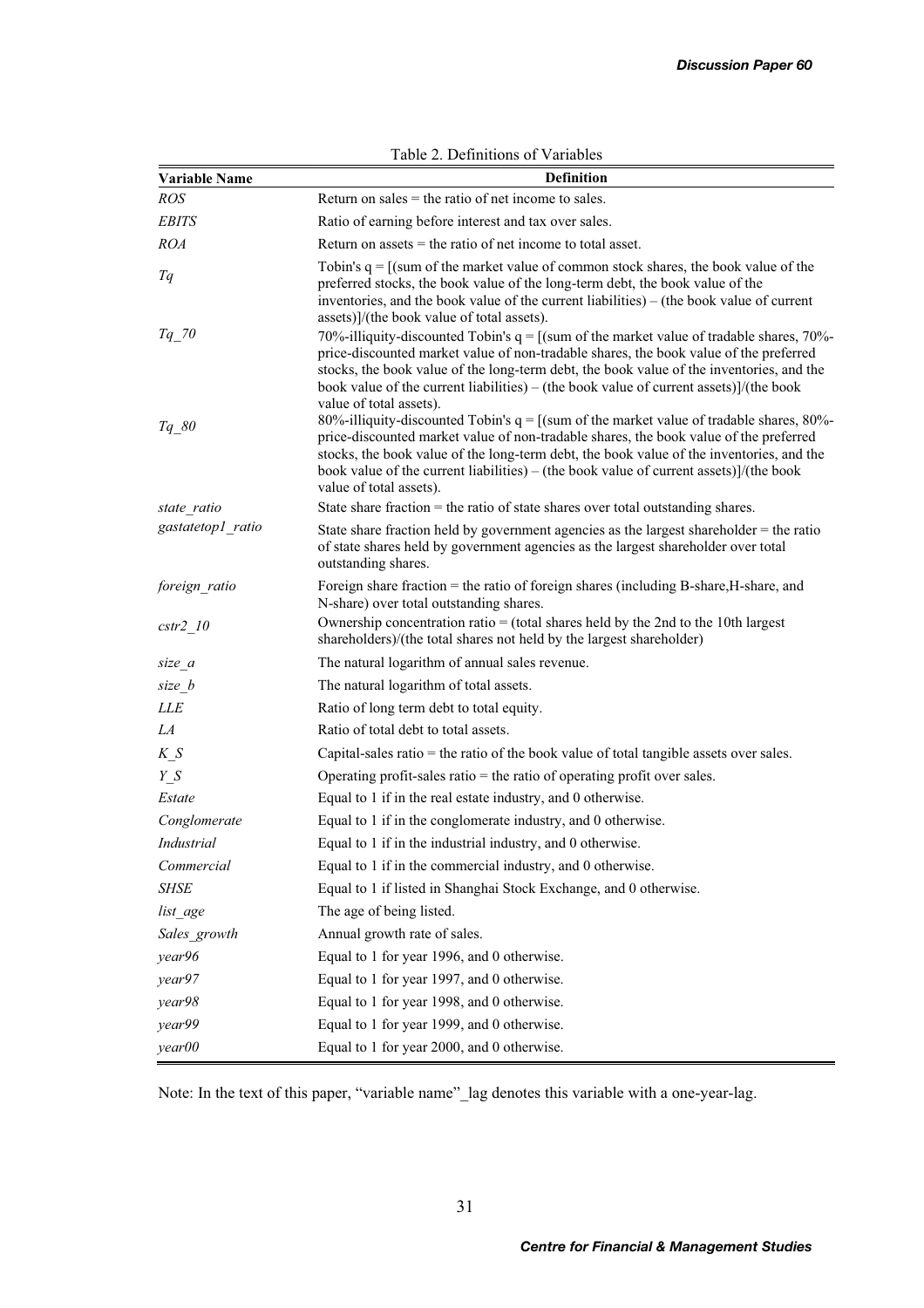|                       | Mean   | Standard<br>Deviation | Median | 1st<br>quantile | 3rd<br>quantile | <b>Skewness</b> | Kurtosis |
|-----------------------|--------|-----------------------|--------|-----------------|-----------------|-----------------|----------|
| <b>ROS</b>            | 0.019  | 6.320                 | 0.088  | 0.034           | 0.167           | $-28.648$       | 853.402  |
| <b>EBITS</b>          | 0.074  | 5.795                 | 0.132  | 0.065           | 0.227           | $-29.969$       | 976.576  |
| <i>ROA</i>            | 0.032  | 0.094                 | 0.044  | 0.017           | 0.067           | $-6.127$        | 69.578   |
| Tq                    | 2.854  | 1.798                 | 2.385  | 1.712           | 3.465           | 2.682           | 15.376   |
| $Tq$ 70               | 1.5280 | 0.932                 | 1.315  | 0.920           | 1.830           | 2.441           | 13.114   |
| Tq 80                 | 1.339  | 0.824                 | 1.152  | 0.793           | 1.617           | 2.380           | 12.771   |
| state ratio lag       | 0.296  | 0.267                 | 0.300  | 0.000           | 0.532           | 0.200           | 1.545    |
| gastatetop1 ratio lag | 0.1030 | 0.204                 | 0.000  | 0.000           | 0.000           | 1.763           | 4.690    |
| foreign ratio lag     | 0.0970 | 0.2960                | 0.000  | 0.000           | 0.000           | 2.724           | 8.419    |
| $cstr2$ 10 $lag$      | 0.296  | 0.198                 | 0.273  | 0.127           | 0.442           | 0.545           | 2.537    |
| size lag              | 20.573 | 0.819                 | 20.520 | 20.004          | 21.037          | 0.601           | 3.972    |
| LLE lag               | 0.155  | 0.343                 | 0.053  | 0.006           | 0.177           | 12.149          | 275.841  |
| K S lag               | 3.1270 | 9.289                 | 2.215  | 1.450           | 3.268           | 32.610          | 1219.790 |
| Y S lag               | 0.190  | 0.248                 | 0.177  | 0.086           | 0.290           | $-11.081$       | 288.383  |
| salegrow lag          | 0.212  | 0.828                 | 0.084  | $-0.0730$       | 0.301           | 10.555          | 172.570  |

Table 3. Summary Statistics of Main Variables (N=1722)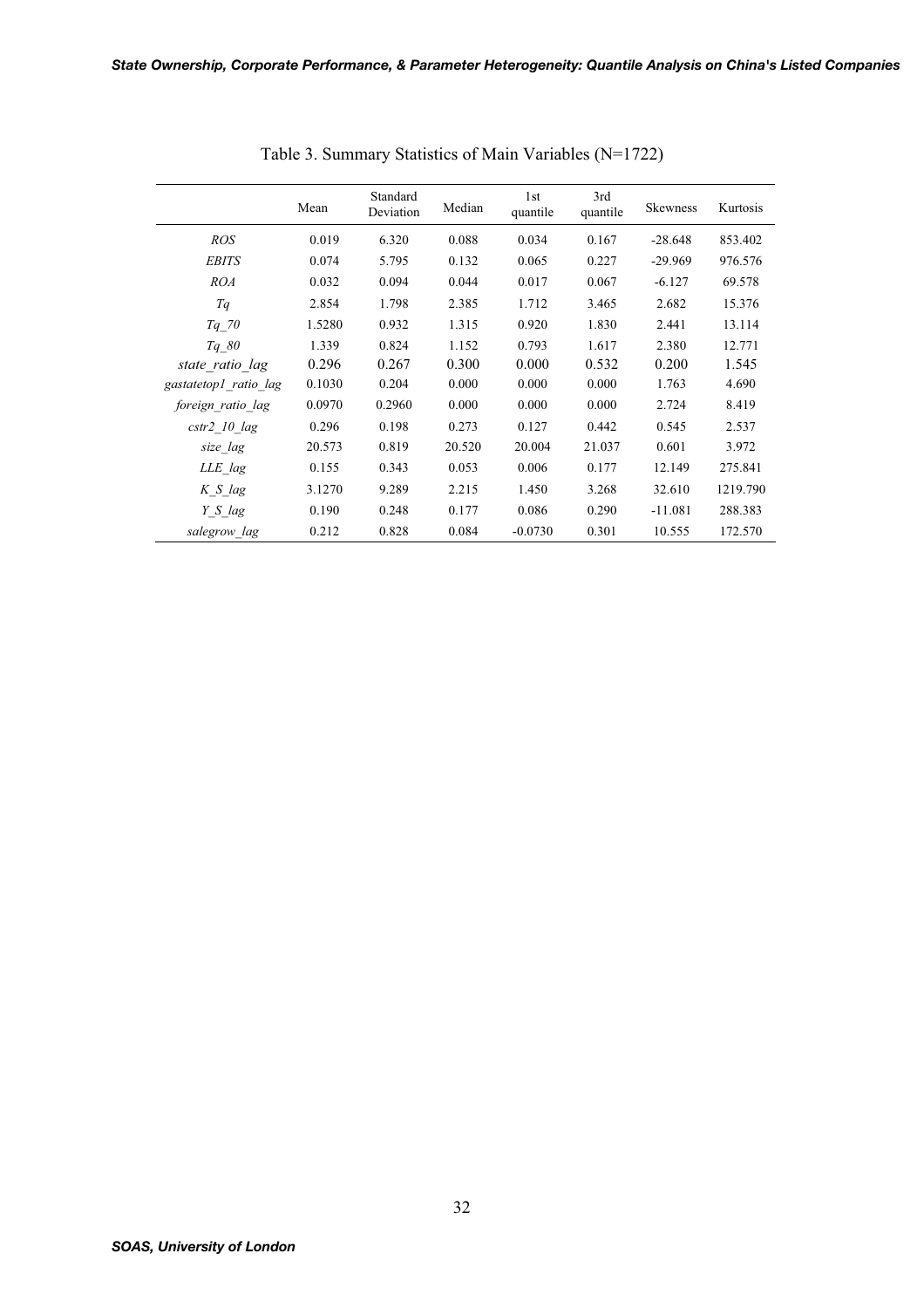|                                                                         | 1            | $\overline{c}$ |             | 3                       | 4           |             | 5                |             |  |  |  |  |
|-------------------------------------------------------------------------|--------------|----------------|-------------|-------------------------|-------------|-------------|------------------|-------------|--|--|--|--|
| 1. ROS                                                                  |              |                |             |                         |             |             |                  |             |  |  |  |  |
| 2. EBITS                                                                | 0.9848***    |                |             |                         |             |             |                  |             |  |  |  |  |
|                                                                         | (0.0000)     |                |             |                         |             |             |                  |             |  |  |  |  |
| 3. ROA                                                                  | $0.1507***$  | $0.1533***$    |             |                         |             |             |                  |             |  |  |  |  |
|                                                                         | (0.0000)     | (0.0000)       |             |                         |             |             |                  |             |  |  |  |  |
| 4. Tq                                                                   | $-0.1444***$ | $-0.1433***$   |             | $-0.0459***$            |             |             |                  |             |  |  |  |  |
|                                                                         | (0.0000)     | (0.0000)       |             | (0.0571)                |             |             |                  |             |  |  |  |  |
| 5. Tq_70                                                                | $-0.1557***$ | $-0.1496***$   |             | $-0.1026***$            | $0.9521***$ |             |                  |             |  |  |  |  |
|                                                                         | (0.0000)     | (0.0000)       |             | (0.0000)                | (0.0000)    |             |                  |             |  |  |  |  |
| 6. Tq 80                                                                | $-0.1562***$ | $-0.1486***$   |             | $-0.1183***$            | $0.9186***$ |             | $0.9954***$      |             |  |  |  |  |
|                                                                         | (0.0000)     | (0.0000)       |             | (0.0000)                | (0.0000)    |             | (0.0000)         |             |  |  |  |  |
|                                                                         |              |                |             |                         |             |             |                  |             |  |  |  |  |
| Table 4b Correlation Statistics for Main Independent Variables (N=1722) |              |                |             |                         |             |             |                  |             |  |  |  |  |
|                                                                         | $\mathbf{1}$ | $\sqrt{2}$     | 3           | $\overline{\mathbf{4}}$ | $\sqrt{5}$  | 6           | $\boldsymbol{7}$ | $\,$ 8 $\,$ |  |  |  |  |
| 1. gastatetop1 ratio lag                                                |              |                |             |                         |             |             |                  |             |  |  |  |  |
| 2. state ratio lag                                                      | $0.406***$   |                |             |                         |             |             |                  |             |  |  |  |  |
|                                                                         | (0.000)      |                |             |                         |             |             |                  |             |  |  |  |  |
| 3. foreign_ratio_lag                                                    | 0.038        | $0.043*$       |             |                         |             |             |                  |             |  |  |  |  |
|                                                                         | (0.116)      | (0.072)        |             |                         |             |             |                  |             |  |  |  |  |
| 4. cstr2 10 lag                                                         | $-0.146***$  | $-0.253***$    | $0.224***$  |                         |             |             |                  |             |  |  |  |  |
|                                                                         | (0.000)      | (0.000)        | (0.000)     |                         |             |             |                  |             |  |  |  |  |
| 5. size_lag                                                             | $-0.053**$   | $0.057**$      | $0.344***$  | $-0.060**$              |             |             |                  |             |  |  |  |  |
|                                                                         | (0.027)      | (0.017)        | (0.000)     | (0.012)                 |             |             |                  |             |  |  |  |  |
| 6. LLE_lag                                                              | 0.032        | $0.048**$      | $0.070***$  | $0.046*$                | $0.150***$  |             |                  |             |  |  |  |  |
|                                                                         | (0.188)      | (0.048)        | (0.004)     | (0.058)                 | (0.000)     |             |                  |             |  |  |  |  |
| 7. K_S_lag                                                              | $-0.011$     | 0.018          | $0.058**$   | 0.011                   | $-0.010$    | $0.260***$  |                  |             |  |  |  |  |
|                                                                         | (0.641)      | (0.464)        | (0.016)     | (0.637)                 | (0.683)     | (0.000)     |                  |             |  |  |  |  |
| 8. Y S lag                                                              | $-0.075***$  | $-0.061**$     | $-0.065***$ | $-0.021$                | $-0.003$    | $-0.230***$ | $-0.157***$      |             |  |  |  |  |
|                                                                         | (0.002)      | (0.012)        | (0.007)     | (0.383)                 | (0.909)     | (0.000)     | (0.000)          |             |  |  |  |  |
| 9. salegrow_lag                                                         | $-0.038$     | $-0.041*$      | $-0.049**$  | $0.064***$              | 0.034       | 0.000       | $-0.080***$      | $0.078***$  |  |  |  |  |
|                                                                         | (0.120)      | (0.088)        | (0.042)     | (0.008)                 | (0.155)     | (0.989)     | (0.001)          | (0.001)     |  |  |  |  |

Table 4a. Correlation Statistics for Dependent Variables (N=1722)

Note: \*\*\*, \*\*, and \* represent correlations that are statistically significant at 1, 5 and 10 percent levels, respectively. The numbers in parentheses are *P*-values. Please note that *State\_ratio\_lag* and *gastatetop1\_ratio\_lag* are two alternative explanatory variables and therefore will not enter one regression together.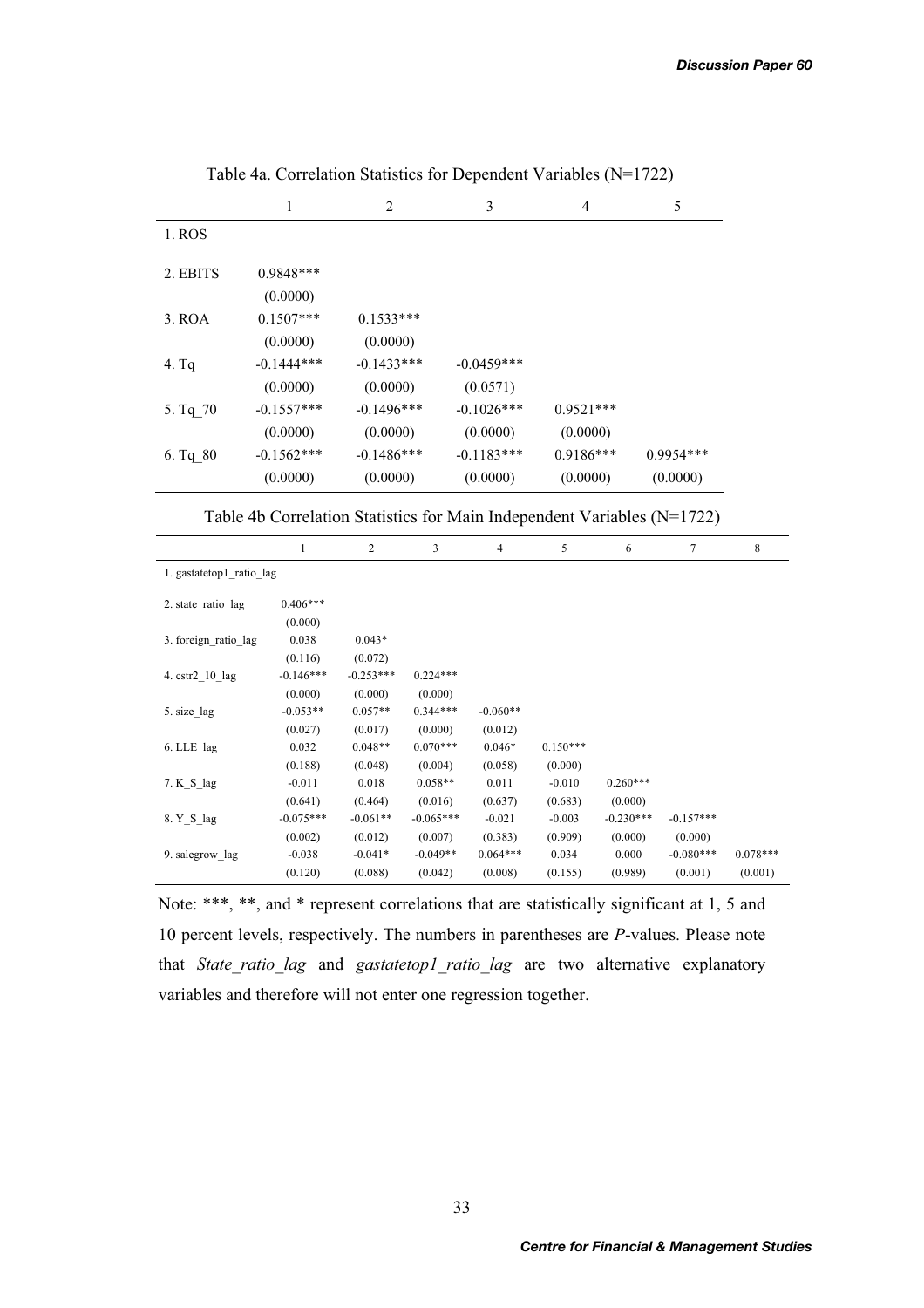|                                                                |              |              |              | Quantile Regressions |              |             | <b>OLS</b>                      | Fixed effect                    |  |
|----------------------------------------------------------------|--------------|--------------|--------------|----------------------|--------------|-------------|---------------------------------|---------------------------------|--|
|                                                                | 20th Quant   | 30th Quant   | 40th Quant   | 60th Quant           | 70th Quant   | 80th Quant  |                                 |                                 |  |
| state ratio lag                                                | 0.0136       | 0.0065       | 0.0038       | $-0.0172**$          | $-0.0214***$ | $-0.0215*$  | $-0.4071$                       | 0.4268                          |  |
|                                                                | (1.03)       | (0.70)       | (0.49)       | $(-2.34)$            | $(-2.62)$    | $(-1.86)$   | $(-0.45)$                       | (0.22)                          |  |
| foreign ratio lag                                              | $-0.0188$    | $-0.0241$    | $-0.0268$    | $-0.0594**$          | $-0.0694$    | $-0.0673**$ | 0.9157                          | 3.7436                          |  |
|                                                                | $(-0.38)$    | $(-0.88)$    | $(-1.14)$    | $(-2.40)$            | $(-2.44)$    | $(-1.98)$   | (1.18)                          | (0.26)                          |  |
| $cstr2$ 10 $lag$                                               | $-0.0142$    | $-0.0082$    | $-0.0006$    | 0.0113               | 0.0083       | $-0.0043$   | $-1.7915$                       | 0.6139                          |  |
|                                                                | $(-0.68)$    | $(-0.60)$    | $(-0.05)$    | (0.93)               | (0.62)       | $(-0.26)$   | $(-1.23)$                       | (0.26)                          |  |
| size lag                                                       | 0.0029       | 0.0016       | $-0.0033$    | $-0.0061**$          | $-0.0091***$ | $-0.0097**$ | 0.4628                          | 0.6327                          |  |
|                                                                | (0.48)       | (0.40)       | $(-0.95)$    | $(-2.07)$            | $(-3.01)$    | $(-2.01)$   | (1.50)                          | (0.89)                          |  |
| LLE_lag                                                        | $-0.0993*$   | $-0.0494**$  | $-0.0417***$ | $-0.0487***$         | $-0.0399*$   | $-0.0429$   | $-0.7674$                       | $-0.9556$                       |  |
|                                                                | $(-1.80)$    | $(-2.19)$    | $(-2.98)$    | $(-3.39)$            | $(-1.78)$    | $(-1.01)$   | $(-0.87)$                       | $(-1.40)$                       |  |
| K S lag                                                        | $-0.0256$    | $-0.0099$    | $-0.0022$    | 0.0064               | 0.0085       | $0.0228**$  | $-0.0701$                       | $-0.0609***$                    |  |
|                                                                | $(-1.14)$    | $(-1.14)$    | $(-0.33)$    | (2.30)               | (1.61)       | (2.16)      | $(-0.69)$                       | $(-3.02)$                       |  |
| Y S lag                                                        | $0.5779***$  | $0.5511***$  | $0.5146***$  | $0.5081***$          | $0.4977***$  | $0.4514***$ | $-0.3152$                       | $-1.2325$                       |  |
|                                                                | (5.37)       | (9.75)       | (9.49)       | (11.31)              | (9.84)       | (7.60)      | $(-0.31)$                       | $(-1.34)$                       |  |
| list_age_lag                                                   | $-0.0145***$ | $-0.0110***$ | $-0.0087***$ | $-0.0082***$         | $-0.0060***$ | $-0.0049$   | $-0.0881$                       | $-0.1182$                       |  |
|                                                                | $(-2.61)$    | $(-3.48)$    | $(-3.88)$    | $(-4.64)$            | $(-2.80)$    | $(-1.65)$   | $(-1.65)$                       | $(-0.56)$                       |  |
| salegrow lag                                                   | 0.0031       | 0.0026       | 0.0035       | 0.0027               | 0.0013       | 0.0053      | $-0.0215$                       | $0.8192***$                     |  |
|                                                                | (0.65)       | (0.60)       | (0.73)       | (0.58)               | (0.24)       | (0.85)      | $(-0.10)$                       | (4.15)                          |  |
| other control variables <sup>a</sup>                           | yes          | yes          | yes          | yes                  | yes          | yes         | yes                             | yes                             |  |
| constant                                                       | $-0.0023$    | $-0.0045$    | 0.0960       | $0.1873***$          | $0.2673***$  | $0.2732**$  | $-7.9658$                       | $-13.2090$                      |  |
|                                                                | $(-0.02)$    | $(-0.05)$    | (1.23)       | (2.81)               | (3.61)       | (2.29)      | $(-1.48)$                       | $(-0.90)$                       |  |
| Pseudo $R^2$                                                   | 0.0375       | 0.0403       | 0.0497       | 0.0816               | 0.0983       | 0.1199      | $R^2 = 0.0245$                  | Within $R^2 = 0.0359$           |  |
| Interguantile Comparison of the Coefficient of state ratio lag |              |              |              |                      |              |             |                                 | Between $R^2$ =0.0007           |  |
| 20th Quant                                                     |              | 0.54         | 0.75         | $6.29**$             | $6.99***$    | $5.15**$    | Shapiro-Wilk test: 17.378***    | Overall $R^2$ =0.0088           |  |
| 30th Quant                                                     |              |              | 0.18         | $7.65***$            | 8.38***      | 5.07**      | Shapiro-Francia test: 10.040*** |                                 |  |
| 40th Quant                                                     |              |              |              | $10.03***$           | $9.50***$    | 4.87**      | White test: 519.708***          | Shapiro-Wilk test: 17.287***    |  |
| 60th Quant                                                     |              |              |              |                      | 0.59         | 0.22        | Breusch-Pagan test: 662181.1*** | Shapiro-Francia test: 10.014*** |  |
| 70th Quant                                                     |              |              |              |                      |              | 0.00        |                                 |                                 |  |

Table 5. Regression Results with ROS as the Performance Measure (N=1746)

Note: The number in parentheses are t-statistics. \*\*\*, \*\*, and \* indicate significance at the 10%, 5%, and 1% levels, respectively. 1000 bootstrap replications are used in the quantile regressions. <sup>a</sup> Other control variables include industry dummmies, time dummies, and stock exchange dummy.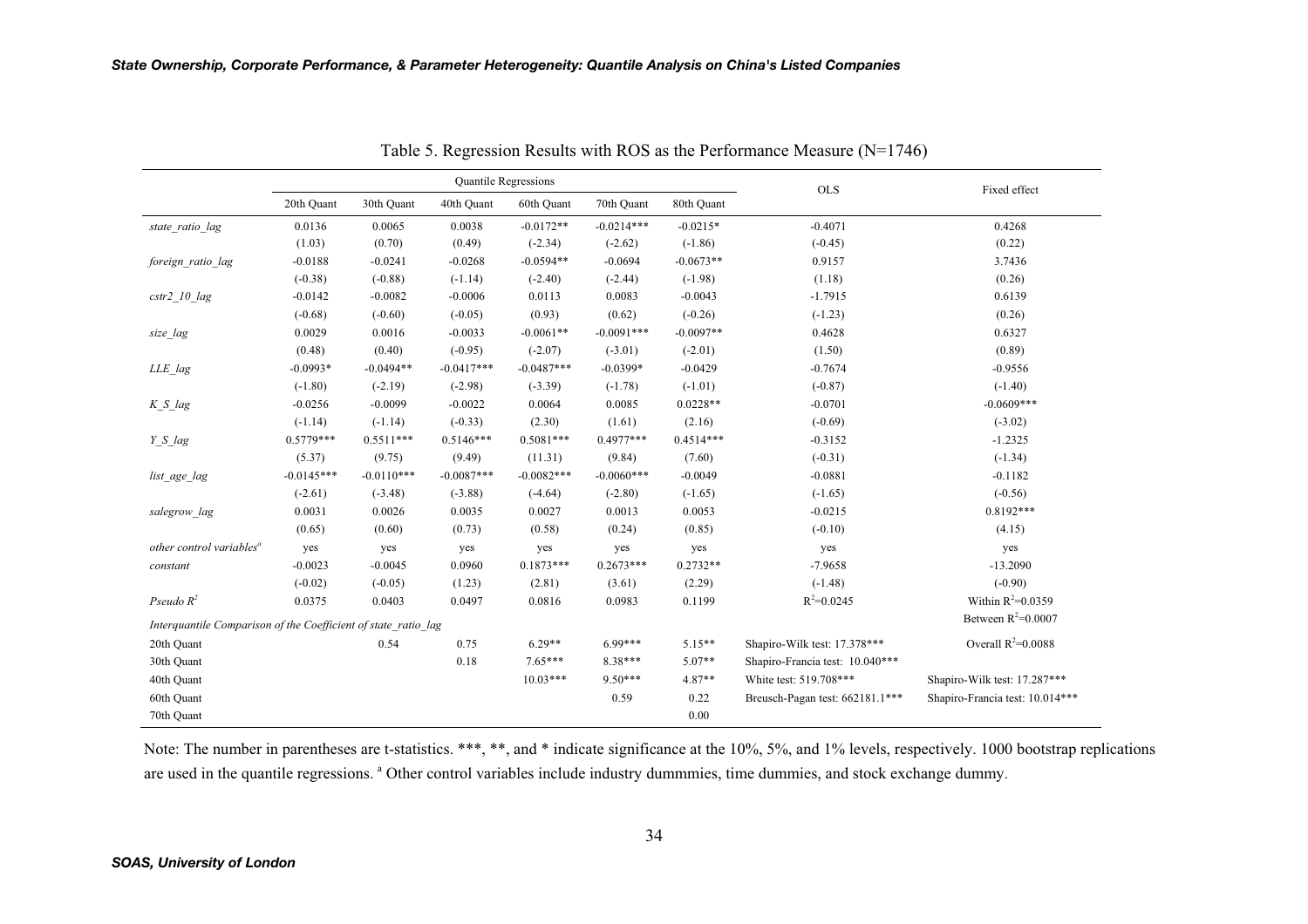|                                                                |              |              |              | Quantile Regressions |              |              |              | <b>OLS</b>                      | Fixed effect                   |  |
|----------------------------------------------------------------|--------------|--------------|--------------|----------------------|--------------|--------------|--------------|---------------------------------|--------------------------------|--|
|                                                                | 20th Quant   | 30th Quant   | 40th Quant   | 60th Quant           | 70th Quant   | 80th Quant   | 90th Quant   |                                 |                                |  |
| state ratio lag                                                | $-0.0011$    | $-0.001$     | $-0.0065*$   | $-0.0091**$          | $-0.0087*$   | $-0.0044$    | $-0.0191***$ | 0.0027                          | $-0.0186$                      |  |
|                                                                | $(-0.21)$    | $(-0.20)$    | $(-1.68)$    | $(-2.50)$            | $(-1.87)$    | $(-0.86)$    | $(-2.77)$    | (0.34)                          | $(-0.71)$                      |  |
| foreign ratio lag                                              | $-0.0202$    | $-0.0361**$  | $-0.0315**$  | $-0.0276***$         | $-0.0355***$ | $-0.0312**$  | $-0.0848***$ | $-0.0695***$                    | 0.0526                         |  |
|                                                                | $(-1.04)$    | $(-2.58)$    | $(-2.39)$    | $(-2.83)$            | $(-3.10)$    | $(-2.33)$    | $(-3.90)$    | $(-2.61)$                       | (0.26)                         |  |
| $cstr2\_10$ lag                                                | $-0.0058$    | 0.0049       | $-0.0023$    | $-0.0006$            | 0.0009       | 0.0031       | 0.0107       | 0.0058                          | $-0.0178$                      |  |
|                                                                | $(-0.69)$    | (0.70)       | $(-0.41)$    | $(-0.11)$            | (0.14)       | (0.42)       | (1.03)       | (0.46)                          | $(-0.55)$                      |  |
| size lag                                                       | $0.0040*$    | 0.0005       | $-0.0020$    | $-0.0011$            | $-0.0003$    | $-0.0013$    | 0.0022       | $0.0061*$                       | $-0.0168*$                     |  |
|                                                                | (1.70)       | (0.23)       | $(-1.36)$    | $(-0.68)$            | $(-0.16)$    | $(-0.62)$    | $(-0.84)$    | (1.86)                          | $(-1.72)$                      |  |
| LLE_lag                                                        | $-0.0338***$ | $-0.0323***$ | $-0.0252***$ | $-0.0301***$         | $-0.0266***$ | $-0.0208$    | 0.0230       | $-0.0108$                       | 0.0134                         |  |
|                                                                | $(-3.14)$    | $(-3.80)$    | $(-3.38)$    | $(-4.33)$            | $(-2.89)$    | $(-1.34)$    | (0.86)       | $(-0.48)$                       | (1.42)                         |  |
| K S lag                                                        | $-0.0052*$   | $-0.0035$    | $-0.0034$    | $-0.00003$           | 0.0003       | 0.0002       | $-0.00002$   | 0.0002                          | 0.0004                         |  |
|                                                                | $(-1.71)$    | $(-1.57)$    | $(-1.62)$    | $(-0.02)$            | (0.23)       | (0.24)       | $(-0.02)$    | (0.77)                          | (1.54)                         |  |
| Y S lag                                                        | $0.1176***$  | $0.0967***$  | $0.0809***$  | $0.0646***$          | $0.0630***$  | $0.0555***$  | $0.0566***$  | $0.0877***$                     | $0.0611***$                    |  |
|                                                                | (5.90)       | (5.72)       | (5.32)       | (4.89)               | (4.11)       | (2.96)       | (2.87)       | (2.69)                          | (4.81)                         |  |
| list_age_lag                                                   | $-0.0071***$ | $-0.0054***$ | $-0.0047***$ | $-0.0049***$         | $-0.0051***$ | $-0.0054***$ | $-0.0056***$ | $-0.0115***$                    | $-0.0131***$                   |  |
|                                                                | $(-3.86)$    | $(-3.81)$    | $(-4.90)$    | $(-5.23)$            | $(-4.87)$    | (4.51)       | $(-3.32)$    | $(-5.25)$                       | $(-4.48)$                      |  |
| salegrow lag                                                   | 0.0018       | 0.0033       | 0.0028       | $0.0052**$           | 0.0037       | 0.0046       | 0.0014       | $0.0094***$                     | 0.0031                         |  |
|                                                                | (0.68)       | (1.12)       | (1.00)       | (2.01)               | (1.38)       | (1.47)       | (0.32)       | (2.88)                          | (1.13)                         |  |
| other control variables <sup>a</sup>                           | yes          | yes          | yes          | yes                  | yes          | yes          | yes          | yes                             | yes                            |  |
| constant                                                       | $-0.0444$    | 0.0273       | $0.0917***$  | $0.0750**$           | $0.0674*$    | $0.1020**$   | 0.0506       | $-0.0904$                       | $0.4001**$                     |  |
|                                                                | $(-0.87)$    | (0.62)       | (2.76)       | (2.13)               | (1.65)       | (2.21)       | (0.89)       | $(-1.25)$                       | (1.99)                         |  |
| Pseudo $R^2$                                                   | 0.1014       | 0.1002       | 0.0941       | 0.0921               | 0.0880       | 0.0874       | 0.0808       | $R^2 = 0.0967$                  | Within $R^2 = 0.0710$          |  |
| Interquantile Comparison of the Coefficient of state ratio lag |              |              |              |                      |              |              |              |                                 | Between $R^2$ =0.0225          |  |
| 20th Quant                                                     |              | 0.00         | 1.76         | 2.59                 | 1.87         | 0.31         | $5.34**$     | Shapiro-Wilk test: 15.367***    | Overall $R^2=0.0408$           |  |
| 30th Quant                                                     |              |              | $2.76*$      | $3.04*$              | 2.09         | 0.33         | $5.42**$     | Shapiro-Francia test: 9.394***  |                                |  |
| 40th Quant                                                     |              |              |              | 0.55                 | 0.25         | 0.17         | $3.08*$      | White test: 199.0455**          | Shapiro-Wilk test: 15.220***   |  |
| 60th Quant                                                     |              |              |              |                      | 0.01         | 1.18         | 2.33         | Breusch-Pagan test: 32717.21*** | Shapiro-Francia test: 9.345*** |  |
| 70th Quant                                                     |              |              |              |                      |              | 1.44         | 2.78*        |                                 |                                |  |
| 80th Quant                                                     |              |              |              |                      |              |              | $7.08**$     |                                 |                                |  |

Table 6**.** Regression Results with ROA as the Performance Measure (N=1746)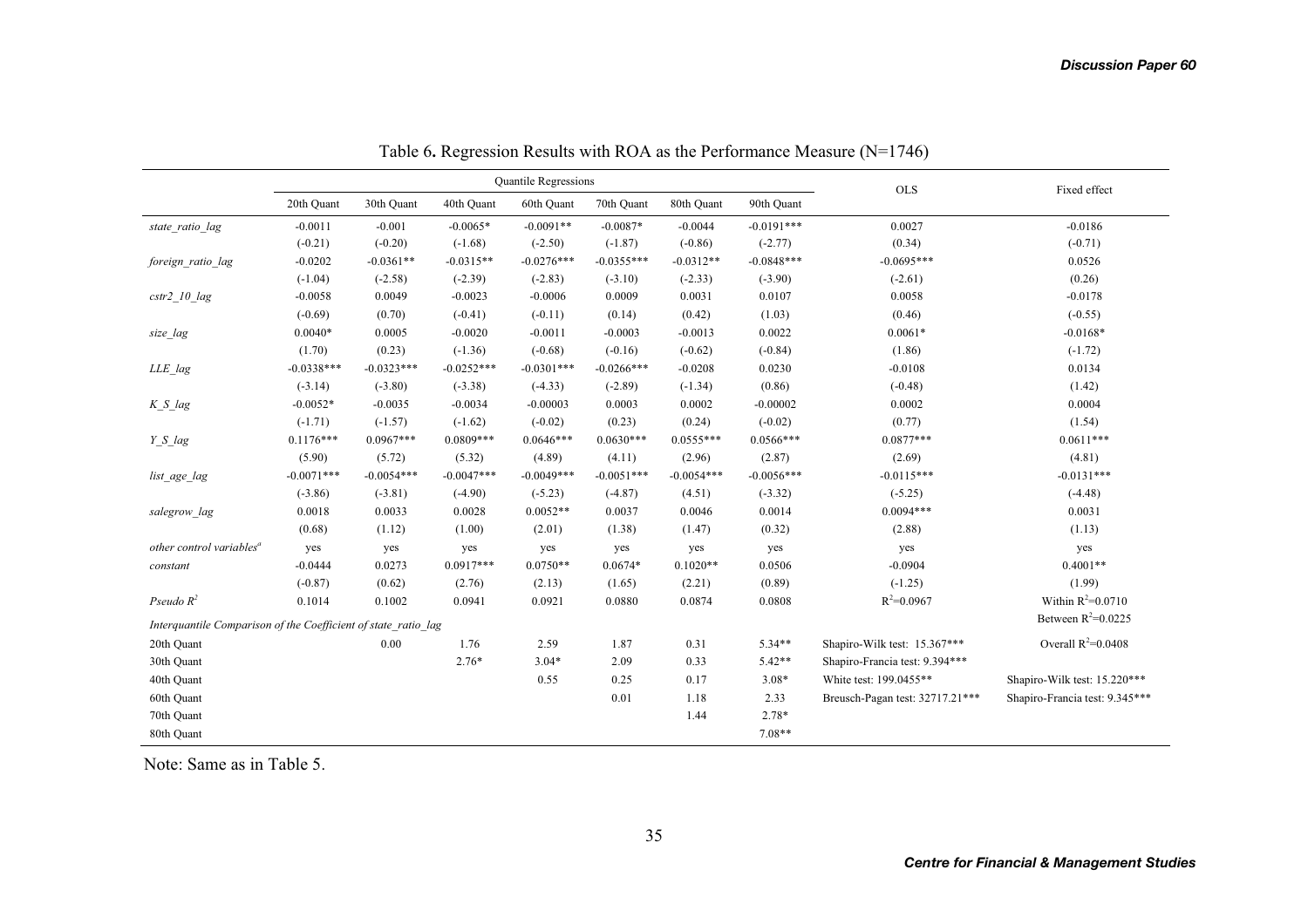|                                                                |              |              |              | Quantile Regressions |              |              | <b>OLS</b>                      | Fixed effect                   |
|----------------------------------------------------------------|--------------|--------------|--------------|----------------------|--------------|--------------|---------------------------------|--------------------------------|
|                                                                | 20th Quant   | 30th Quant   | 40th Quant   | 60th Quant           | 70th Quant   | 80th Ouant   |                                 |                                |
| state_ratio_lag                                                | 0.0355       | 0.0014       | $-0.0233$    | $-0.0838$            | $-0.0812$    | $-0.1676*$   | $-0.1170*$                      | 0.0400                         |
|                                                                | (0.95)       | (0.03)       | $(-0.43)$    | $(-1.30)$            | $(-0.92)$    | $(-1.86)$    | $(-1.80)$                       | (0.20)                         |
| foreign ratio lag                                              | $-0.3260***$ | $-0.3634***$ | $-0.3661***$ | $-0.4304***$         | $-0.5743**$  | $-0.5470**$  | $-0.3123$                       | $-1.0747$                      |
|                                                                | $(-3.44)$    | $(-4.23)$    | $(-3.20)$    | $(-2.66)$            | $(-2.52)$    | $(-2.08)$    | $(-1.62)$                       | $(-0.71)$                      |
| $cstr2$ 10 $lag$                                               | $0.2501***$  | $0.3045***$  | $0.3158***$  | $0.3526***$          | $0.5013***$  | $0.7329***$  | $0.4317***$                     | $-0.2599$                      |
|                                                                | (4.59)       | (4.44)       | (4.31)       | (3.59)               | (3.86)       | (5.46)       | (4.31)                          | $(-1.06)$                      |
| size_lag                                                       | $-0.3462***$ | $-0.3799***$ | $-0.4126***$ | $-0.4756***$         | $-0.5113***$ | $-0.5554***$ | $-0.5695***$                    | $-0.8193***$                   |
|                                                                | $(-18.77)$   | $(-19.24)$   | $(-17.62)$   | $(-17.93)$           | $(-14.98)$   | $(-16.19)$   | $(-18.40)$                      | $(-11.11)$                     |
| LLE_lag                                                        | $0.1455***$  | $0.1173**$   | 0.0806       | $0.2113*$            | $0.2610**$   | $0.2104*$    | $0.2388***$                     | $0.1713**$                     |
|                                                                | (3.22)       | (2.25)       | (1.17)       | (1.80)               | (2.29)       | (1.89)       | (3.92)                          | (2.42)                         |
| $K S$ lag                                                      | 0.0013       | 0.0011       | 0.0009       | 0.0010               | 0.0087       | 0.0142       | 0.0034                          | $-0.0005$                      |
|                                                                | (0.20)       | (0.15)       | (0.12)       | (0.09)               | (0.67)       | (0.99)       | (0.79)                          | $(-0.22)$                      |
| Y S lag                                                        | $0.4091***$  | $0.3731***$  | $0.2933**$   | $0.2550*$            | 0.1812       | 0.2193       | $0.2179**$                      | 0.1147                         |
|                                                                | (5.09)       | (3.97)       | (2.46)       | (1.86)               | (1.22)       | (1.62)       | (2.02)                          | (1.20)                         |
| list_age_lag                                                   | 0.0100       | 0.0166       | 0.0165       | $0.0326*$            | $0.0410*$    | $0.0753***$  | $0.0584***$                     | $0.3656***$                    |
|                                                                | (0.97)       | (1.46)       | (1.21)       | (1.94)               | (1.75)       | (2.98)       | (3.11)                          | (16.60)                        |
| salegrow lag                                                   | $-0.0082$    | $-0.0083$    | 0.0129       | $-0.0003$            | 0.0468       | 0.0260       | $-0.0150$                       | $-0.0151$                      |
|                                                                | $(-0.60)$    | $(-0.42)$    | (0.58)       | $(-0.01)$            | (1.28)       | (0.70)       | $(-0.68)$                       | $(-0.74)$                      |
| other control variables <sup>a</sup>                           | yes          | yes          | yes          | yes                  | yes          | yes          | yes                             | yes                            |
| constant                                                       | 8.3238***    | 9.1279***    | 9.9287***    | 11.4552***           | 12.2223***   | 13.1917***   | 13.3522***                      | 17.8546***                     |
|                                                                | (20.62)      | (21.48)      | (19.20)      | (19.97)              | (16.39)      | (17.68)      | (20.12)                         | (11.82)                        |
| Pseudo $R^2$                                                   | 0.2855       | 0.2911       | 0.2904       | 0.2842               | 0.2831       | 0.2943       | $R^2 = 0.4372$                  | Within $R^2=0.4204$            |
| Interguantile Comparison of the Coefficient of state ratio lag |              |              |              |                      |              |              |                                 | Between $R^2=0.2478$           |
| 20th Quant                                                     |              | 1.08         | 1.57         | $3.93**$             | 1.91         | $5.32**$     | Shapiro-Wilk test: 13.355***    | Overall $R^2=0.2970$           |
| 30th Quant                                                     |              |              | 0.51         | 2.50                 | 1.09         | $3.85*$      | Shapiro-Francia test: 8.644***  |                                |
| 40th Quant                                                     |              |              |              | 1.40                 | 0.58         | $2.92*$      | White test: 419.3797***         | Shapiro-Wilk test: 12.264***   |
| 60th Quant                                                     |              |              |              |                      | 0.00         | 1.31         | Breusch-Pagan test: 6218.329*** | Shapiro-Francia test: 8.204*** |
| 70th Quant                                                     |              |              |              |                      |              | 1.59         |                                 |                                |

Table 7. Regression Results with 70%-Illiquidity-Price-Discounted Tobin's q as the Performance Measure (N=1746)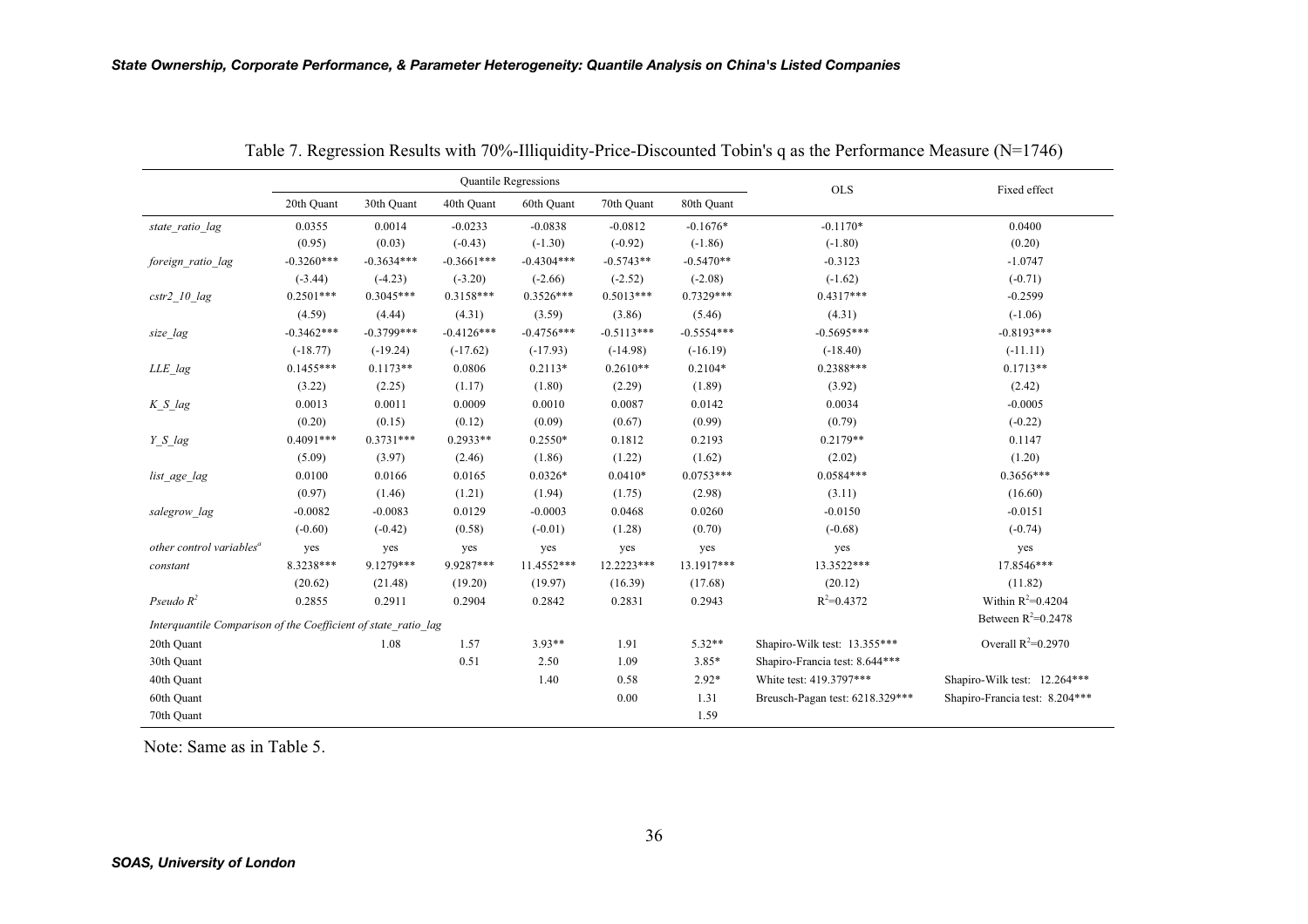|                                                                |              |              |              | <b>Quantile Regressions</b> |              |              | <b>OLS</b>                      | Fixed effect                   |
|----------------------------------------------------------------|--------------|--------------|--------------|-----------------------------|--------------|--------------|---------------------------------|--------------------------------|
|                                                                | 20th Quant   | 30th Quant   | 40th Quant   | 60th Quant                  | 70th Quant   | 80th Quant   |                                 |                                |
| state ratio lag                                                | 0.0087       | $-0.0201$    | $-0.0342$    | $-0.1214**$                 | $-0.1512**$  | $-0.1790**$  | $-0.1360**$                     | 0.0557                         |
|                                                                | (0.28)       | $(-0.53)$    | $(-0.77)$    | $(-2.01)$                   | $(-2.00)$    | $(-2.08)$    | $(-2.42)$                       | (0.32)                         |
| foreign_ratio_lag                                              | $-0.5025***$ | $-0.5687***$ | $-0.6044***$ | $-0.6319***$                | $-0.6568***$ | $-0.6764***$ | $-0.5530***$                    | $-1.0028$                      |
|                                                                | $(-6.31)$    | $(-6.93)$    | $(-5.81)$    | $(-3.56)$                   | $(-3.54)$    | $(-3.27)$    | $(-3.48)$                       | $(-0.75)$                      |
| $cstr2$ 10 $lag$                                               | $0.1892***$  | $0.2107***$  | $0.2255***$  | $0.2652***$                 | $0.3245***$  | $0.5151***$  | $0.3032***$                     | $-0.2062$                      |
|                                                                | (3.69)       | (3.70)       | (3.32)       | (2.78)                      | (2.86)       | (3.98)       | (3.48)                          | $(-0.96)$                      |
| size lag                                                       | $-0.3095***$ | $-0.3362***$ | $-0.3609***$ | $-0.4141***$                | $-0.4457***$ | $-0.4793***$ | $-0.4925***$                    | $-0.6801***$                   |
|                                                                | $(-18.77)$   | $(-19.63)$   | $(-19.08)$   | $(-16.89)$                  | $(-15.12)$   | $(-14.55)$   | $(-18.35)$                      | $(-10.45)$                     |
| LLE_lag                                                        | $0.1896***$  | $0.1826***$  | $0.1333**$   | $0.2482***$                 | $0.2195**$   | 0.1892       | $0.2340***$                     | $0.1309**$                     |
|                                                                | (4.37)       | (4.07)       | (2.32)       | (2.62)                      | (2.45)       | (1.55)       | (5.08)                          | (2.10)                         |
| K S lag                                                        | 0.0005       | 0.0004       | 0.0003       | 0.0037                      | 0.0069       | 0.0093       | 0.0028                          | $-0.0005$                      |
|                                                                | (0.09)       | (0.06)       | (0.04)       | (0.33)                      | (0.55)       | (0.70)       | (0.72)                          | $(-0.26)$                      |
| Y S lag                                                        | $0.2971***$  | $0.2848***$  | $0.2236**$   | 0.1120                      | 0.1119       | 0.1508       | $0.1697*$                       | 0.1005                         |
|                                                                | (4.21)       | (3.04)       | (2.21)       | (0.94)                      | (0.84)       | (1.25)       | (1.92)                          | (1.19)                         |
| list_age_lag                                                   | 0.0144       | 0.0156       | $0.0240*$    | $0.0346**$                  | $0.0409**$   | $0.0662***$  | $0.0579***$                     | $0.3200***$                    |
|                                                                | (1.52)       | (1.53)       | (1.94)       | (2.22)                      | (2.02)       | (2.70)       | (3.57)                          | (16.47)                        |
| salegrow lag                                                   | $-0.0041$    | $-0.0029$    | $-0.0036$    | 0.0080                      | 0.0207       | 0.0134       | $-0.0149$                       | $-0.0153$                      |
|                                                                | $(-0.30)$    | $(-0.17)$    | $(-0.18)$    | (0.31)                      | (0.74)       | (0.40)       | $(-0.78)$                       | $(-0.85)$                      |
| other control variables <sup>a</sup>                           | yes          | yes          | yes          | yes                         | yes          | yes          | yes                             | yes                            |
| constant                                                       | 7.4123***    | 8.0811***    | 8.6693***    | 10.01667***                 | 10.7641***   | 11.4965***   | 11.5859***                      | 14.8694***                     |
|                                                                | (20.77)      | (21.33)      | (20.86)      | (18.59)                     | (16.65)      | (16.06)      | (20.13)                         | (11.15)                        |
| Pseudo $R^2$                                                   | 0.2902       | 0.2945       | 0.2939       | 0.2846                      | 0.2846       | 0.2994       | $R^2$ = 0.4435                  | Within $R^2=0.4268$            |
| Interquantile Comparison of the Coefficient of state ratio lag |              |              |              |                             |              |              |                                 | Between $R^2$ = 0.2585         |
| 20th Quant                                                     |              | 0.99         | 1.26         | $5.17**$                    | $4.68**$     | $5.00**$     | Shapiro-Wilk test: 13.252***    | Overall $R^2 = 0.3099$         |
| 30th Quant                                                     |              |              | 0.23         | $3.62*$                     | $3.53*$      | $3.81*$      | Shapiro-Francia test: 8.604***  |                                |
| 40th Quant                                                     |              |              |              | $3.12*$                     | $3.10*$      | $3.31*$      | White test: 372.9424***         | Shapiro-Wilk test: 12.167***   |
| 60th Quant                                                     |              |              |              |                             | 0.36         | 0.70         | Breusch-Pagan test: 5966.028*** | Shapiro-Francia test: 8.163*** |
| 70th Quant                                                     |              |              |              |                             |              | 0.19         |                                 |                                |

Table 8. Regression Results with 80%-Illiquidity-Price-Discounted Tobin's q as the Performance Measure (N=1746)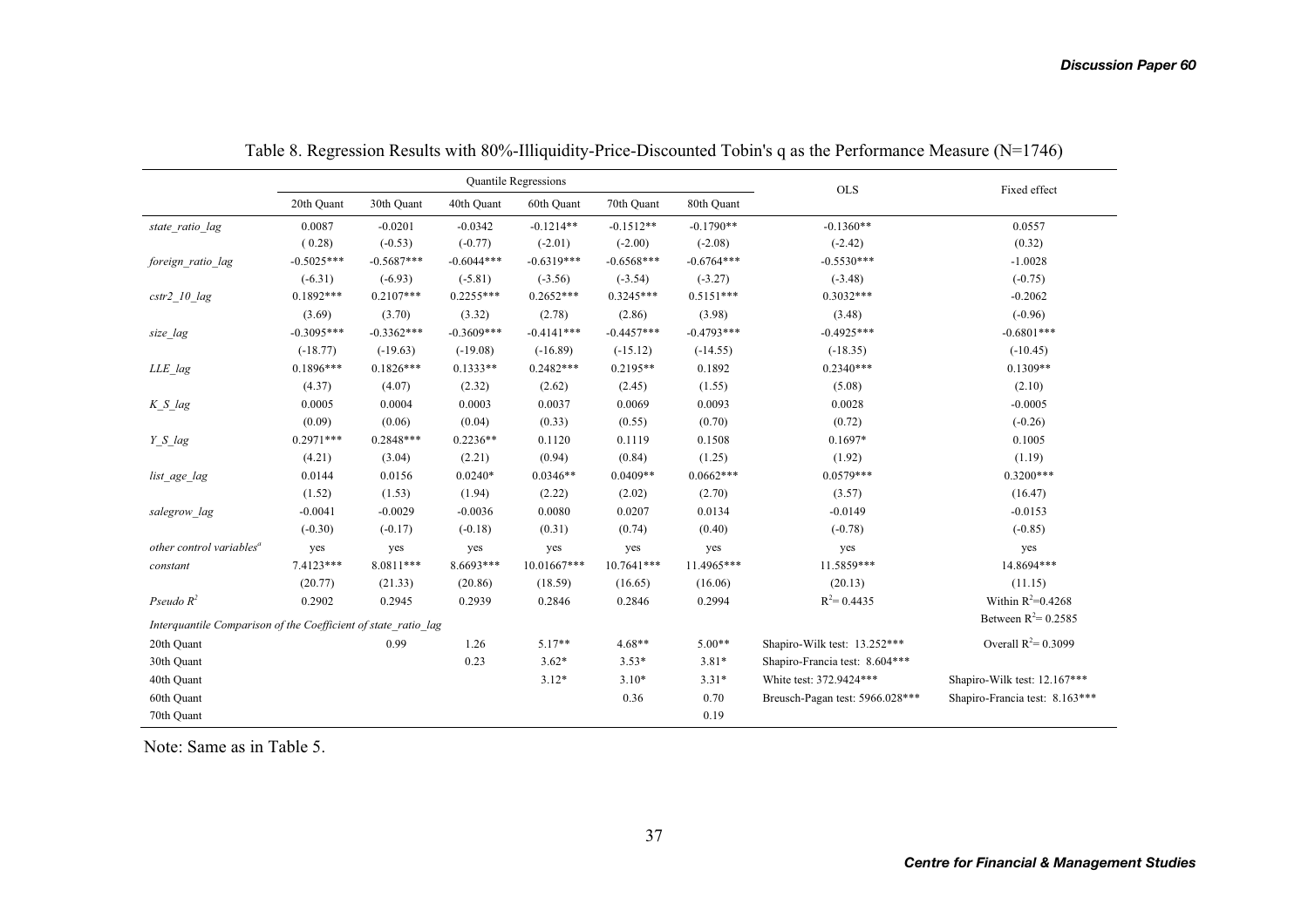|                                                                      |             |              |              | <b>Quantile Regressions</b> |              |              |                                 | Fixed effect                    |
|----------------------------------------------------------------------|-------------|--------------|--------------|-----------------------------|--------------|--------------|---------------------------------|---------------------------------|
|                                                                      | 20th Quant  | 30th Quant   | 40th Quant   | 60th Quant                  | 70th Quant   | 80th Quant   | <b>OLS</b>                      |                                 |
| gastatetop1 ratio lag                                                | $-0.0147$   | $-0.0061$    | $-0.0700$    | $-0.0318***$                | $-0.0321***$ | $-0.0408***$ | 0.2053                          | 0.2074                          |
|                                                                      | $(-0.56)$   | $(-0.54)$    | $(-1.45)$    | $(-3.48)$                   | $(-3.18)$    | $(-2.92)$    | (1.05)                          | (0.10)                          |
| foreign ratio lag                                                    | $-0.0099$   | $-0.0135$    | $-0.0185**$  | $-0.0236***$                | $-0.0268***$ | $-0.0292***$ | 0.2787                          | 0.2160                          |
|                                                                      | $(-0.59)$   | $(-1.56)$    | $(-2.43)$    | $(-3.48)$                   | $(-3.53)$    | $(-3.13)$    | (1.06)                          | (0.03)                          |
| $cstr2$ 10 $lag$                                                     | $-0.0257$   | $-0.0106$    | 0.0058       | 0.0060                      | 0.0091       | 0.0041       | $-1.6147$                       | 0.5647                          |
|                                                                      | $(-1.23)$   | $(-0.78)$    | (0.48)       | (0.45)                      | (0.70)       | (0.26)       | $(-1.38)$                       | (0.23)                          |
| size lag                                                             | 0.0051      | 0.0017       | $-0.0024$    | $-0.0059**$                 | $-0.0083***$ | $-0.0094**$  | 0.4625                          | 0.6308                          |
|                                                                      | (0.81)      | (0.43)       | $(-0.73)$    | $(-2.11)$                   | $(-2.80)$    | $(-2.07)$    | (1.51)                          | (0.89)                          |
| LLE lag                                                              | $-0.0936$   | $-0.0455*$   | $-0.0425***$ | $-0.0467***$                | $-0.0402*$   | $-0.0349$    | $-0.7845$                       | $-0.9501$                       |
|                                                                      | $(-1.68)$   | $(-1.96)$    | $(-2.90)$    | $(-2.95)$                   | $(-1.68)$    | $(-0.80)$    | $(-0.89)$                       | $(-1.39)$                       |
| K S lag                                                              | $-0.0269$   | $-0.0103$    | $-0.0013$    | $0.0064**$                  | 0.0086       | $0.0212**$   | $-0.0703$                       | $-0.0609***$                    |
|                                                                      | $(-1.10)$   | $(-1.08)$    | $(-0.18)$    | (2.11)                      | (1.56)       | (2.03)       | $(-0.69)$                       | $(-3.02)$                       |
| Y S lag                                                              | $0.5837***$ | $0.5566***$  | $0.5146***$  | $0.4954***$                 | $0.5101***$  | $0.4623***$  | $-0.3052$                       | $-1.2278$                       |
|                                                                      | (5.16)      | (9.72)       | (9.62)       | (11.53)                     | (10.25)      | (8.31)       | $(-0.30)$                       | $(-1.33)$                       |
| list_age_lag                                                         | $-0.0150**$ | $-0.0102***$ | $-0.0081***$ | $-0.0061***$                | $-0.0040*$   | $-0.0053*$   | $-0.0955$                       | $-0.1136$                       |
|                                                                      | $(-2.55)$   | $(-3.17)$    | $(-3.49)$    | $(-3.29)$                   | $(-1.88)$    | $(-1.75)$    | $(-1.63)$                       | $(-0.53)$                       |
| salegrow lag                                                         | 0.0033      | 0.0025       | 0.0022       | 0.0027                      | 0.0015       | 0.0052       | $-0.0183$                       | $0.8156***$                     |
|                                                                      | (0.68)      | (0.58)       | (0.43)       | (0.55)                      | (0.25)       | (0.86)       | $(-0.09)$                       | (4.13)                          |
| other control variables <sup>a</sup>                                 | yes         | yes          | yes          | yes                         | yes          | yes          | yes                             | yes                             |
| constant                                                             | $-0.0383$   | $-0.0068$    | 0.0755       | $0.1782***$                 | $0.2339***$  | $0.2736**$   | $-8.1159$                       | $-12.9728$                      |
|                                                                      | $(-0.26)$   | $(-0.07)$    | (1.00)       | (2.76)                      | (3.23)       | (2.41)       | $(-1.45)$                       | $(-0.90)$                       |
| Pseudo R2                                                            | 0.0376      | 0.0404       | 0.0498       | 0.0821                      | 0.0986       | 0.1208       | $R^2 = 0.0243$                  | Within $R^2 = 0.0358$           |
| Interquantile Comparison of the Coefficient of gastatetop1 ratio lag |             |              |              |                             |              |              |                                 | Between $R^2$ =0.0009           |
| 20th Quant                                                           |             | 0.19         | 0.00         | 0.47                        | 0.46         | 0.89         | Shapiro-Wilk test: 17.38***     | Overall $R^2$ =0.0098           |
| 30th Quant                                                           |             |              | 0.66         | $5.29**$                    | $4.32**$     | $4.61**$     | Shapiro-Francia test: 10.041*** | Shapiro-Wilk test: 17.287***    |
| 40th Quant                                                           |             |              |              | $5.18**$                    | $3.67*$      | $4.08**$     | White test: 476.5271***         | Shapiro-Francia test: 10.014*** |
| 60th Quant                                                           |             |              |              |                             | 0.00         | 0.57         | Breusch-Pagan test: 663471.3*** |                                 |
| 70th Quant                                                           |             |              |              |                             |              | 0.81         |                                 |                                 |

Table 9. Regression Results with ROS as the Performance Measure (N=1722)